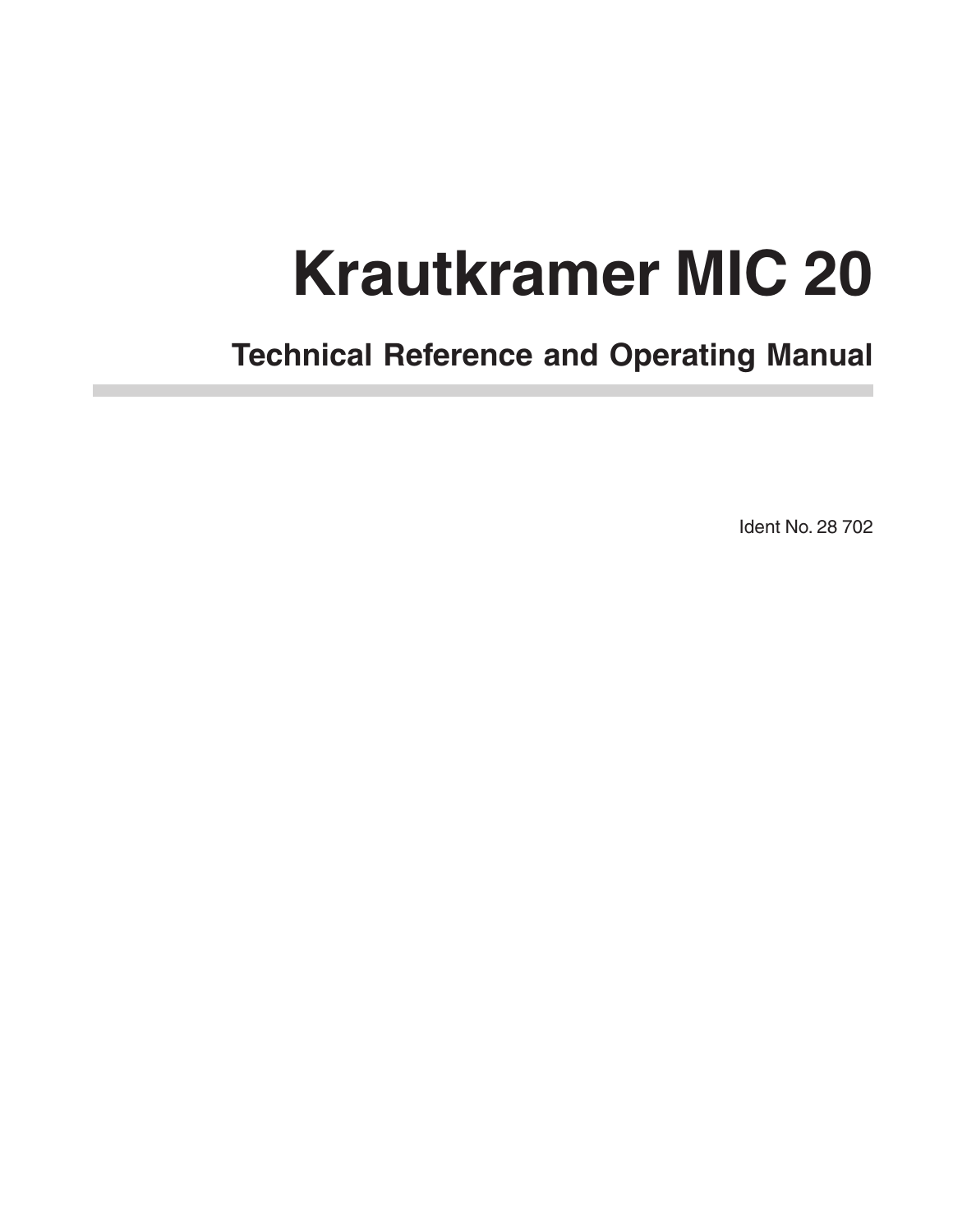This Issue 02, 04/2005 applies to the software version V 01.00

The version number of the software is displayed in the menu bar line on the screen or in the menu **Config** – **Info** (ref. chapter 4.7).

Subject to change without notice.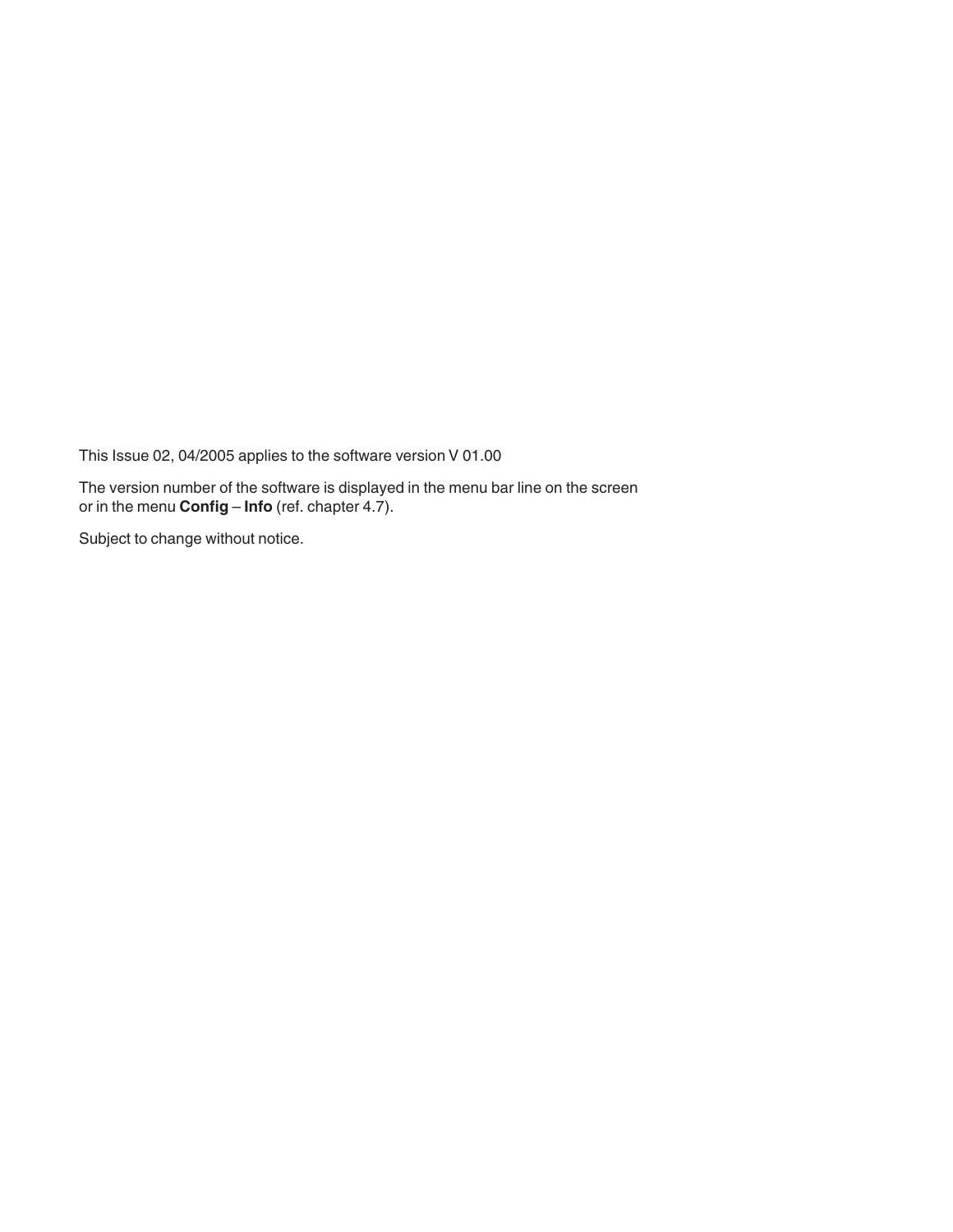|  |                                                  |                   |              | 1.6 The Krautkramer MIC 20  1-10                                                        |
|--|--------------------------------------------------|-------------------|--------------|-----------------------------------------------------------------------------------------|
|  |                                                  |                   |              | Special features of the MIC 20 1-11<br>Large variety of application possibilities  1-12 |
|  |                                                  |                   | $\mathbf{2}$ | <b>Standard package and accessories 2-1</b>                                             |
|  |                                                  |                   |              |                                                                                         |
|  | 1.3 Layout and presentation in this manual . 1-4 |                   |              |                                                                                         |
|  |                                                  |                   |              | 2.3 Recommended accessories                                                             |
|  |                                                  |                   |              | 2.4 Recommended accessories                                                             |
|  | 1.4 Prerequisites for hardness testing  1-5      |                   |              |                                                                                         |
|  |                                                  |                   |              | 2.5 Recommended accessories                                                             |
|  | Choice of the appropriate test equipment  1-6    |                   |              | 2.6 Spare parts requirements                                                            |
|  | 1.5 Important information about hardness         |                   |              |                                                                                         |
|  | testing using the Krautkramer MIC 20  1-7        |                   |              | 2.7 Spare parts requirements                                                            |
|  |                                                  |                   |              |                                                                                         |
|  |                                                  |                   |              |                                                                                         |
|  | Conversion of hardness values  1-9               |                   |              |                                                                                         |
|  | Krautkramer MIC 20                               | Issue 02, 04/2005 |              | $0 - 1$                                                                                 |

|  | 1.6 The Krautkramer MIC 20  1-10                 |
|--|--------------------------------------------------|
|  | Special features of the MIC 20  1-11             |
|  | Large variety of application possibilities  1-12 |
|  |                                                  |
|  | 2 Standard package and accessories 2-1           |
|  |                                                  |
|  |                                                  |
|  | 2.3 Recommended accessories                      |
|  | 2.4 Recommended accessories                      |
|  | 2.5 Recommended accessories                      |
|  | 2.6 Spare parts requirements                     |
|  | 2.7 Spare parts requirements                     |
|  |                                                  |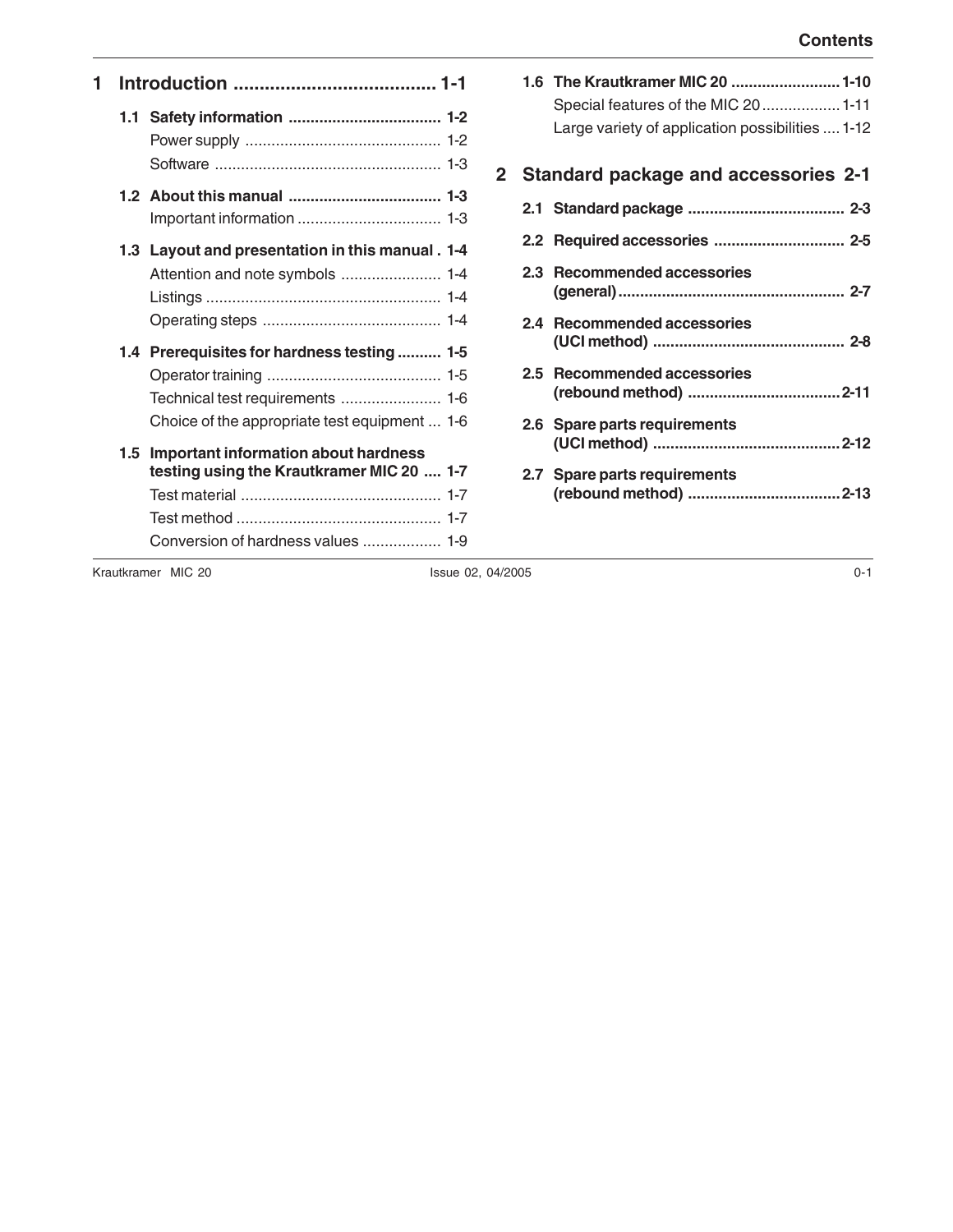#### **Contents**

| 3 |     |                                           |  |
|---|-----|-------------------------------------------|--|
|   | 3.1 |                                           |  |
|   |     | Operation using the power supply unit 3-2 |  |
|   |     | Operation using the battery pack          |  |
|   |     |                                           |  |
|   |     | 3.2 Connecting a probe or                 |  |
|   |     |                                           |  |
|   |     |                                           |  |
|   |     | Connecting an impact device  3-6          |  |
|   |     | Disconnecting the connecting cable  3-7   |  |
|   |     | Exchanging the test attachment  3-8       |  |
|   |     |                                           |  |
|   |     |                                           |  |
|   |     |                                           |  |
|   |     |                                           |  |
|   |     |                                           |  |
|   |     |                                           |  |
|   |     |                                           |  |

| 4 |                                              |  |
|---|----------------------------------------------|--|
|   | 4.1 Fundamental principles of operation  4-2 |  |
|   | Operator's controls and displays  4-3        |  |
|   |                                              |  |
|   |                                              |  |
|   |                                              |  |
|   | Operation using the keypad or                |  |
|   |                                              |  |
|   | 4.2 Probe and impact device  4-7             |  |
|   |                                              |  |
|   |                                              |  |
|   |                                              |  |
|   | Starting and closing a test series4-10       |  |
|   | Viewing and evaluating test results 4-11     |  |
|   | Conversion into other hardness scales4-14    |  |
|   |                                              |  |
|   | Carrying out the calibration 4-16            |  |
|   |                                              |  |
|   |                                              |  |

0-2 **Issue 02, 04/2005** Issue 02, 04/2005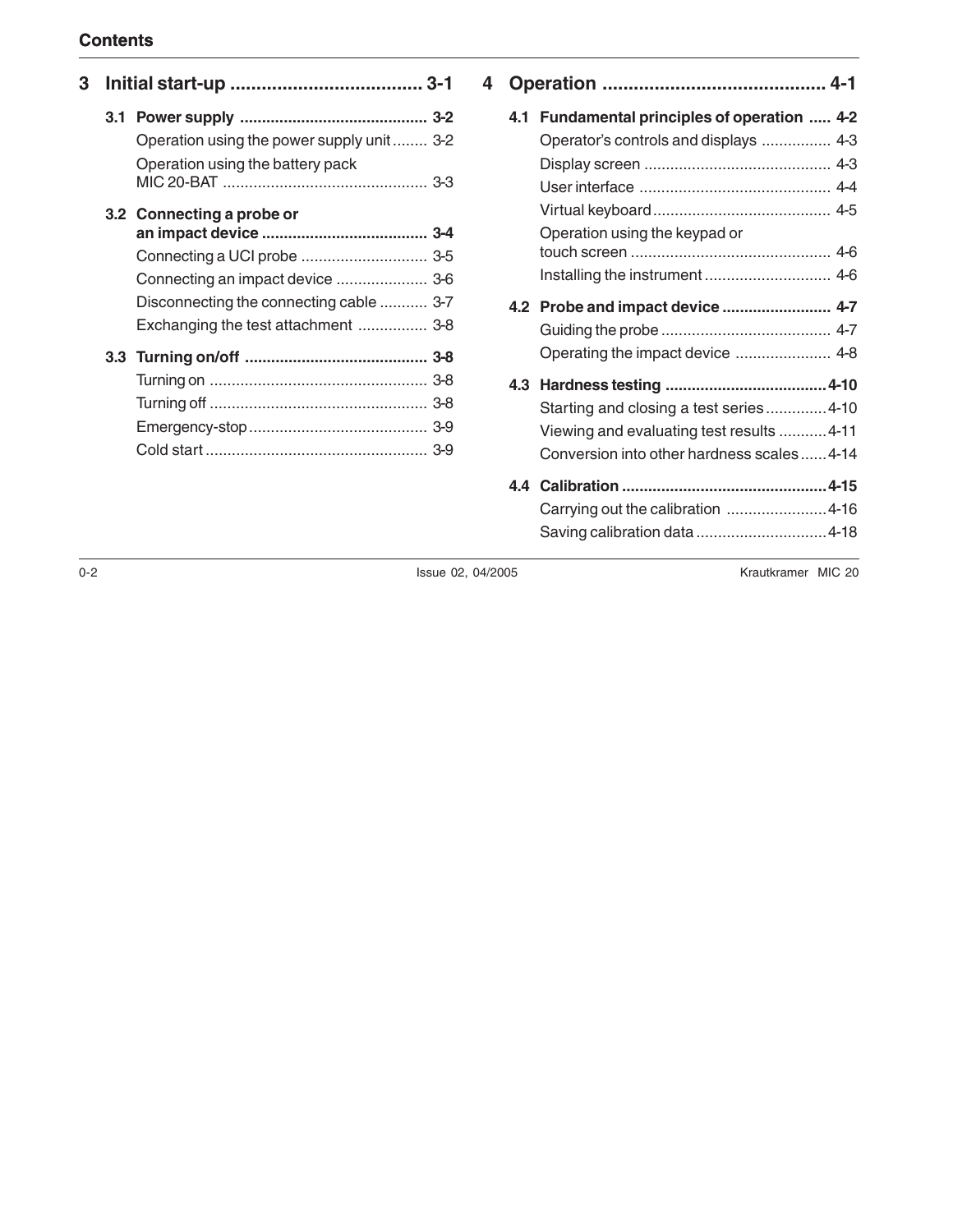|     | Deleting calibration data  4-19            |
|-----|--------------------------------------------|
|     | Restoring the standard calibration 4-20    |
| 4.5 |                                            |
|     |                                            |
|     | Deleting files or directories  4-22        |
|     | Opening and closing directories  4-23      |
|     | Creating new directories 4-23              |
|     |                                            |
|     |                                            |
|     | File management using instrument keys 4-25 |
| 4.6 |                                            |
|     | Prerequisites for printing  4-26           |
|     | Selecting and printing a test series  4-27 |
| 4.7 | Instrument configuration  4-30             |
|     | Evaluation parameters  4-30                |
|     |                                            |
|     |                                            |
|     |                                            |

|   | 4.8 Saving and loading<br>instrument parameters  4-41<br>Saving instrument parameters  4-41 |  |
|---|---------------------------------------------------------------------------------------------|--|
|   | Loading and deleting<br>instrument parameters  4-41                                         |  |
|   |                                                                                             |  |
|   | Functional test for UCI method  4-42                                                        |  |
|   | Functional test for rebound method  4-43                                                    |  |
|   | 4.10 Calibrating the touch screen  4-44                                                     |  |
|   |                                                                                             |  |
|   |                                                                                             |  |
|   |                                                                                             |  |
| 5 |                                                                                             |  |
|   |                                                                                             |  |
|   |                                                                                             |  |
|   |                                                                                             |  |
|   |                                                                                             |  |
|   |                                                                                             |  |

Krautkramer MIC 20 **ISSUE 02, 04/2005** 0-3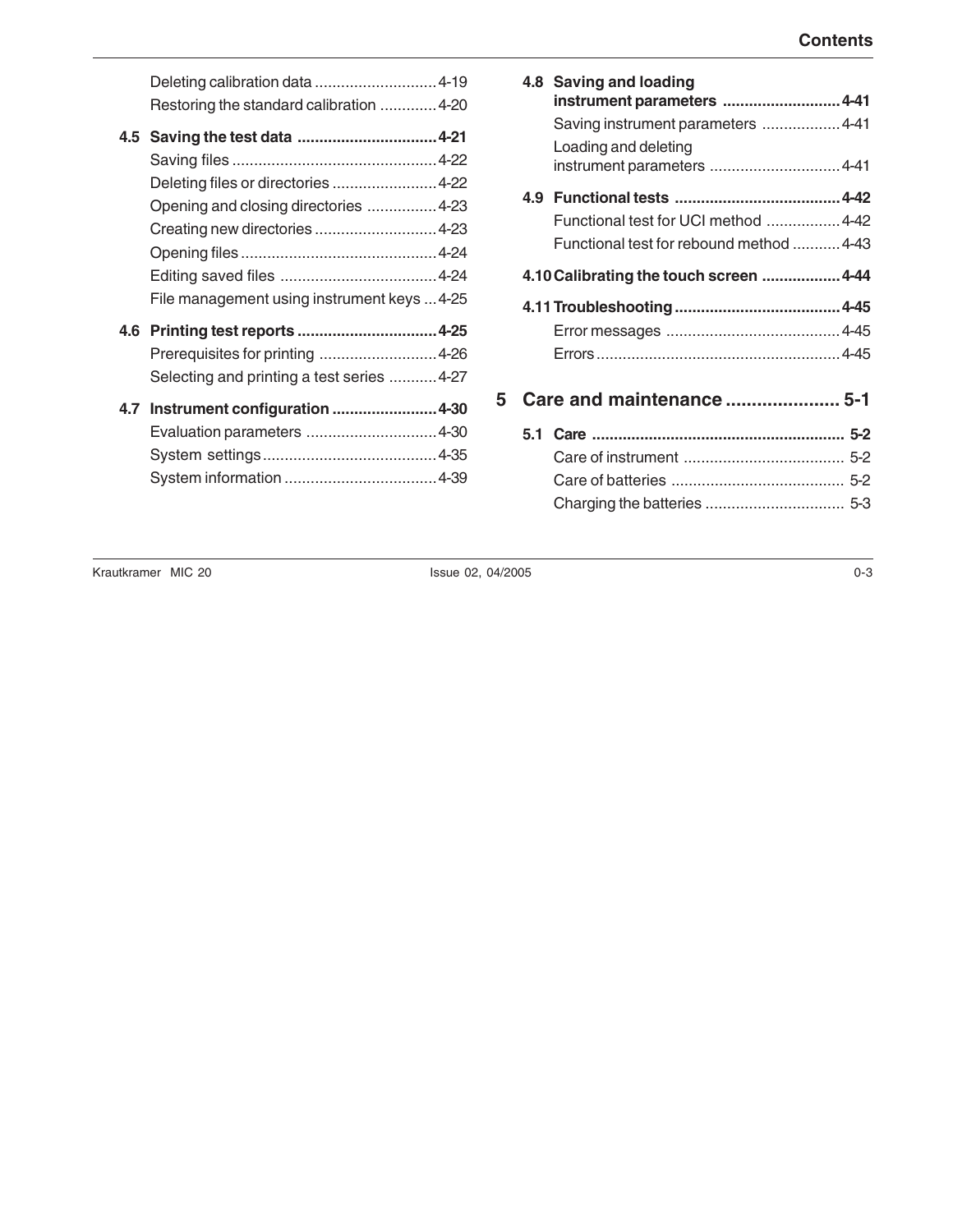#### **Contents**

| 6 |     | Interfaces and data transfer 6-1       |
|---|-----|----------------------------------------|
|   | 6.1 |                                        |
|   |     | Serial interface RS232  6-3            |
|   |     |                                        |
|   |     |                                        |
|   |     |                                        |
|   |     | 6.3 Data transfer to a computer  6-5   |
| 7 |     |                                        |
|   |     |                                        |
|   |     | The treatment of test material  7-3    |
|   |     |                                        |
|   |     |                                        |
|   |     | 7.3 Conversion of hardness values  7-8 |
|   |     |                                        |

|   | 7.4 Information on the                  |  |
|---|-----------------------------------------|--|
|   |                                         |  |
|   | Relative range of spread 7-13           |  |
|   | Relative standard deviation 7-13        |  |
|   | Calculation of process capability 7-13  |  |
| 8 |                                         |  |
|   |                                         |  |
|   | Connections and interfaces  8-2         |  |
|   | Power supply and operating time  8-3    |  |
|   |                                         |  |
|   |                                         |  |
| 9 |                                         |  |
|   | 9.1 EC Declaration of Conformity  9-2   |  |
|   | 9.2 Manufacturer/Service addresses  9-2 |  |
|   |                                         |  |

0-4 **Issue 02, 04/2005** Issue 02, 04/2005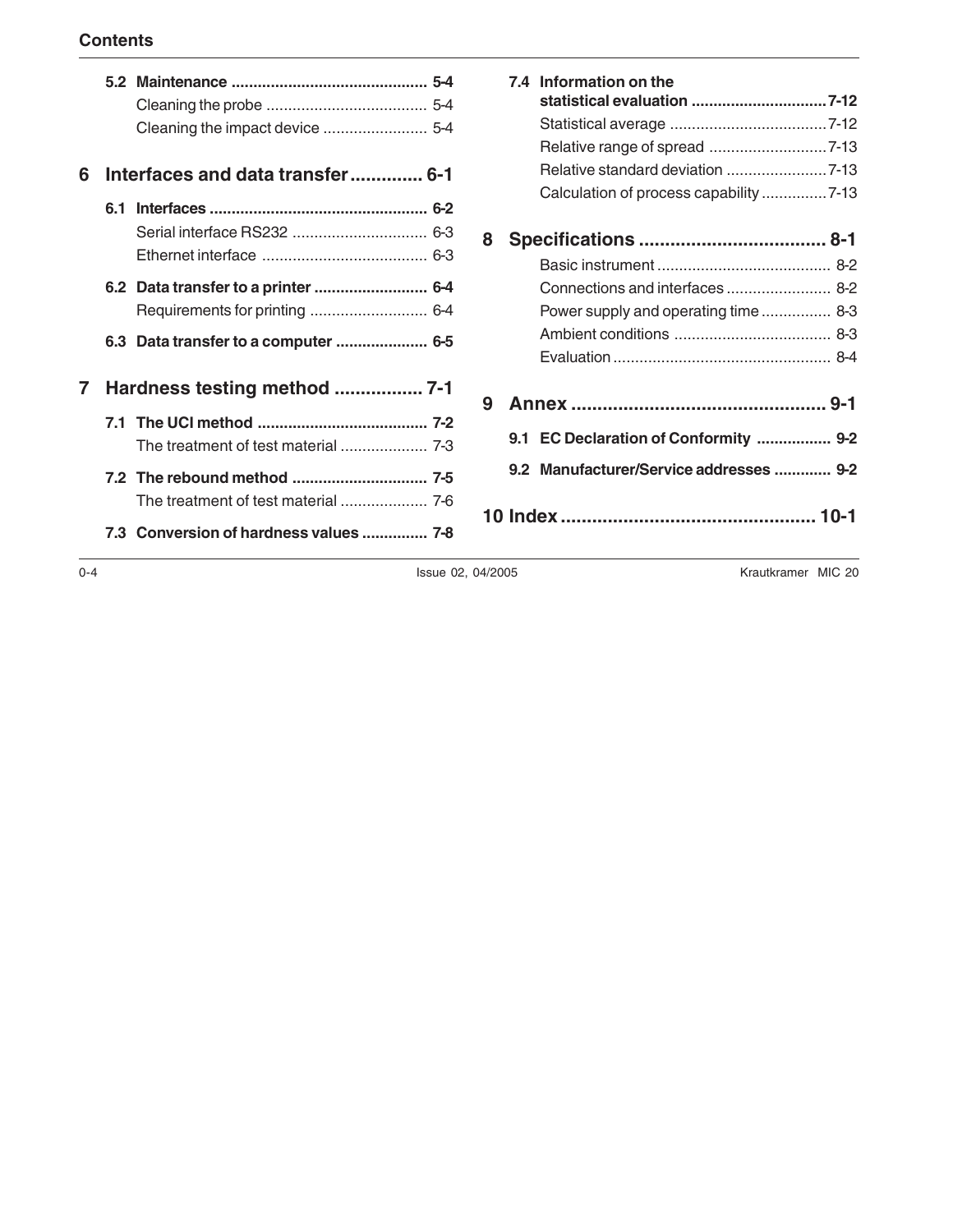## **Introduction 1**

Krautkramer MIC 20 **ISSUE 02, 04/2005** 1-1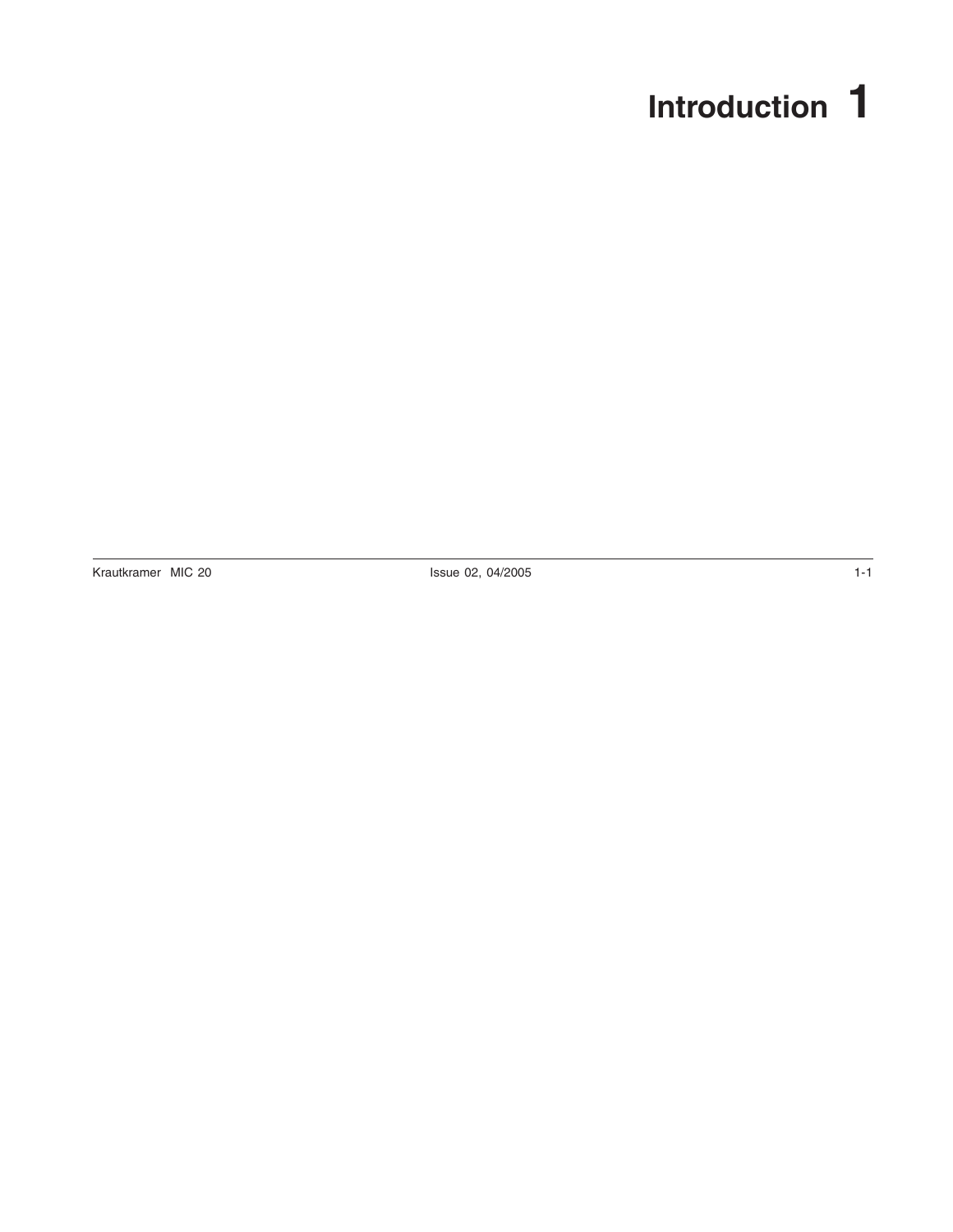## **1.1 Safety information**

The Krautkramer MIC 20 is designed and tested according to DIN EN 61 010 Part 1, March 1994, "Safety requirements for electric measuring, control, and laboratory devices", and was technically in a perfectly safe and faultless condition when leaving the manufacturing works.

In order to maintain this condition and to ensure a safe operation, it is absolutely necessary that you read the following safety information before putting the instrument into operation.

## A **Attention:**

**The Krautkramer MIC 20 is an instrument meant for materials testing. Any use in medical or other applications is not allowed!**

**The instrument may only be used in industrial environments.**

#### **Power supply**

#### **Battery pack and power supply unit**

The Krautkramer MIC 20 can be operated using the battery pack MIC 20-BAT, or a power supply unit. You can charge the battery pack MIC 20-BAT in the instrument itself while the instrument is supplied with power via the power supply unit and turned off. As soon as you turn the instrument on, the power supply to the battery compartment is interrupted.

#### **NiCd or NiMH single cells**

The operation using NiCd or NiMH single cells is likewise possible but is not recommended because of the clearly reduced operating time.

## A **Attention:**

You cannot charge NiCd or NiMH single cells in the instrument itself but only by means of an external battery charger approved for this purpose.

If you are only using the power supply unit for a longer period of time, you should remove the batteries from the instrument.

1-2 **ISSUE 02, 04/2005** CONVERTIGATION CONTROLLER INTEGRAL CONTROLLER INTEGRAL INTEGRAL ISSUE OF A USE OF A USE O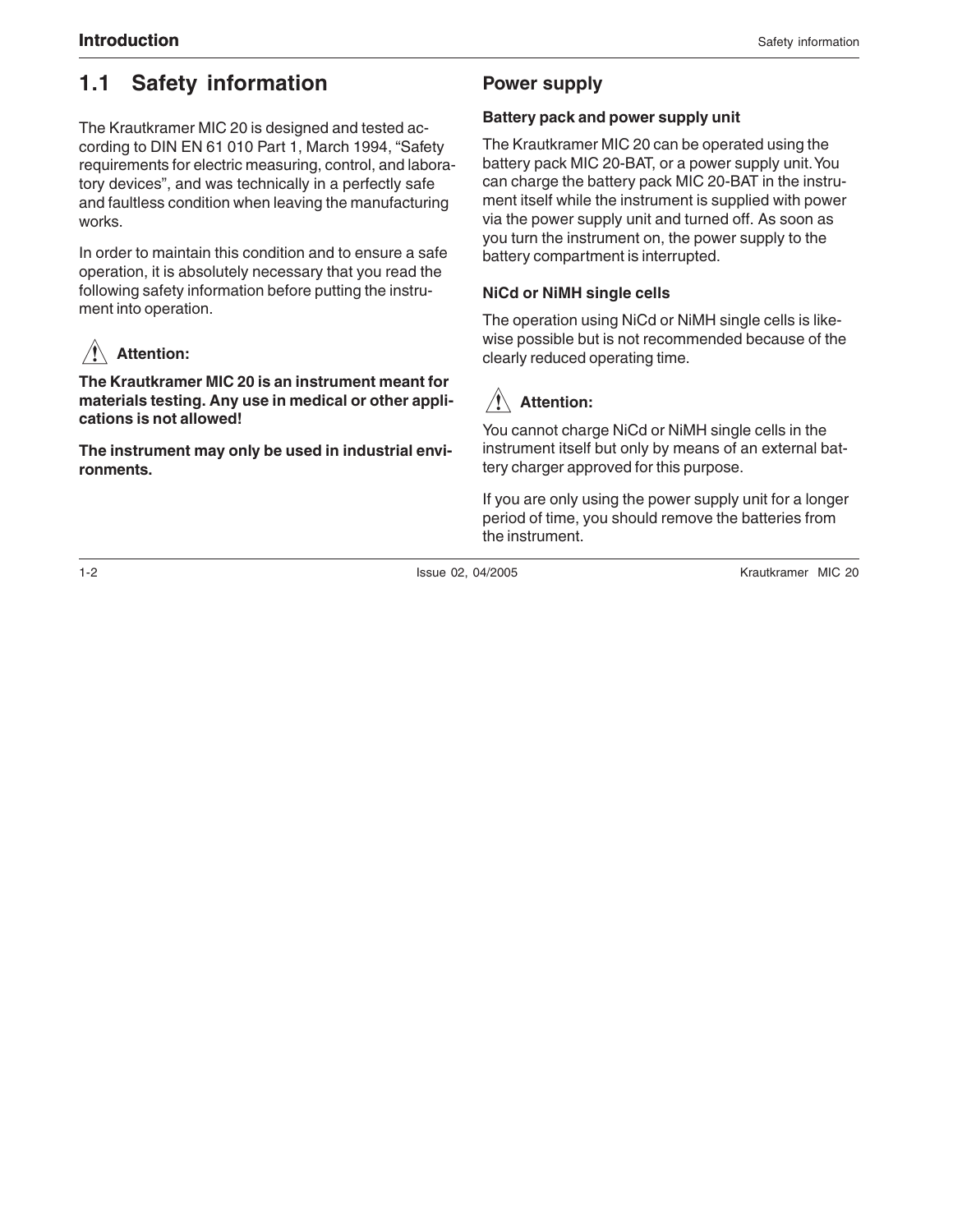#### **KNote:**

Alkaline cells are not suitable due to their high internal impedance.

#### **Software**

According to the current state of the art, software is never completely free from errors or defects.

For this reason, before using any software-controlled test equipment, it should be ensured that the required functions operate perfectly in the intended combination.

If you have any questions regarding the use of the instrument, please contact your nearest GE Inspection Technologies representative.

## **1.2 About this manual**

This manual describes the operation of the hardness tester Krautkramer MIC 20.

Please read carefully through this manual in order to be able to operate all functions of your instrument quickly and reliably. You'll be able to use the complete range of instrument functions and, at the same time, to avoid faults and operating errors which may lead to incorrect test results.

#### **Important information**

Even if you might be familiar with hardness testing methods, please always observe the information in chapters 1.4 and 1.5. In chapter 1.4, you will find important limitations and prerequisites for hardness testing in general (training, knowledge of the specific technical test requirements and limits of testing, choice of the appropriate test device).

In chapter 1.5, you will find concrete information about hardness testing using the MIC 20 that you always have to follow in order to ensure correct test results.

Krautkramer MIC 20 **ISSUE 02, 04/2005** 1-3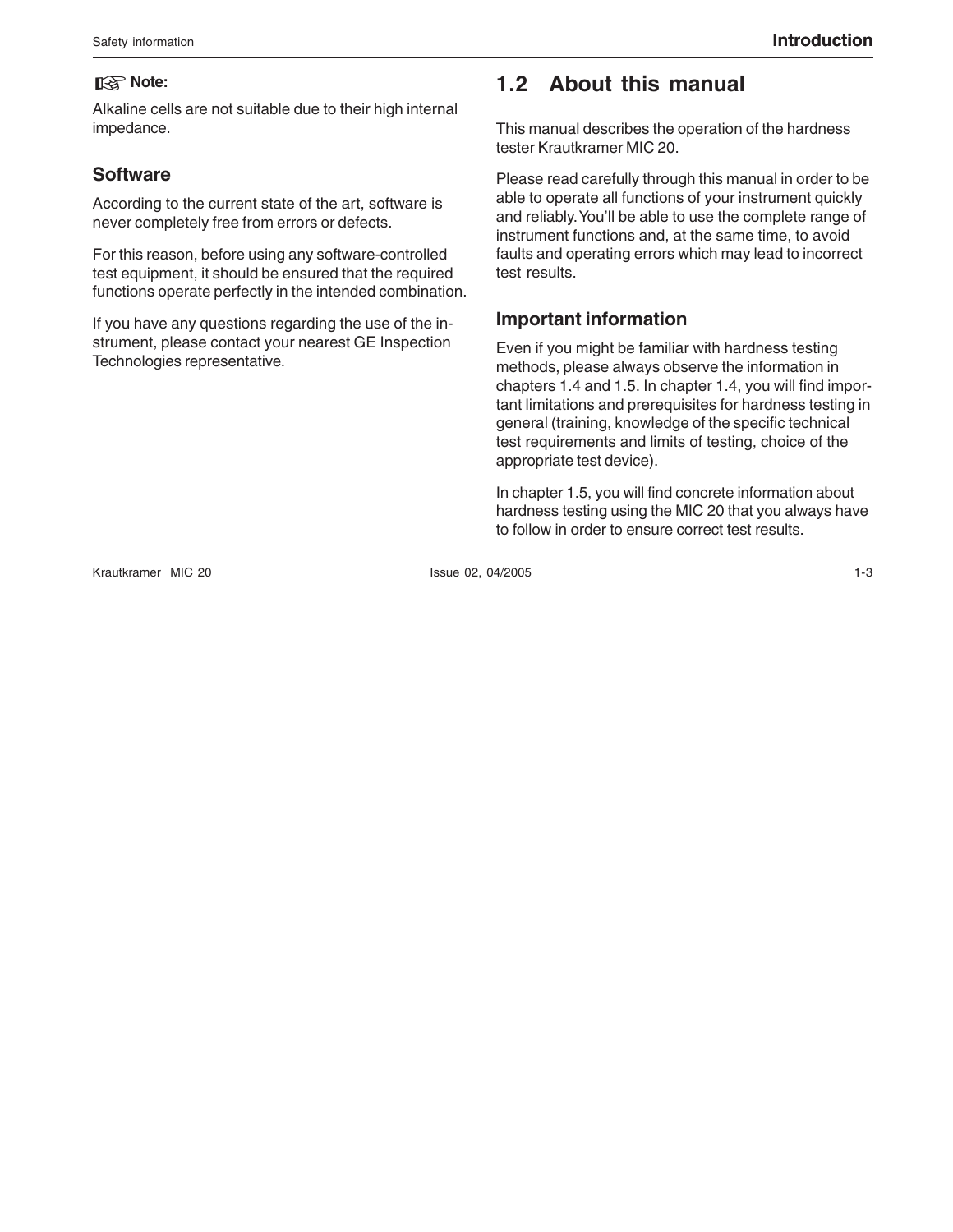## **1.3 Layout and presentation in this manual**

To make it easier for you to use the manual, the operating steps, notes, etc. are always presented in the same way. This will help you find individual pieces of information quickly.

#### **Attention and note symbols**

## $\sqrt{\mathbf{N}}$  Attention:

You will find the **Attention** symbol in the case of any peculiarities or special aspects in the operation which could affect the correctness of the results.

#### **IIf** Note:

At **Note,** you will find e.g. references to other chapters or special recommendations for a function.

#### **Listings**

Listings are presented in the following form:

- Variant A
- Variant B
- $\blacksquare$

#### **Operating steps**

Operating steps appear as shown in the following example:

- Place the handheld probe vertically to the surface to be tested.
- Hold the probe tight with one hand so that the foot stays perpendicular to the surface during the measurement.

1-4 **ISSUE 02, 04/2005** CONVERTIGATION CONTRACT MIC 20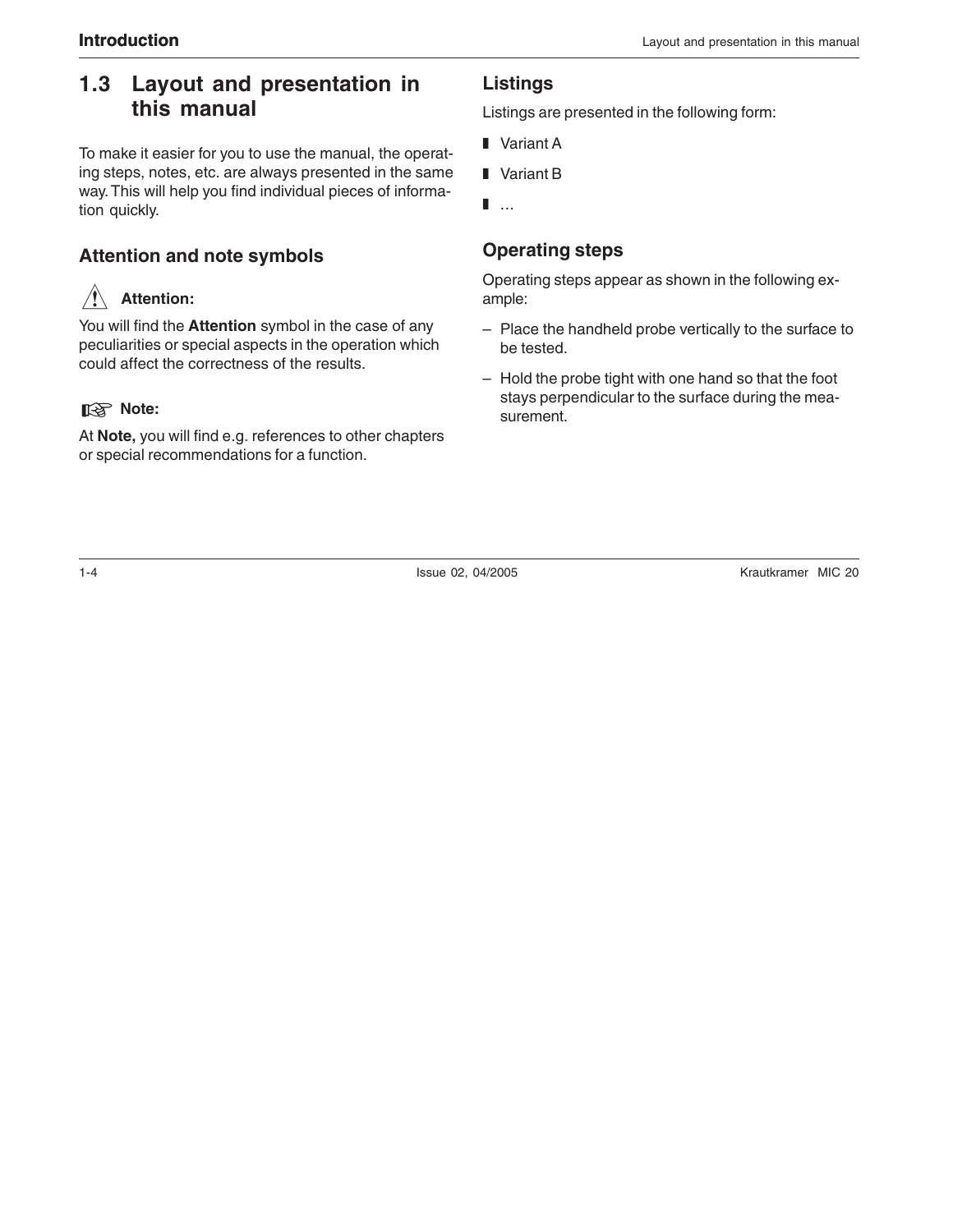GE Inspection Technologies organizes training courses in the field of hardness testing. You will receive informa-

The reliable and safe operation of a hardness testing device requires a proper training in materials testing.

A proper training comprises for example adequate

■ effects due to material properties, especially due to the microstructure, on hardness testing and on the corresponding choice of the appropriate hardness

■ problems relating to the comparability of different hardness values, such as Vickers, Rockwell, and

■ effects due to surface finish on the hardness value

■ effects of the test load on the determined hardness

tion on the scheduled dates on request.

■ hardness testing on metallic materials

**Operator training**

knowledge of:

tester

Brinell

value

### **1.4 Prerequisites for hardness testing**

In this operating manual you will find all essential information on how to operate the Krautkramer MIC 20. In addition, there are a number of factors which affect the test results. As a description of these factors would go beyond the scope of an operating manual, only the three most important conditions are therefore described here:

- operator training
- knowledge of special technical test requirements and limits
- choice of the appropriate test equipment

## A **Attention:**

Lack of knowledge of the above-mentioned subjects may lead to incorrect test results with unforeseeable consequences.

Krautkramer MIC 20 **ISSUE 02, 04/2005** 1-5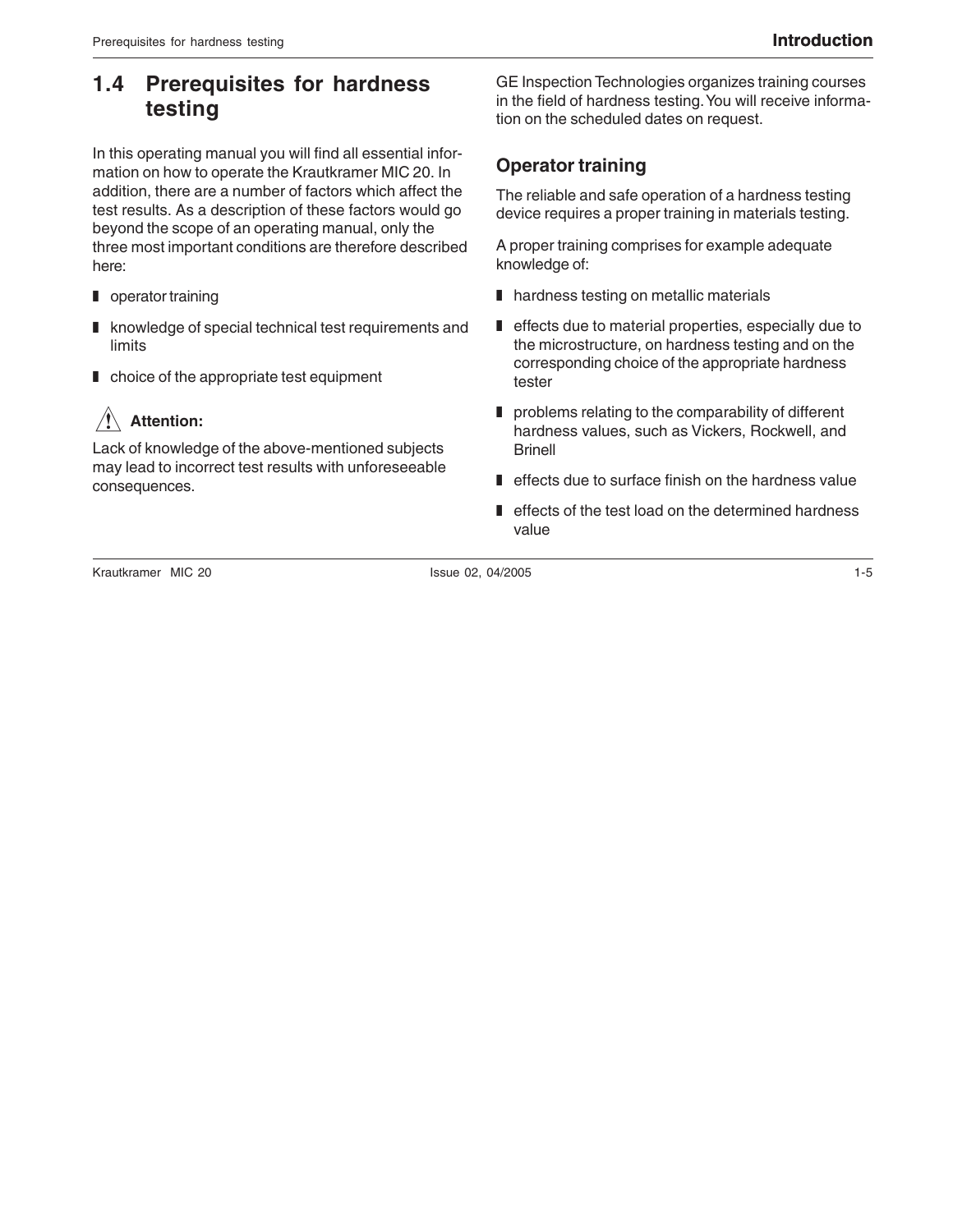#### **Technical test requirements**

Every hardness test is subject to specific technical test requirements. The most important ones are:

- definition of the scope of testing
- choice of the appropriate test method
- consideration of material properties
- determination of limits for evaluation

#### **Choice of the appropriate test equipment**

It is the task of those responsible for the test to fully inform the operator about the technical test requirements. Moreover, a clear and thorough interpretation of the corresponding test specifications is absolutely necessary.

Information about test methods and test specifications may be obtained, for example, from various institutions, industrial companies, and authorities.

1-6 **ISSUE 02, 04/2005** CONVERTIGATION CONTRACT MIC 20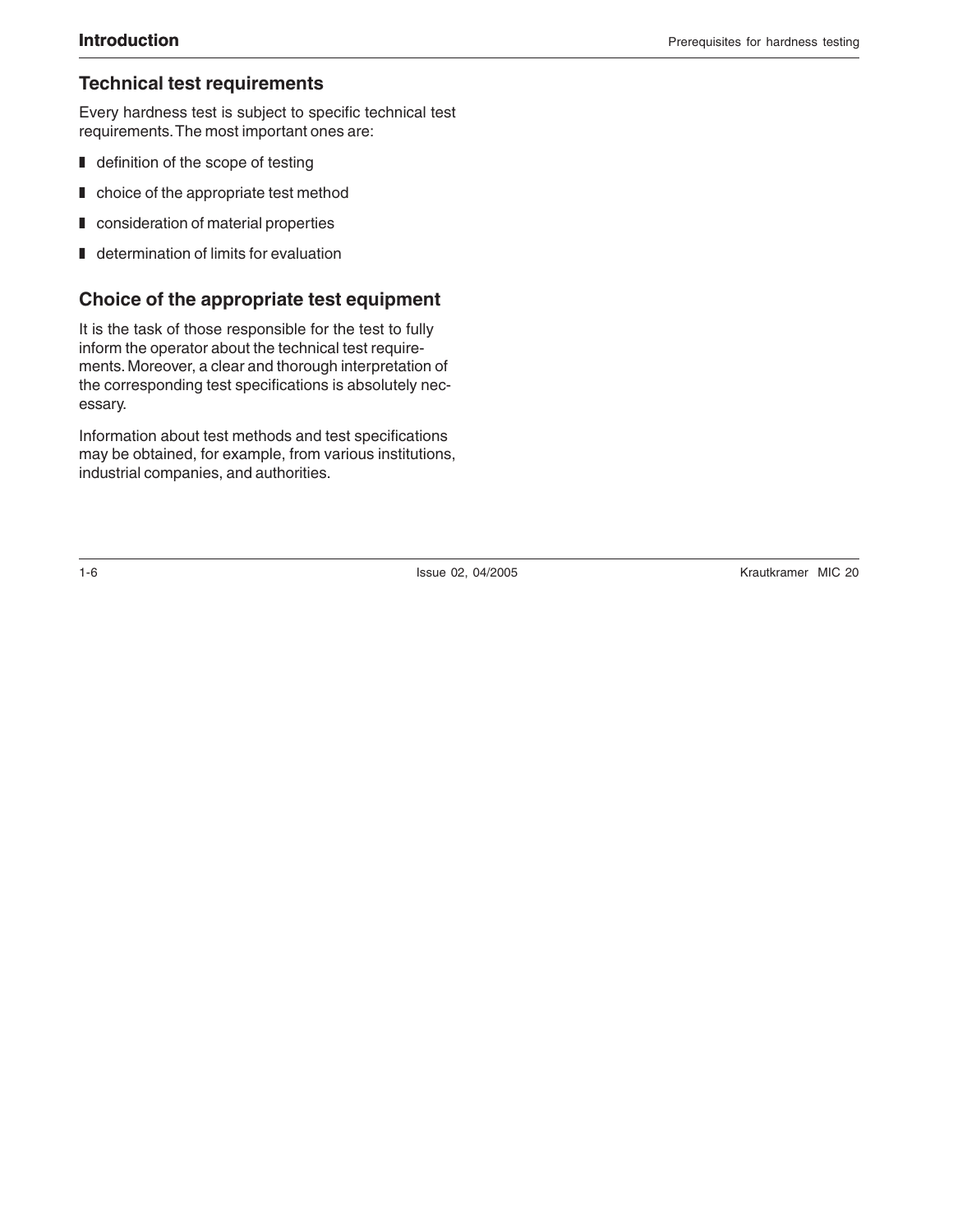### **1.5 Important information about hardness testing using the Krautkramer MIC 20**

Please find in the following a summary of the most important technical test requirements that you always have to observe in order to obtain reliable and reproducible test results.

### A **Attention:**

Do not carry out the hardness test twice at the same test position, otherwise measuring errors may occur due to the hardness increase of the surface. The distance between the test positions should be at least 3 mm.

#### **Test material**

The surfaces must be free from any impurities (oil, dust, etc.) and rust. The peak-to-valley height should not exceed approx. 30 % of the penetration depth. Rough surfaces lead to a higher variation range of the single readings. If necessary, polish rougher surfaces, for example using our grinding set MIC 1060 (ref. chapter 2).

#### **Test method**

The MIC 20 supports both quasi-static hardness testing according to the UCI method and dynamic hardness testing according to the rebound method.

All Krautkramer UCI probes and the rebound impact devices D, G, and E are supported in these processes.

#### **The UCI method**

The UCI method is a comparative method (contribution of the Young's modulus to the measurement) with a very high reproducibility of measurements. The UCI method does not replace the classical Vickers hardness testing method but constitutes a fast and reliable addition to it.

Krautkramer MIC 20 **ISSUE 02, 04/2005** 1-7 **ISSUE 02, 04/2005** 1-7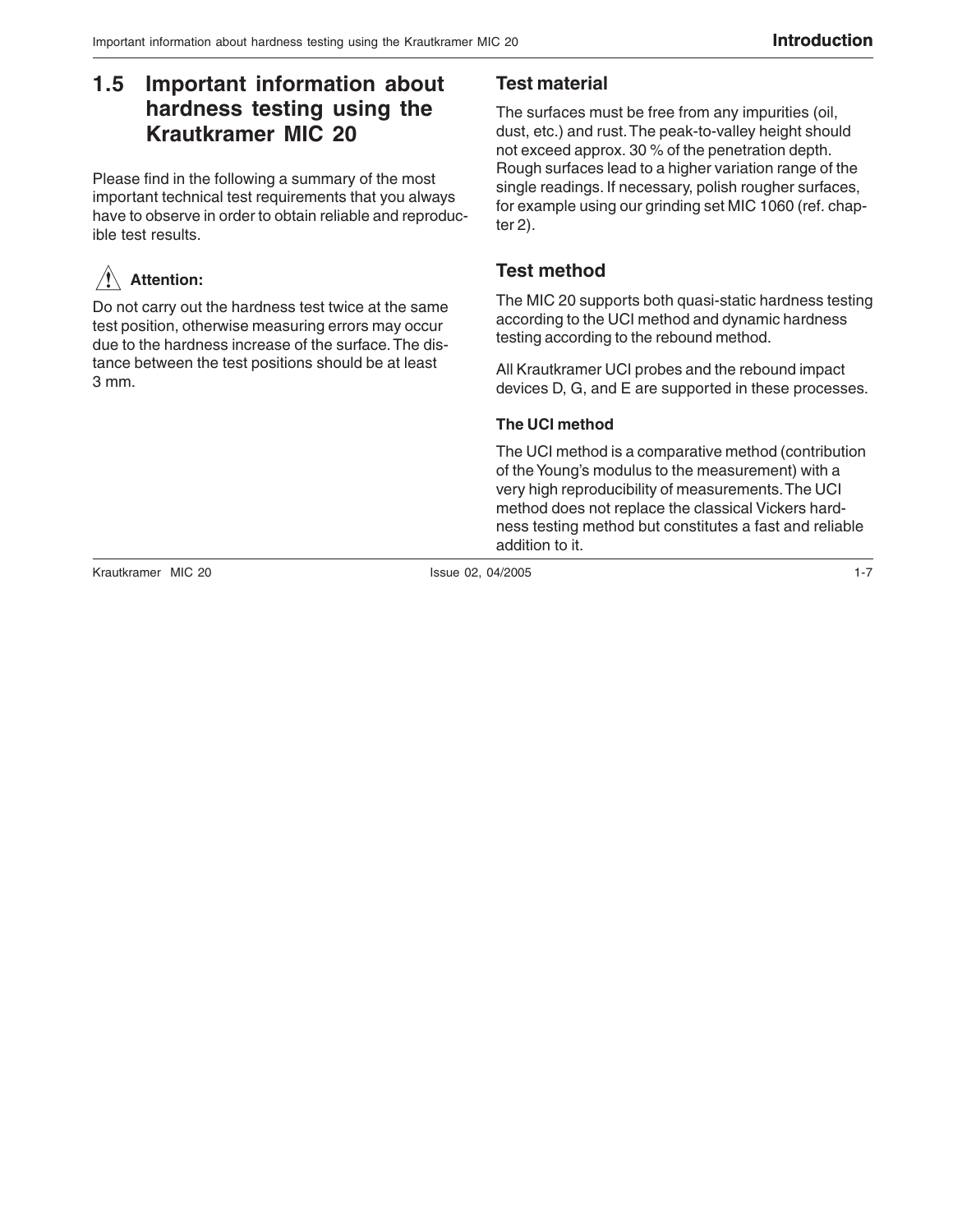Please also read the notes on the UCI method in chap-

The rebound method is a dynamic method with a very high reproducibility of measurements. The rebound method does not replace the classical Brinell hardness testing method or other standardized methods but con-

The still existing energy of an impact body after the rebound from the material surface is measured. It should be kept in mind in this regard that the loss of energy suffered in this process also depends on the mechanical properties of the material, i.e. mainly on its

The direct comparison with the results of the standardized Vickers measurement according to the material samples is therefore indispensable for the assessment of the measuring accuracy of the method. This means:

stitutes a fast and reliable addition to them.

Young's modulus or modulus of elasticity.

The direct comparison with the results of the standardized Vickers measurement according to the material samples is therefore indispensable for the assessment of the measuring accuracy of the UCI method. This means:

The test forces (probes) must match the surface quality of the material:

- Smooth, homogeneous surfaces require low test forces.
- Rougher, coarse-grained surfaces require as high test forces as possible.

## A**Attention:**

It is absolutely necessary that you calibrate your MIC 20 to the material to be tested.

The calibration is required only once for this since you can save calibrations and recall them again as required without any problem (ref. chapter 4.4).

The calibration for low-alloy or unalloyed steel is already predefined in the instrument. You should check them from time to time (ref. chapter 4.9 Functional tests).

ter 7.

**The Rebound method**

1-8 Issue 02, 04/2005 Krautkramer MIC 20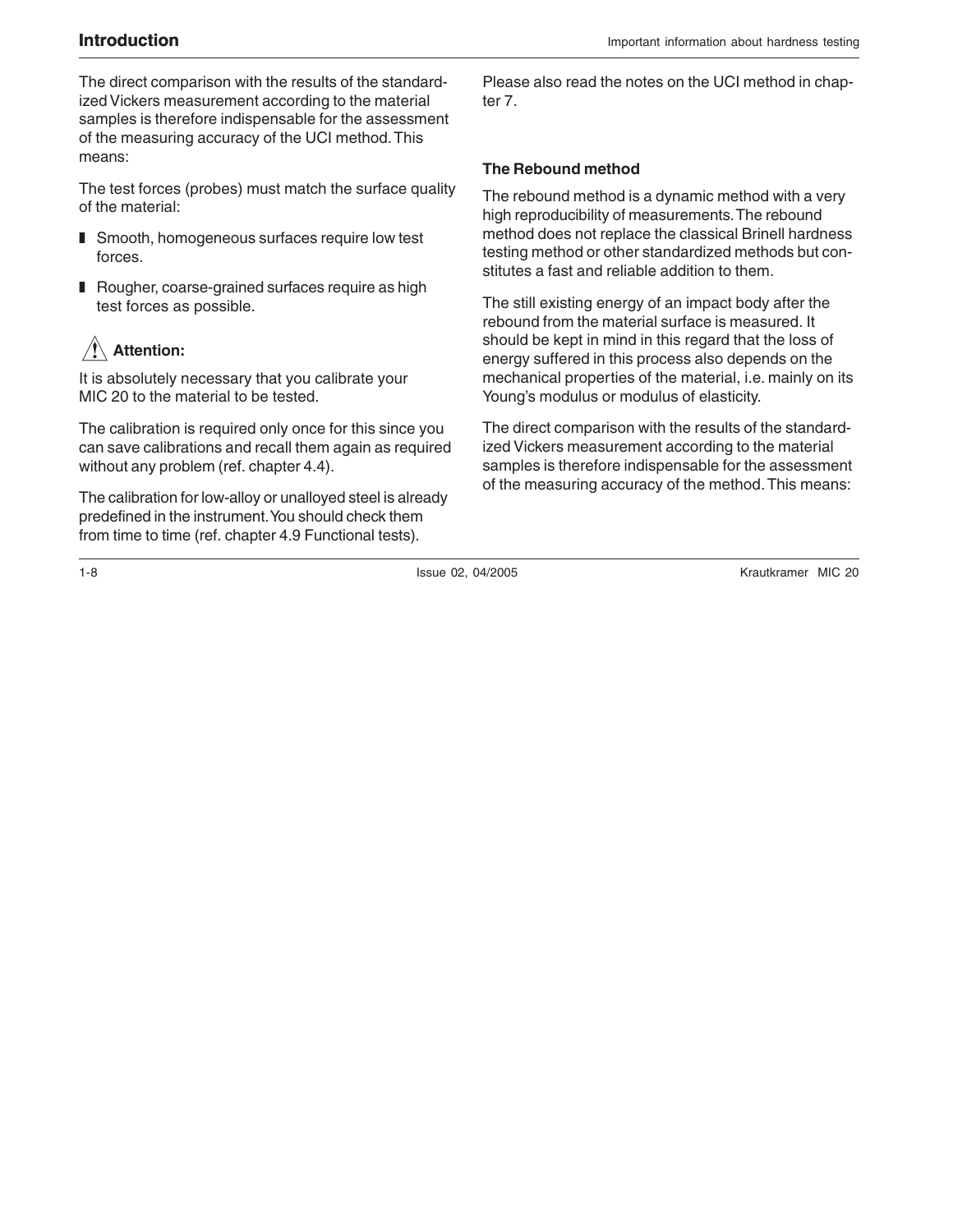#### A**Attention:**

It is absolutely necessary that you set your MIC 20 to the suitable material group before carrying out the test and that you additionally calibrate it if necessary.

The calibration is necessary only once in this process since you can save the calibrations and recall them again as required without any problem (ref. chapter 4.4).

The material group for low-alloy or unalloyed steel is predefined in the instrument as a default setting.

You should check this from time to time (ref. chapter 4.9 Functional tests).

Test objects having a mass of at least 5 kg can be tested without any additional supports; more leightweight objects require a support to which they have to be rigidly coupled. You should use large metal supports that do not give way for this purpose.

The test objects should have a minimum wall thickness of 20 mm. We recommend the UCI method, or the use of a suitable UCI probe in combination with the MIC 20 for test objects having smaller wall thicknesses.

Krautkramer MIC 20 **ISSUE 02, 04/2005** 1-9 ISSUE 02, 04/2005

A**Attention:**

Should the test objects give way or spring, the result may be measuring errors!

Please read also chapter 7 on the rebound method.

#### **Conversion of hardness values**

The conversion of hardness values into other hardness scales is only possibly with restrictions.

Hardness values determined according to different methods cannot be converted into each other by means of generally applicable relations. The restrictions regarding the conversion, stated in the DIN 50 150, ASTM E140 specifications, must therefore always be taken into account!

The indentation behavior of the material is determined by its stress-strain behavior. Shape and material of the indenter, the size of indentation, and consequently the measured area vary, depending on the test method used.

The conversion of hardness values both into one another and into tensile strength values can be inaccurate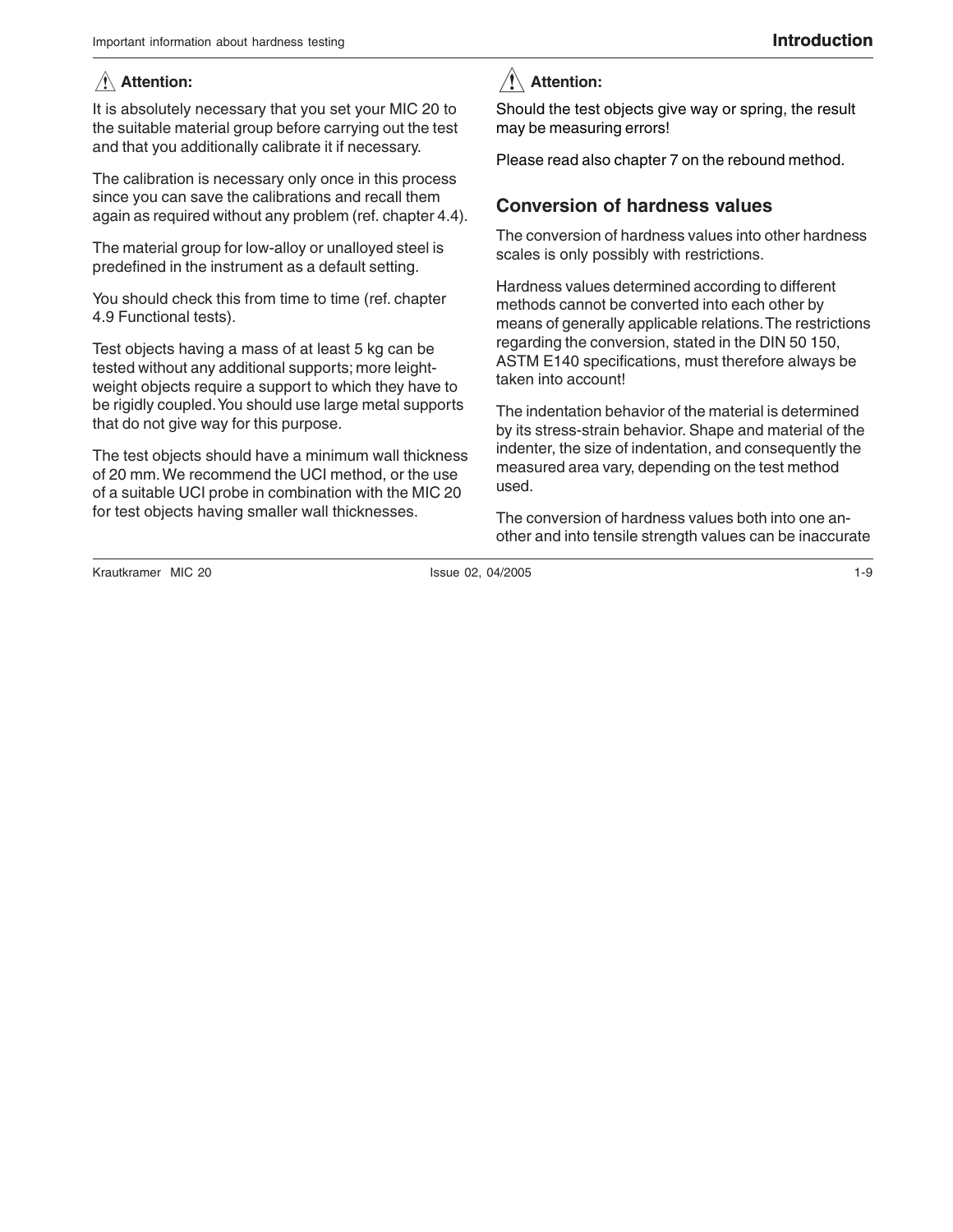or unacceptable depending on the material, treatment condition, and surface quality.

## A **Attention:**

**Any illegal or unacceptable conversions may lead to serious errors in the interpretation of test results.**

## **1.6 The Krautkramer MIC 20**

The Krautkramer MIC 20 is a mobile and easy-to-use hardness tester which can be equally used for tests according to the UCI method and for tests according to the rebound method.

After connecting the probe, the instrument is automatically set to the corresponding test method; tests can be carried out quickly and without any problem.

The fact that both methods are supported leads to a large variety of application possibilities with only one single instrument. Additional probes extend the range of applications if required.

The operation of the Krautkramer MIC 20 (calibration, setup, evaluation, data memory) is carried out by means of the graphic user interface presented on the display and adapted to the known Windows standard. The mouse is replaced by the touch screen for this purpose.

As an alternative, conventional buttons are available for most operating functions.

1-10 **ISSUE 02, 04/2005** CHA 20 and the US of MIC 20 and the US of MIC 20 and the US of MIC 20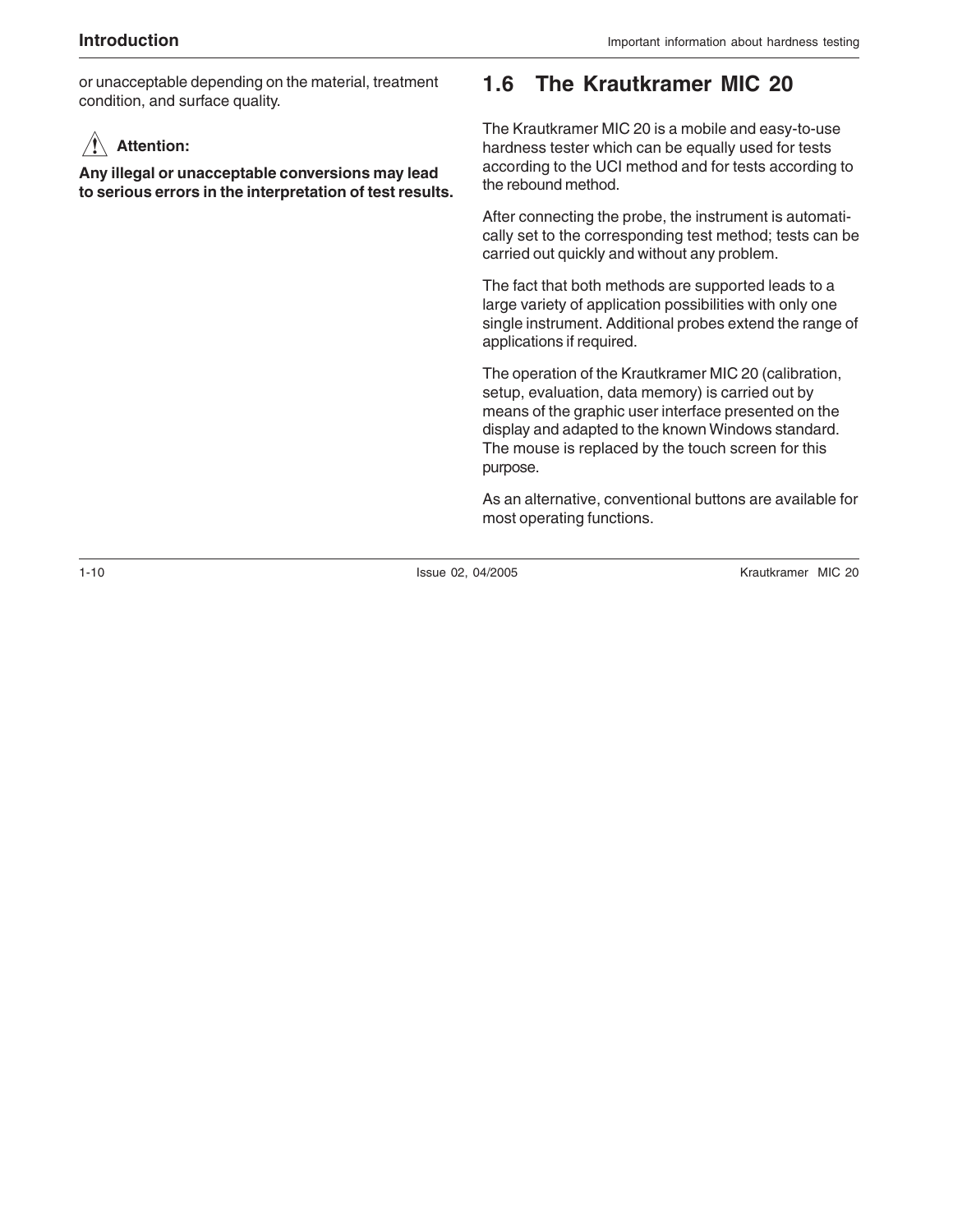

#### **Special features of the MIC 20**

- Measurements on castings and forgings, hardened surfaces and welds
- Automatic adaptation of the test method and of the test parameters to the connected probe
- Color LCD 5.7" for displays and operating functions (TFT or CSTN)
- Support of all Krautkramer UCI probes
- Support of the Krautkramer rebound impact devices D, G, and E
- Non-directional measurement (patented signal processing with the rebound method)
- Storage of measurement data and clear representation of measurement series as a diagram and histogram
- Simple and fast calibration, saving and recalling of calibration data at the press of a button
- Output of measurement data directly to a printer or transfer to a computer

Krautkramer MIC 20 **Issue 02, 04/2005** 1-11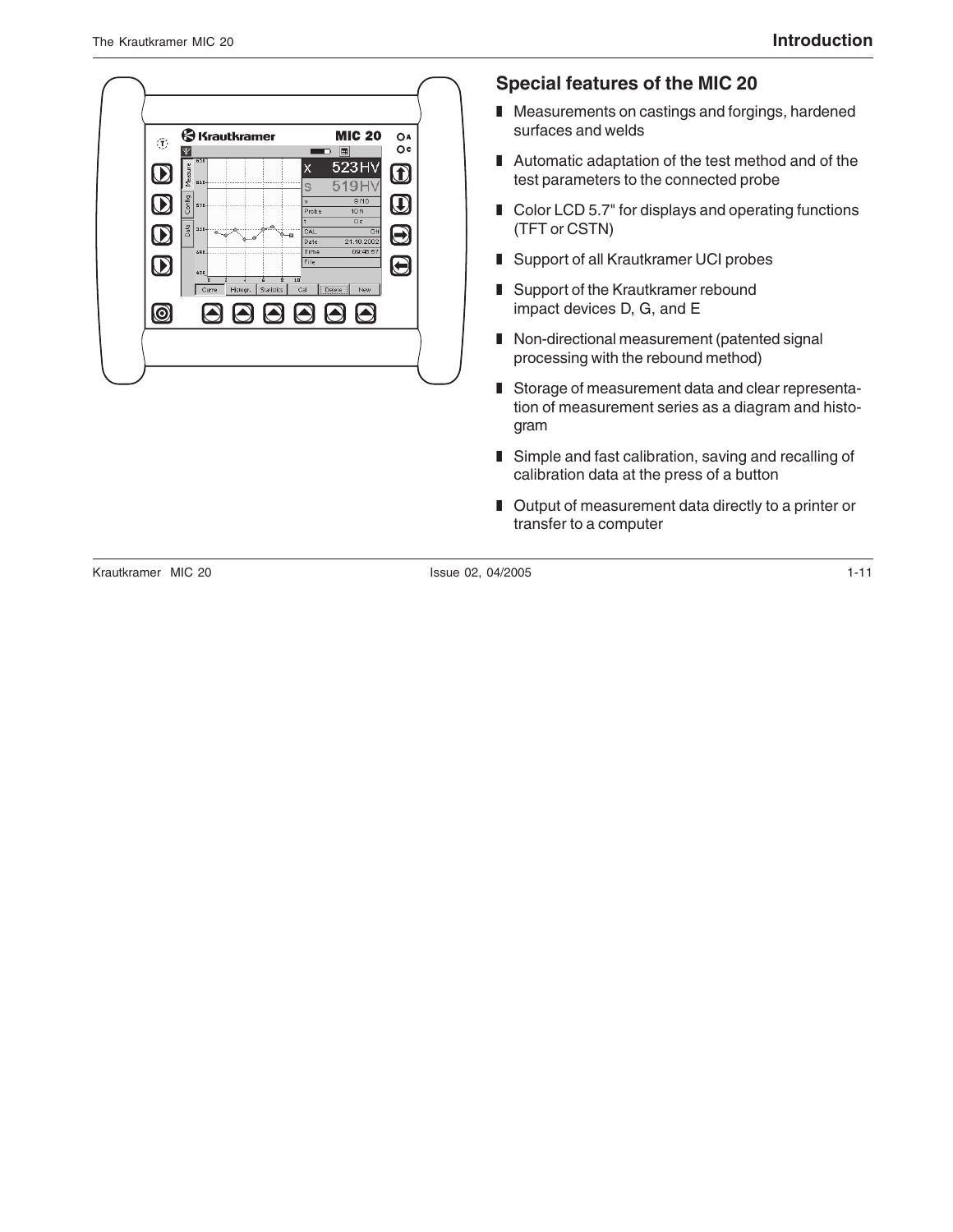■ Operation using the battery pack or power supply unit

#### **Large variety of application possibilities**

You can use the Krautkramer MIC 20 to measure anywhere and in any direction; the direction must not be set beforehand.

The MIC 20 is mainly suitable

- for measuring hardness of low-alloy or unalloyed steels,
- for measuring hardness of high-alloy steels,
- for measuring hardness of nonferrous metals.

The MIC 20 is available in two versions:

- Basic version MIC 20 with color CSTN screen
- MIC 20 TFT with color TFT display screen

1-12 **ISSUE 02, 04/2005** CONVERTIGATION CONTRACT MIC 20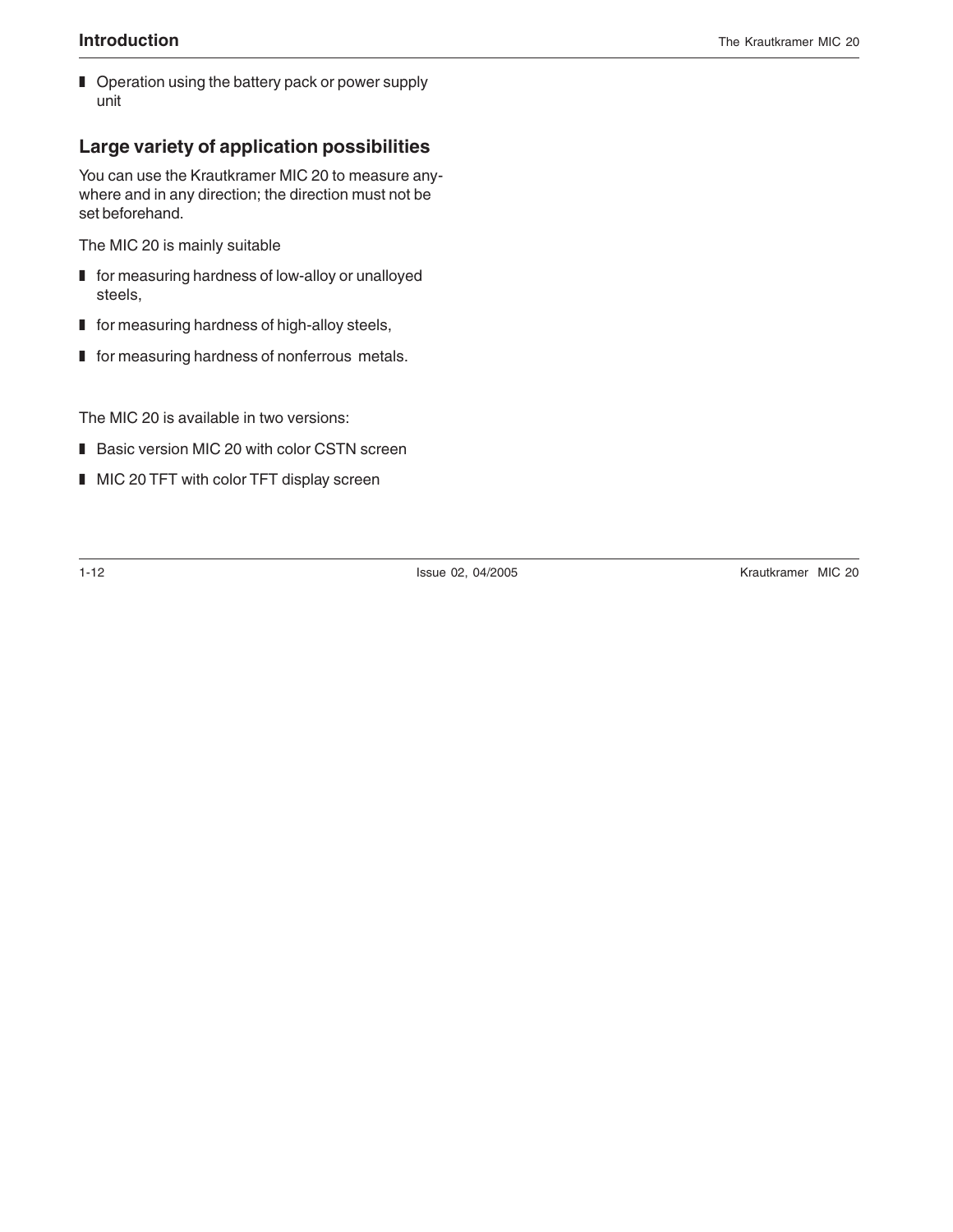## **Standard package and accessories 2**

Krautkramer MIC 20 **ISSUE 02, 04/2005** 2-1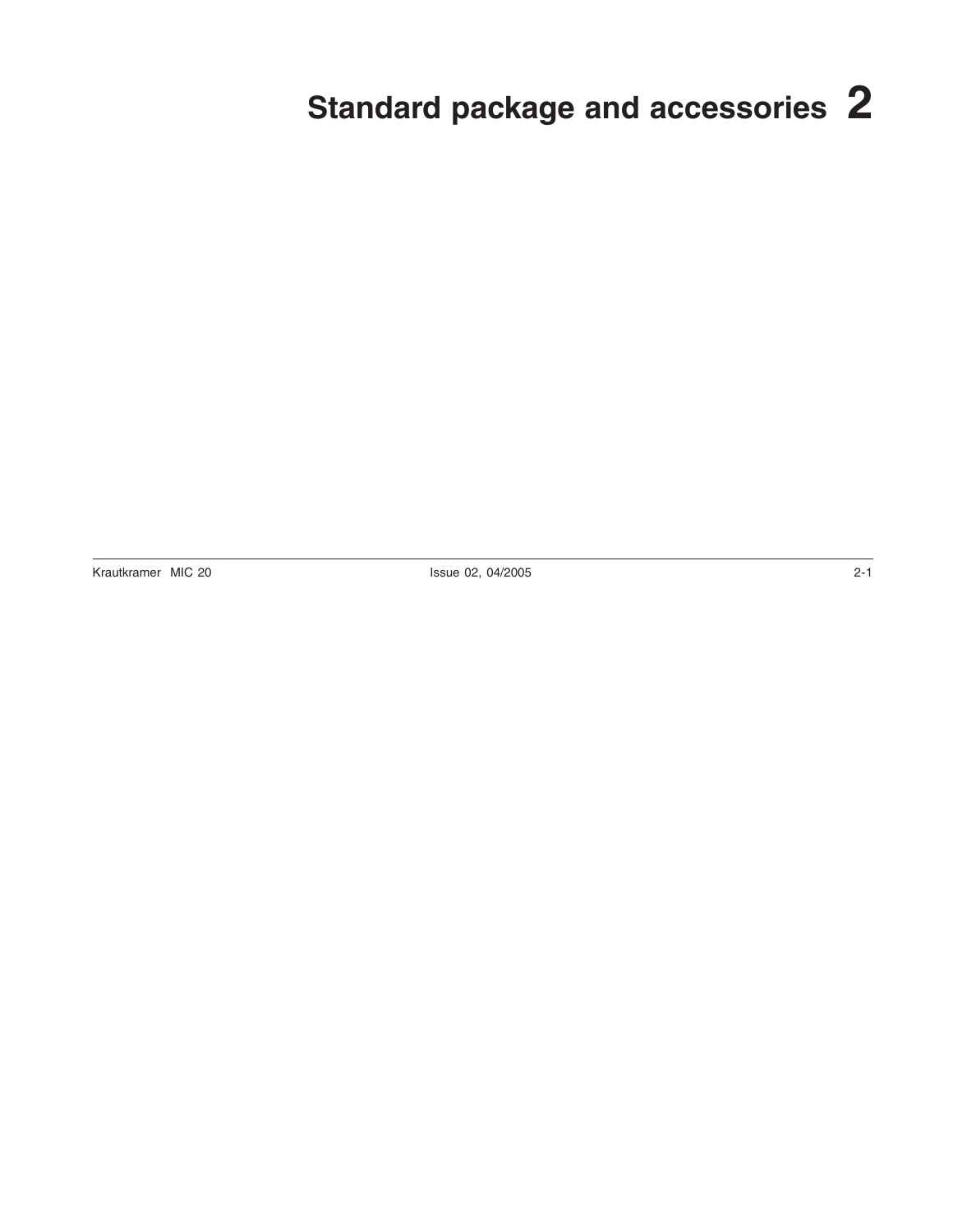This chapter informs you about the standard package and the accessories available for the Krautkramer MIC 20.

It describes

- component parts of the product
- required and recommended accessories
- **s** spare parts requirements

2-2 2-2 **Issue 02, 04/2005** CH<sub>0</sub> Issue 02, 04/2005 CH<sub>0</sub> Issue 02, 04/2005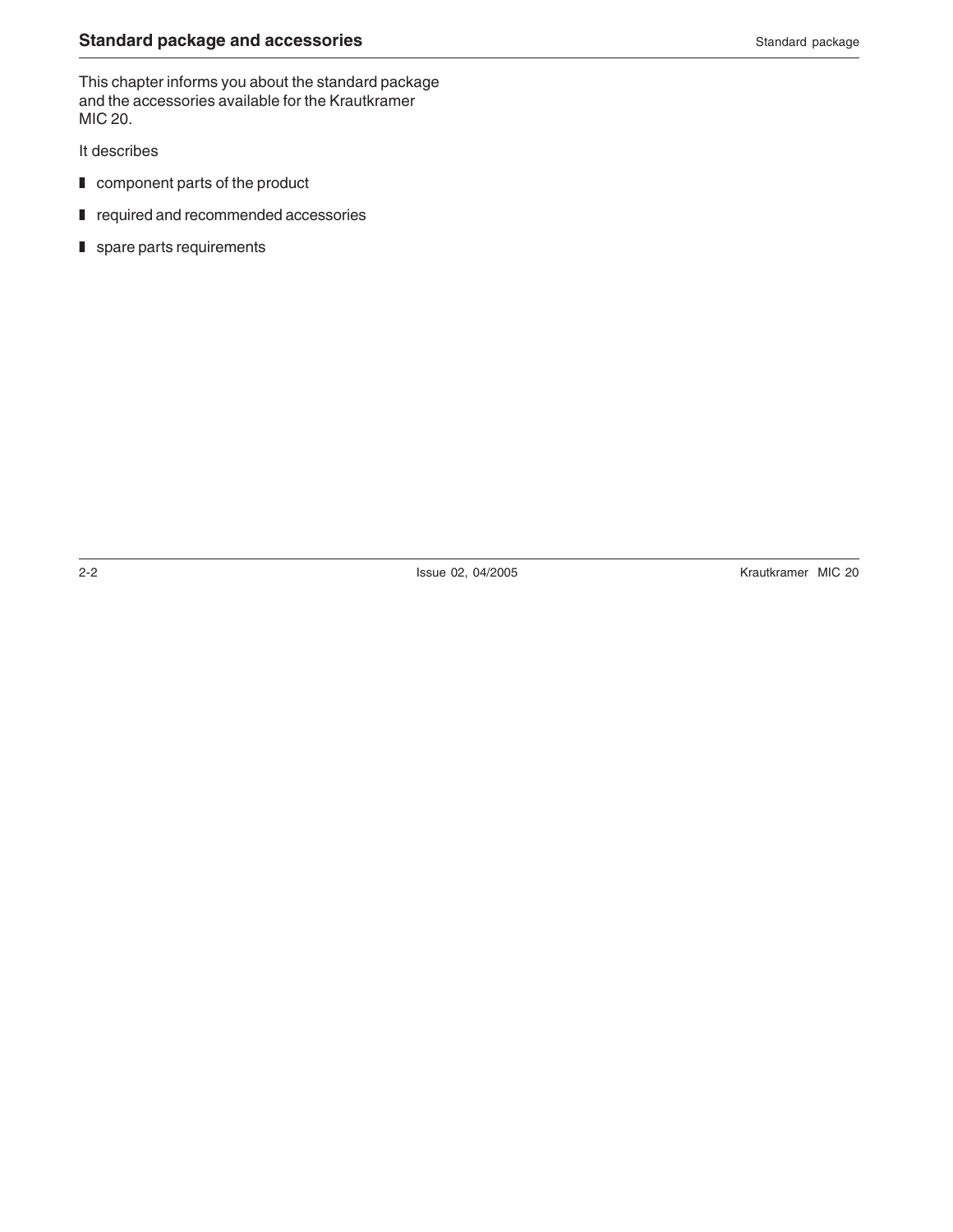## **2.1 Standard package**

| <b>Product code</b> | <b>Description</b>                                                                                                                                                                                                                               | Order no. |
|---------------------|--------------------------------------------------------------------------------------------------------------------------------------------------------------------------------------------------------------------------------------------------|-----------|
| <b>MIC 20</b>       | Portable Hardness Tester according to the quasi-static<br>UCI principle and the dynamic Rebound principle.<br>Display of the hardness values in HV, HB, HRC,<br>HRB, N/mm <sup>2</sup> and additional for the Rebound principle<br>in HL and HS. | 35468     |
|                     | including:                                                                                                                                                                                                                                       |           |
|                     | Instrument MIC 20                                                                                                                                                                                                                                | 35493     |
|                     | Mains adapter                                                                                                                                                                                                                                    | 101075    |
|                     | Transport case                                                                                                                                                                                                                                   | 101554    |
|                     | Operating manual German                                                                                                                                                                                                                          | 28701     |
|                     | <b>or</b><br>Operating manual English                                                                                                                                                                                                            | 28702     |

Krautkramer MIC 20 **ISSUE 02, 04/2005** 2-3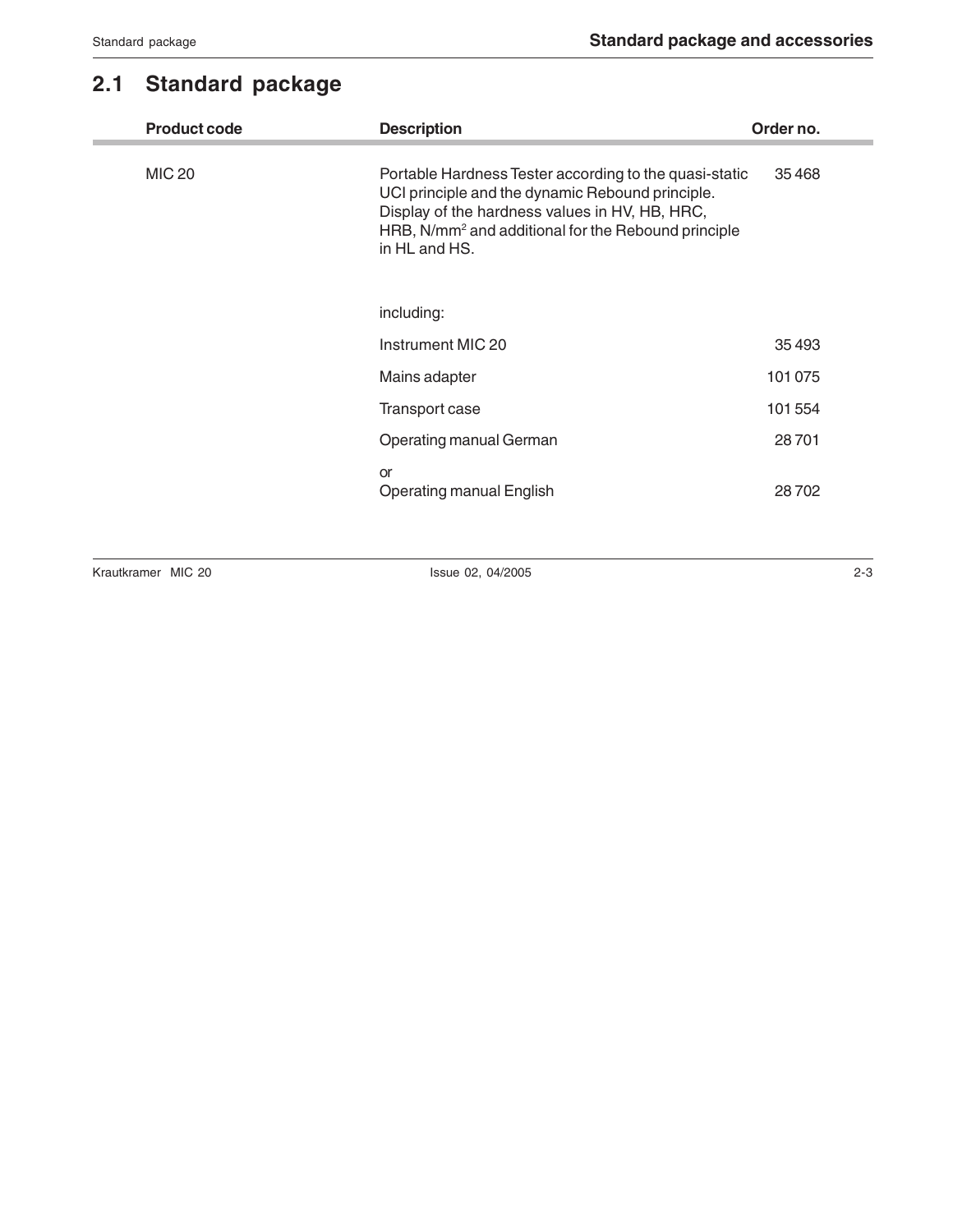| <b>Product code</b> | <b>Description</b>                                                                                                                                                                                                                               | Order no. |
|---------------------|--------------------------------------------------------------------------------------------------------------------------------------------------------------------------------------------------------------------------------------------------|-----------|
| MIC 20 TFT          | Portable Hardness Tester according to the quasi-static<br>UCI principle and the dynamic Rebound principle.<br>Display of the hardness values in HV, HB, HRC, HRB,<br>N/mm <sup>2</sup> and additional for the Rebound principle<br>in HL and HS. | 35 4 79   |
|                     | including:                                                                                                                                                                                                                                       |           |
|                     | Instrument MIC 20 TFT                                                                                                                                                                                                                            | 35492     |
|                     | Mains adapter                                                                                                                                                                                                                                    | 101075    |
|                     | Transport case                                                                                                                                                                                                                                   | 101 554   |
|                     | <b>Operating manual German</b>                                                                                                                                                                                                                   | 28701     |
|                     | <b>or</b><br>Operating manual English                                                                                                                                                                                                            | 28702     |

2-4 Issue 02, 04/2005 **Krautkramer MIC 20**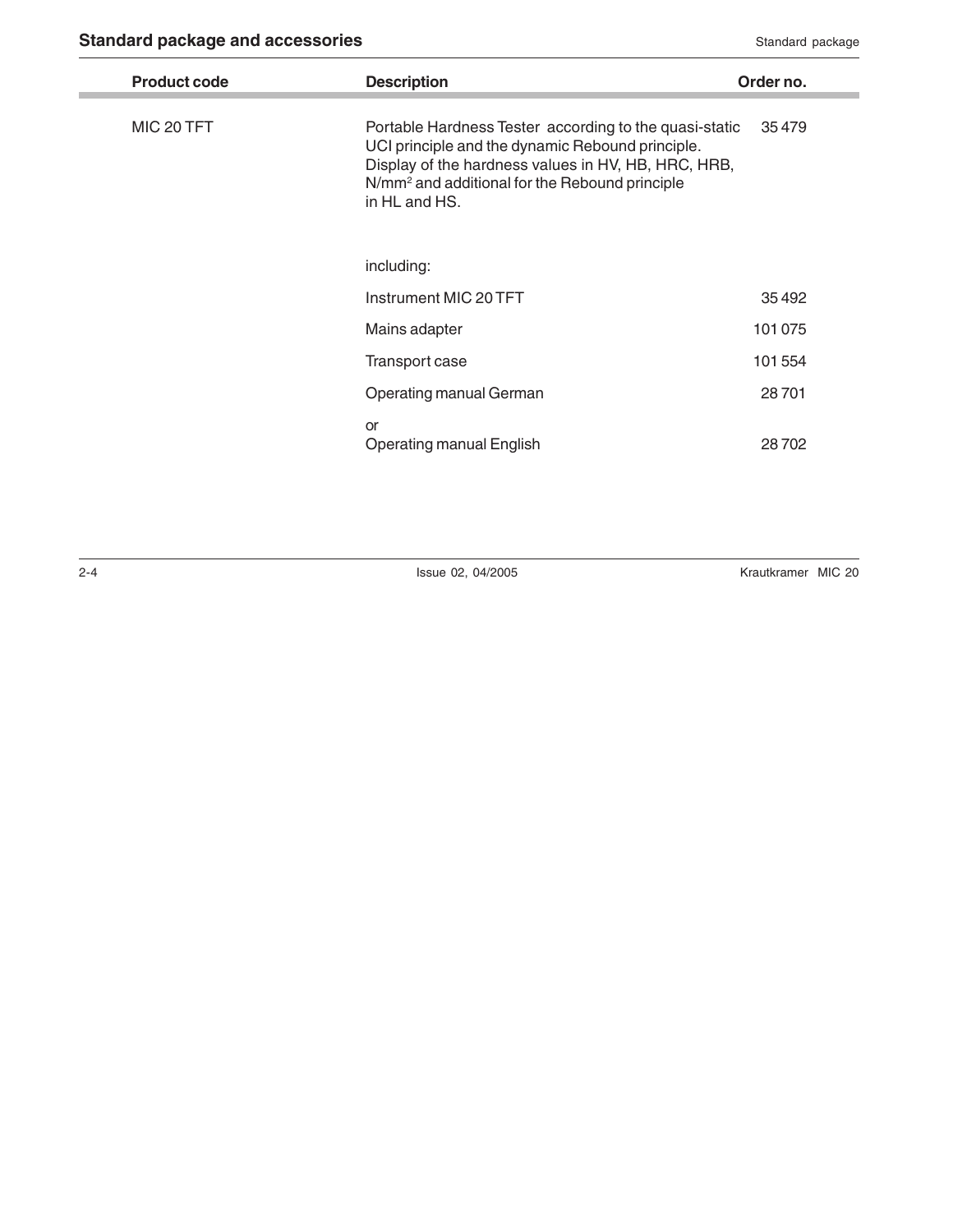## **2.2 Required accessories**

| <b>Product code</b> | <b>Description</b>                                                      | Order no. |
|---------------------|-------------------------------------------------------------------------|-----------|
|                     | <b>Handheld Probes (UCI method)</b><br>(each probe complete with cable) |           |
| MIC 201-A           | Handheld probe 10 N                                                     | 34 104    |
| MIC 205-A           | Handheld probe 50 N                                                     | 34 105    |
| MIC 2010-A          | Handheld probe 98 N                                                     | 34 106    |
| <b>MIC 201-AL</b>   | Extended handheld probe 10 N                                            | 34 392    |
| <b>MIC 205-AL</b>   | Extended handheld probe 50 N                                            | 34 28 2   |
| <b>MIC 201-AS</b>   | Short handheld probe 10 N                                               | 34711     |
| <b>MIC 205-AS</b>   | Short handheld probe 50 N                                               | 34712     |
|                     |                                                                         |           |

Krautkramer MIC 20 **ISSUE 02, 04/2005** 2-5 **ISSUE 02, 04/2005**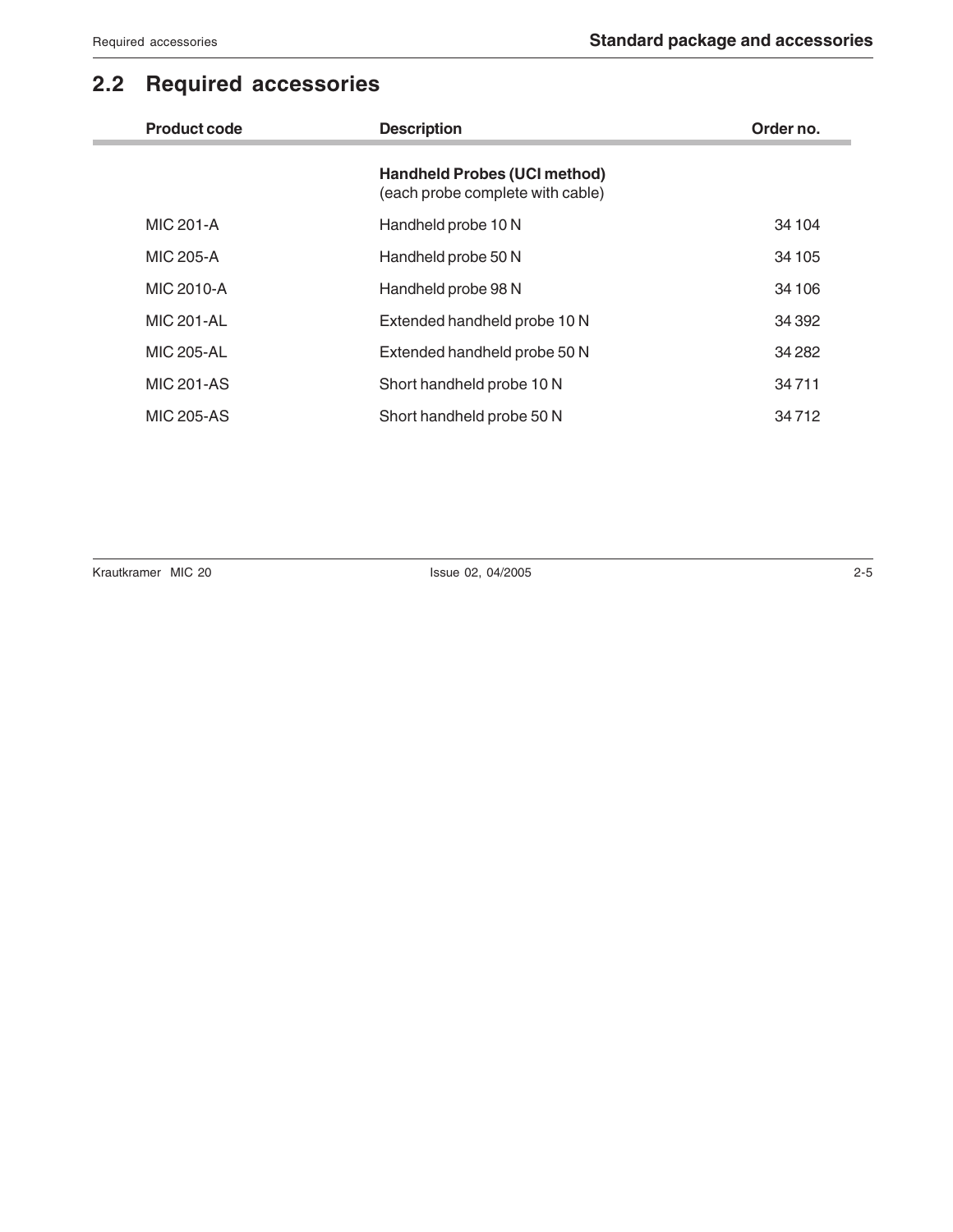| <b>Product code</b> | <b>Description</b>                                                                          | Order no. |
|---------------------|---------------------------------------------------------------------------------------------|-----------|
|                     | <b>Motorized Probes (UCI method)</b><br>(each probe complete with cable)                    |           |
| MIC 211-A           | Motor probe 8.6 N                                                                           | 34 381    |
| MIC 2103-A          | Motor probe 3 N                                                                             | 34 3 82   |
| MIC 2101-A          | Motor probe 1 N                                                                             | 35 5 7 7  |
|                     | <b>Impact Devices (rebound method)</b><br>(each without connecting cable for impact device) |           |
| Dyna D              | Impact device with 3 mm tungsten-carbide                                                    | 34 248    |
| Dyna G              | Impact device with 5 mm tungsten-carbide                                                    | 34 549    |
| Dyna E              | Impact device with diamond-tipped body                                                      | 34 5 88   |
| Dyna 50             | Connecting cable for impact device                                                          | 34 3 29   |
|                     |                                                                                             |           |

2-6 Issue 02, 04/2005 Krautkramer MIC 20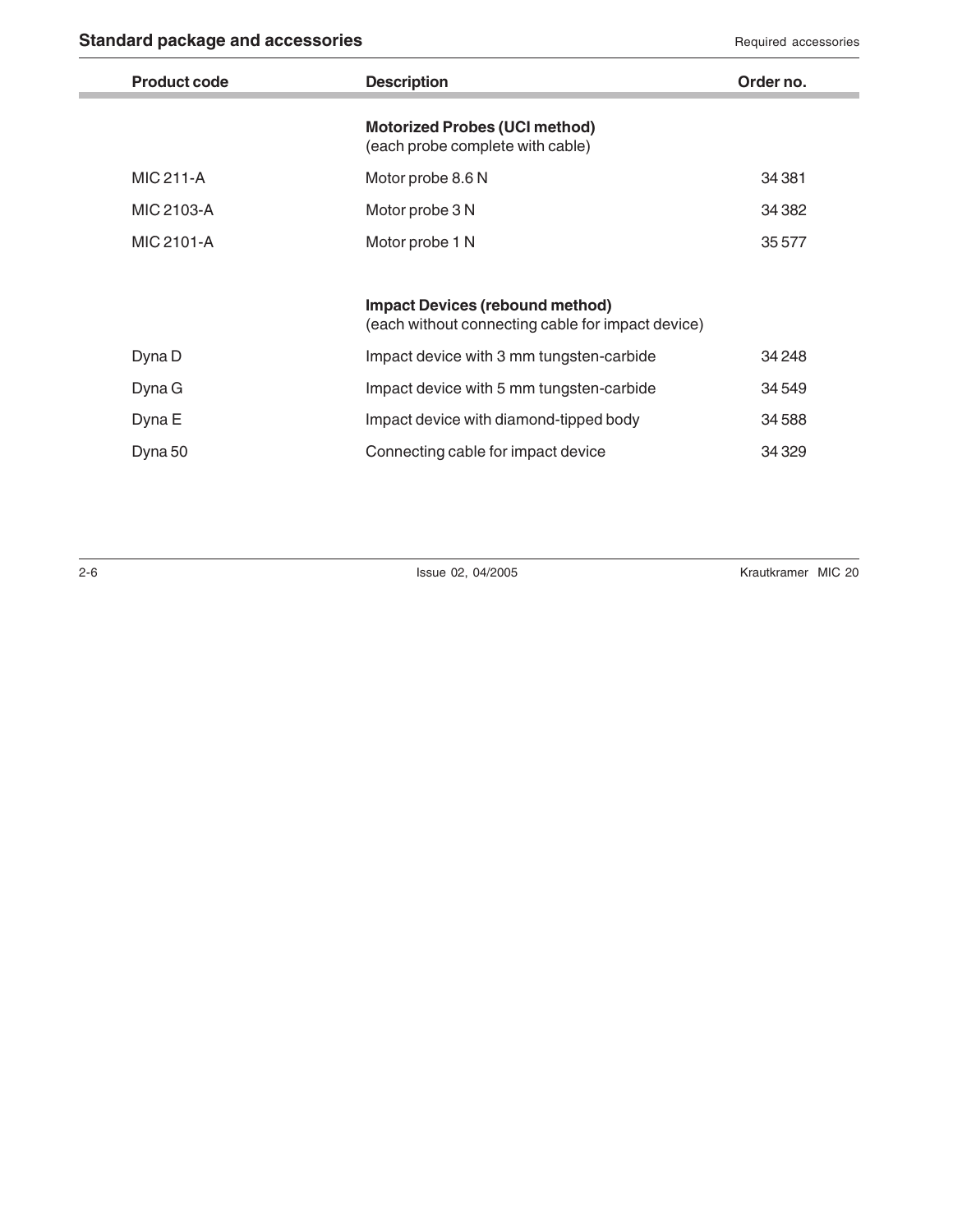## **2.3 Recommended accessories (general)**

| <b>Product code</b> | <b>Description</b>                                                                                        | Order no. |
|---------------------|-----------------------------------------------------------------------------------------------------------|-----------|
| MIC 20-BAT          | NiMH accumulator pack, 4.5 Ah, internal charging                                                          | 35452     |
| MIC 1060            | Battery grinding set                                                                                      | 34 380    |
| <b>MIC 300</b>      | Technical book on hardness testing (only in German)                                                       | 28837     |
|                     | Printer cable (serial/parallel) for connection to<br>Hewlett Packard Printers of the hpdeskjet 9xx series | 101761    |
| <b>UDAT</b>         | UltraDAT data management program for transfer and<br>documentation of hardness measurement data           | 35 549    |
|                     | Data transfer cable from the instrument to a PC                                                           | 101785    |
| $ZG-F$              | Couplant                                                                                                  | 54 558    |
|                     |                                                                                                           |           |

Krautkramer MIC 20 **ISSUE 02, 04/2005** 2-7 **ISSUE 02, 04/2005**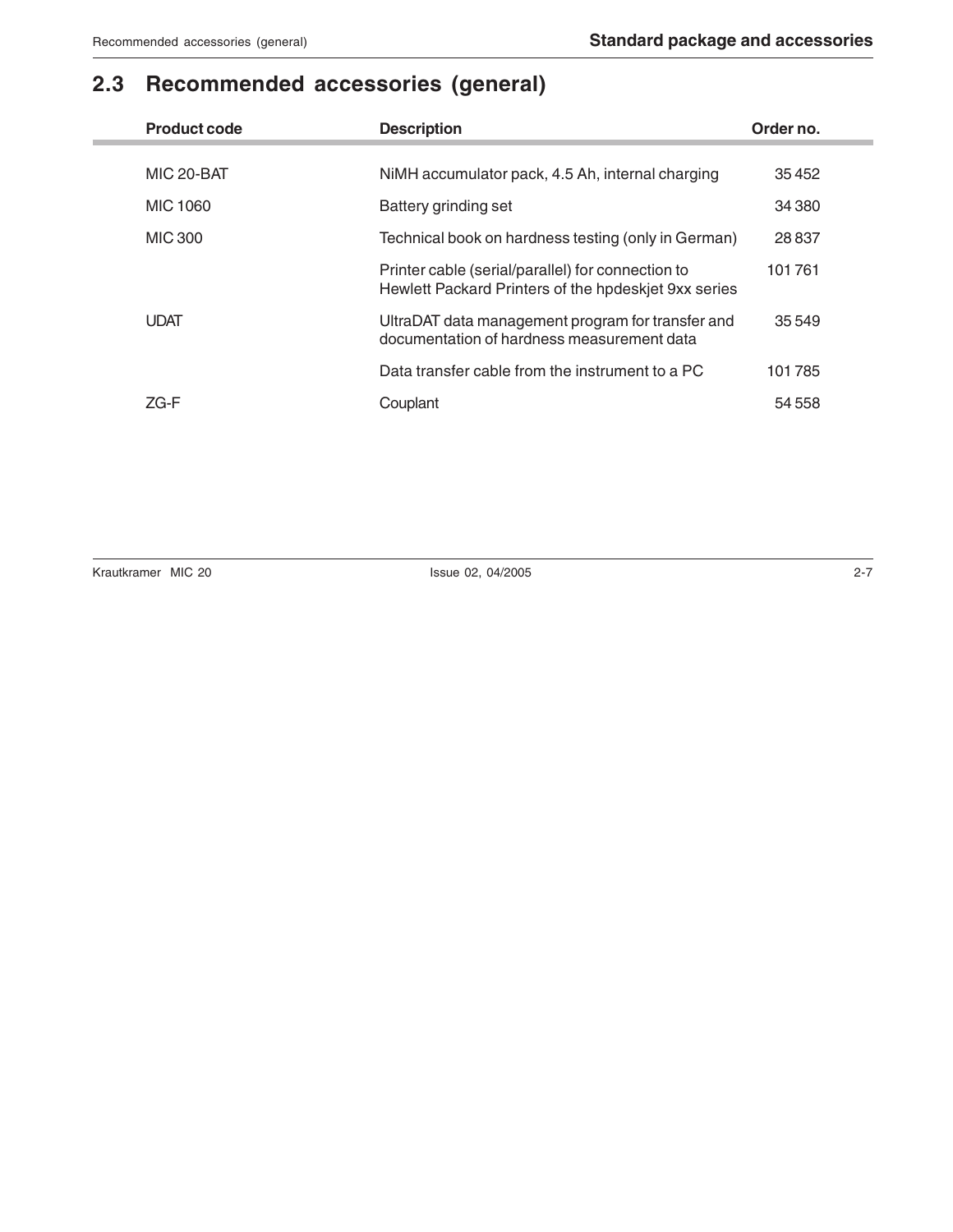## **2.4 Recommended accessories (UCI method)**

| <b>Product code</b> | <b>Description</b>                                               | Order no. |
|---------------------|------------------------------------------------------------------|-----------|
|                     | Guiding devices and test supports                                |           |
| <b>MIC 270</b>      | Surface attachment for MIC 201-A, MIC 205-A,<br>MIC 2010-A       | 32084     |
| <b>MIC 271</b>      | Prism adapter for MIC 201-A, MIC 205-A                           | 32993     |
| <b>MIC 220</b>      | Test specimen holder for MIC 2101-A, MIC 2103-A<br>and MIC 211-A | 30766     |
| <b>MIC 221</b>      | Universal test support with instrument holder                    | 33541     |
| <b>MIC 227</b>      | Test support for determination of hardness progression           | 35 2 64   |
| MIC 222-A           | Precision test support                                           | 35 546    |
| MIC 2221            | Magnetic foot for support MIC 222-A                              | 33909     |
| MIC 2220            | Support block for flat, thin parts                               | 33651     |
| <b>MIC 225</b>      | Camshaft test stand                                              | 34869     |

2-8 Issue 02, 04/2005 **Krautkramer MIC 20**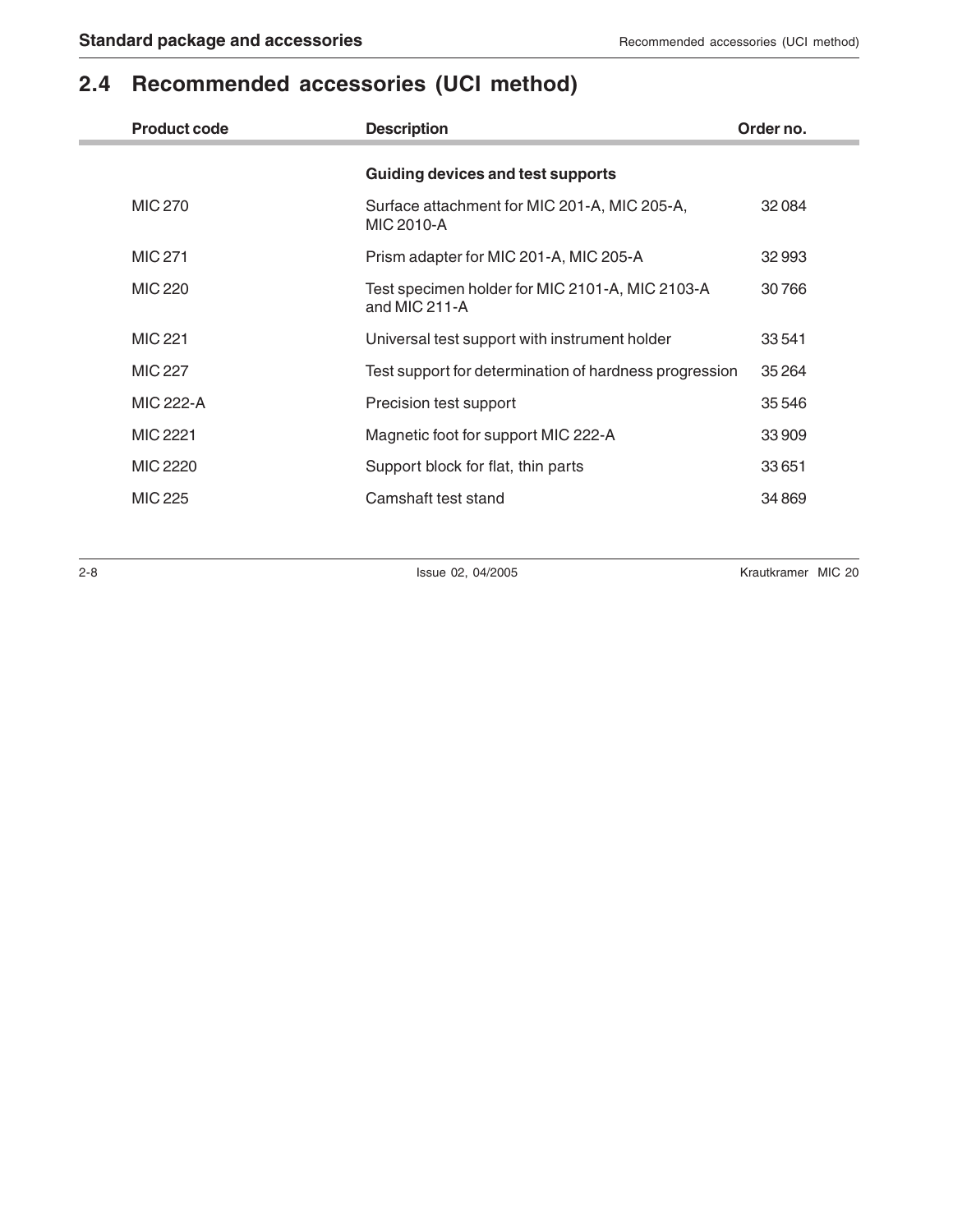Recommended accessories (UCI method)

| <b>Product code</b> | <b>Description</b>                             | Order no. |
|---------------------|------------------------------------------------|-----------|
|                     | <b>Guiding devices for motor probes</b>        |           |
| <b>MIC 100</b>      | Probe attachment set                           | 29929     |
| MIC 100-1           | Prism attachment                               | 29 9 20   |
| <b>MIC 120</b>      | Magnetic probe shoe for curved surfaces        | 31854     |
| <b>MIC 223</b>      | Quick test support with magnetic foot          | 34 0 20   |
|                     |                                                |           |
|                     | Hardness reference plates with MPA certificate |           |
| <b>MIC 25C</b>      | Hardness Reference Plate 25 HRC                | 33905     |
| <b>MIC 45C</b>      | Hardness Reference Plate 45 HRC                | 33906     |
| <b>MIC 65C</b>      | Hardness Reference Plate 65 HRC                | 33907     |
| <b>MIC 1V100</b>    | Hardness Reference Plate 150 HV10              | 34 279    |
| <b>MIC 2V010</b>    | Hardness Reference Plate 240 HV1               | 33896     |
| <b>MIC 2V050</b>    | Hardness Reference Plate 240 HV5               | 33899     |
|                     |                                                |           |

Krautkramer MIC 20 **ISSUE 02, 04/2005** 2-9 **ISSUE 02, 04/2005**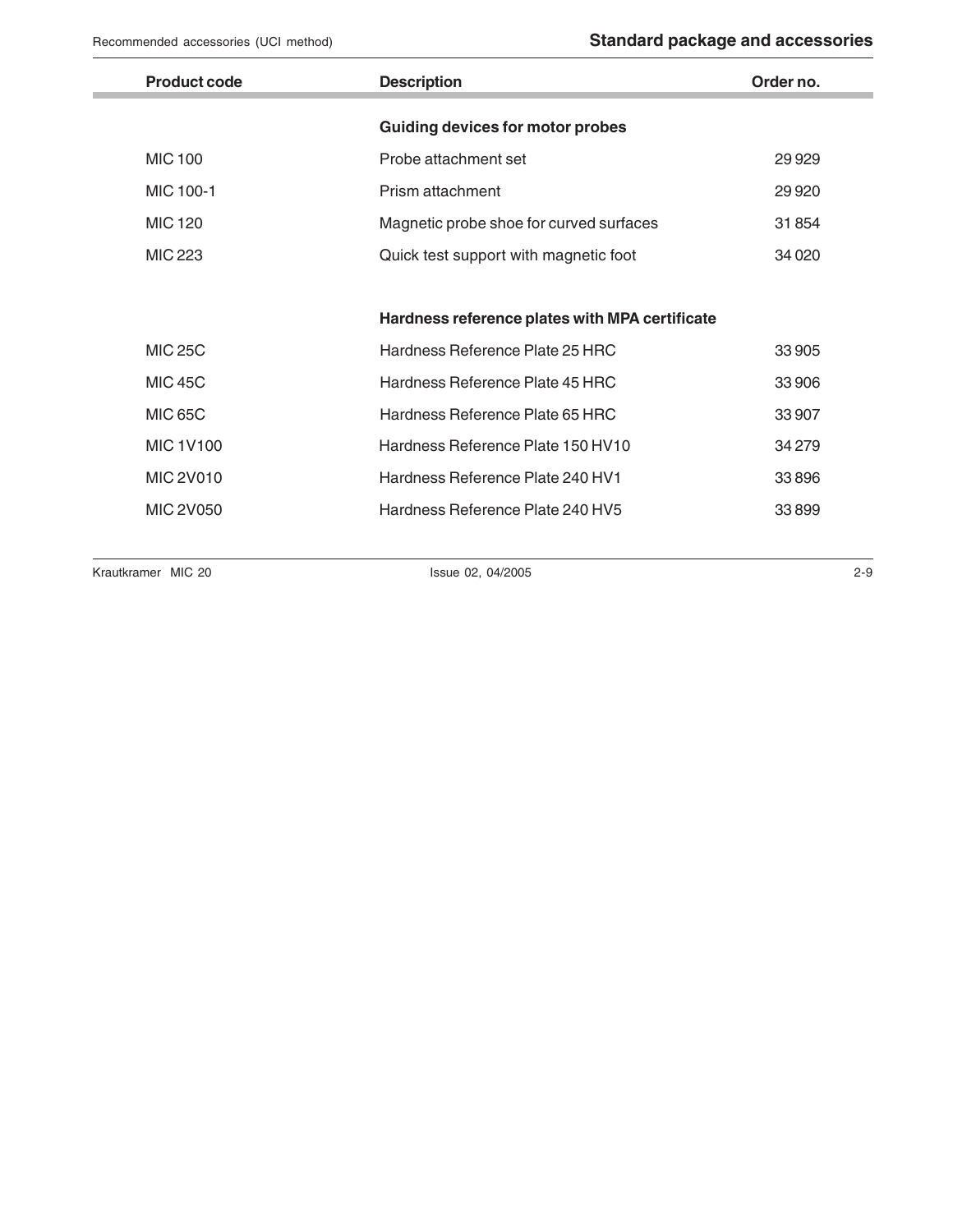#### **Standard package and accessories**

Recommended accessories (UCI method)

| <b>Product code</b> | <b>Description</b>                | Order no. |  |
|---------------------|-----------------------------------|-----------|--|
|                     |                                   |           |  |
| MIC 2V100           | Hardness Reference Plate 240 HV10 | 33902     |  |
| MIC 5V010           | Hardness Reference Plate 540 HV1  | 33897     |  |
| MIC 5V050           | Hardness Reference Plate 540 HV5  | 33 900    |  |
| MIC 5V100           | Hardness Reference Plate 540 HV10 | 33903     |  |
| <b>MIC 8V010</b>    | Hardness Reference Plate 840 HV1  | 33898     |  |
| <b>MIC 8V050</b>    | Hardness Reference Plate 840 HV5  | 33901     |  |
| <b>MIC 8V100</b>    | Hardness Reference Plate 840 HV10 | 33904     |  |

2-10 **Issue 02, 04/2005** Issue 02, 04/2005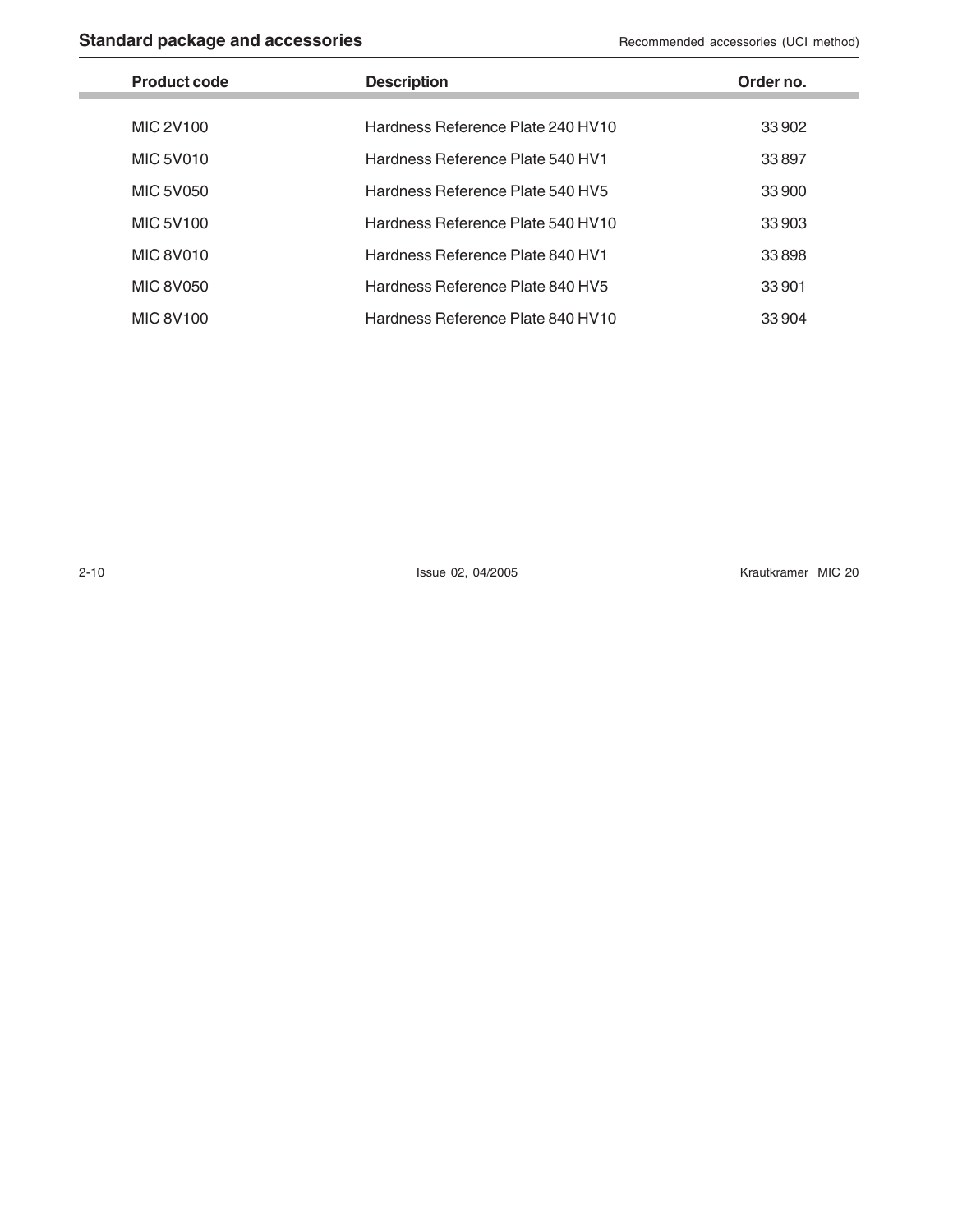## **2.5 Recommended accessories (rebound method)**

| <b>Product code</b> | <b>Description</b>                                                                  | Order no. |  |
|---------------------|-------------------------------------------------------------------------------------|-----------|--|
|                     | Hardness reference blocks (rebound method)                                          |           |  |
| MIC D <sub>62</sub> | Hardness reference block 620 HV100                                                  | 34 3 93   |  |
| MIC D62MPA          | Hardness reference block 620 HV100,<br>certified by MPA, Germany                    | 34 573    |  |
| MIC G38             | Hardness reference block 380 HV100                                                  | 34 631    |  |
| MIC G38MPA          | Hardness reference block 380 HV100,<br>certified by MPA, Germany                    | 34 657    |  |
|                     | Test attachments for Dyna D and E (rebound method)                                  |           |  |
| Dyna 41             | Set (5 pcs.) of test attachments for cylindrical and<br>hollow-cylindrical surfaces | 34 536    |  |
| Dyna 42             | Set (5 pcs.) of test attachments for spherical and<br>hollow-spherical surfaces     | 34 5 39   |  |

Krautkramer MIC 20 **ISSUE 02, 04/2005** 2-11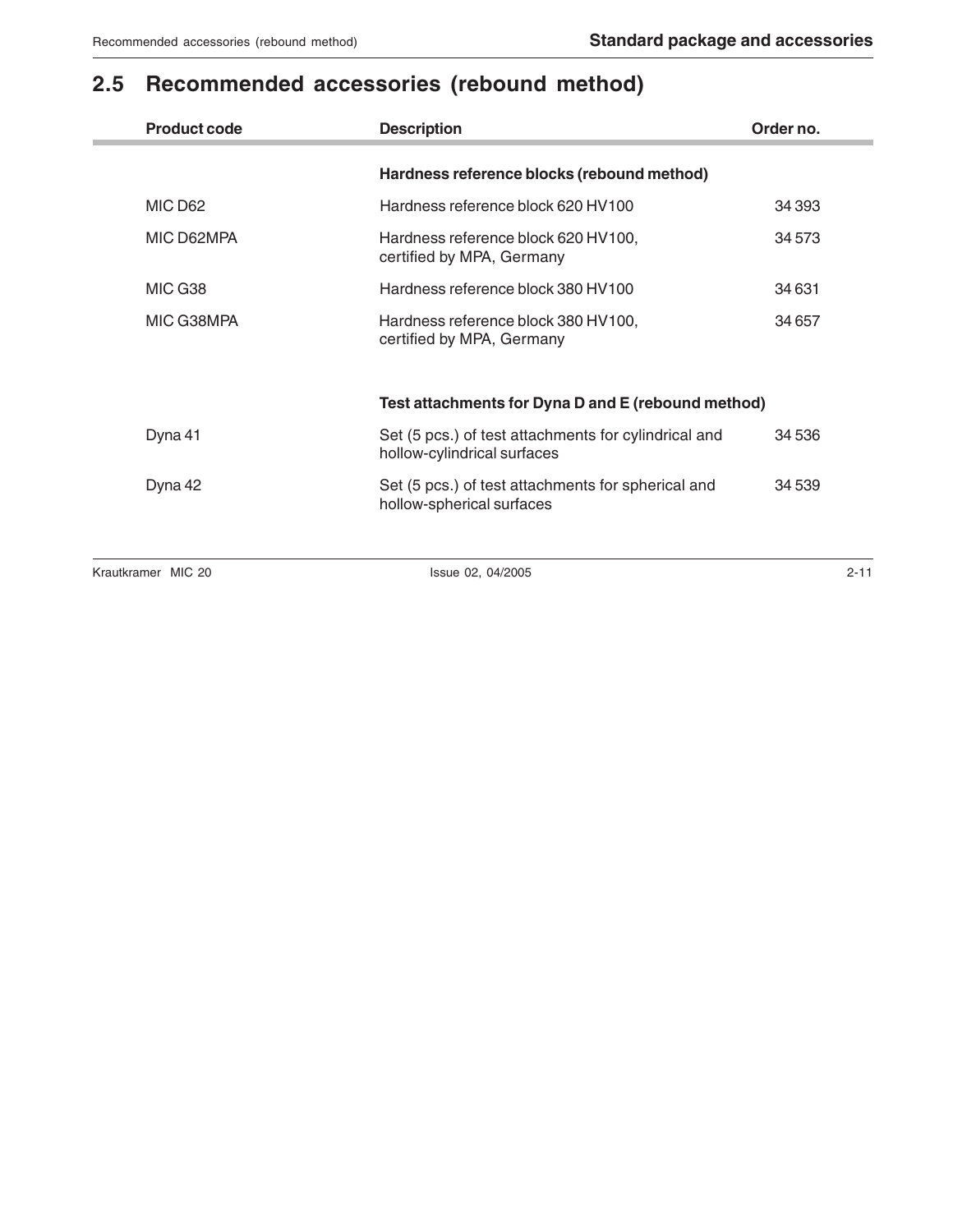## **2.6 Spare parts requirements (UCI method)**

| <b>Product code</b> | <b>Description</b>                                                         | Order no. |
|---------------------|----------------------------------------------------------------------------|-----------|
| MIC 1050            | Probe cable for handheld probes                                            | 34 0 71   |
| MIC 1051            | Probe cable for motor probes                                               | 34 378    |
| MIC 1052            | Probe cable for shortened handheld probes for<br>MIC 201-AS and MIC 205-AS | 34 7 13   |
|                     | Ball headed probe grip                                                     | 33854     |

2-12 **Issue 02, 04/2005** Issue 02, 04/2005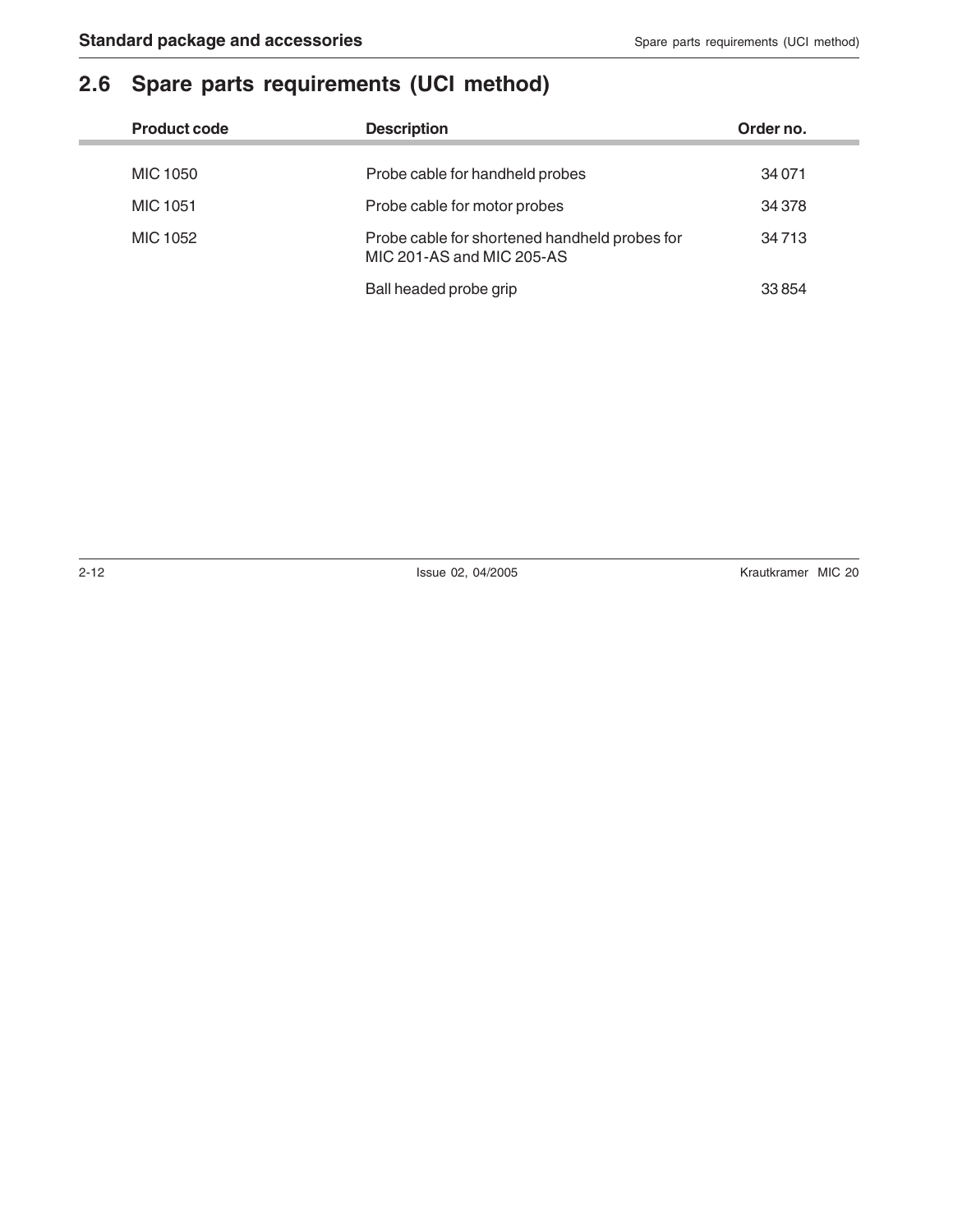## **2.7 Spare parts requirements (rebound method)**

| <b>Product code</b> | <b>Description</b>                                                          | Order no. |
|---------------------|-----------------------------------------------------------------------------|-----------|
|                     | Impact body D, new                                                          | 34 4 43   |
|                     | Impact body G, new                                                          | 34 5 96   |
|                     | Impact body E, new                                                          | 34 5 93   |
|                     | Impact body D, replacement in exchange by<br>Krautkramer Service Department | 34572     |
|                     | Impact body G, replacement in exchange by<br>Krautkramer Service Department | 35 2 65   |
| Dyna 50             | Connecting cable for impact device                                          | 34 3 29   |
|                     | Cleaning brush for Dyna D or Dyna E                                         | 34 4 20   |
|                     | Cleaning brush for Dyna G                                                   | 34618     |
|                     | Standard test attachment for impact device D or E                           | 34312     |
|                     | Test attachment for impact devices D or E,<br>$\varnothing$ = 13.5 mm       | 34 656    |

Krautkramer MIC 20 **ISSUE 02, 04/2005** 2-13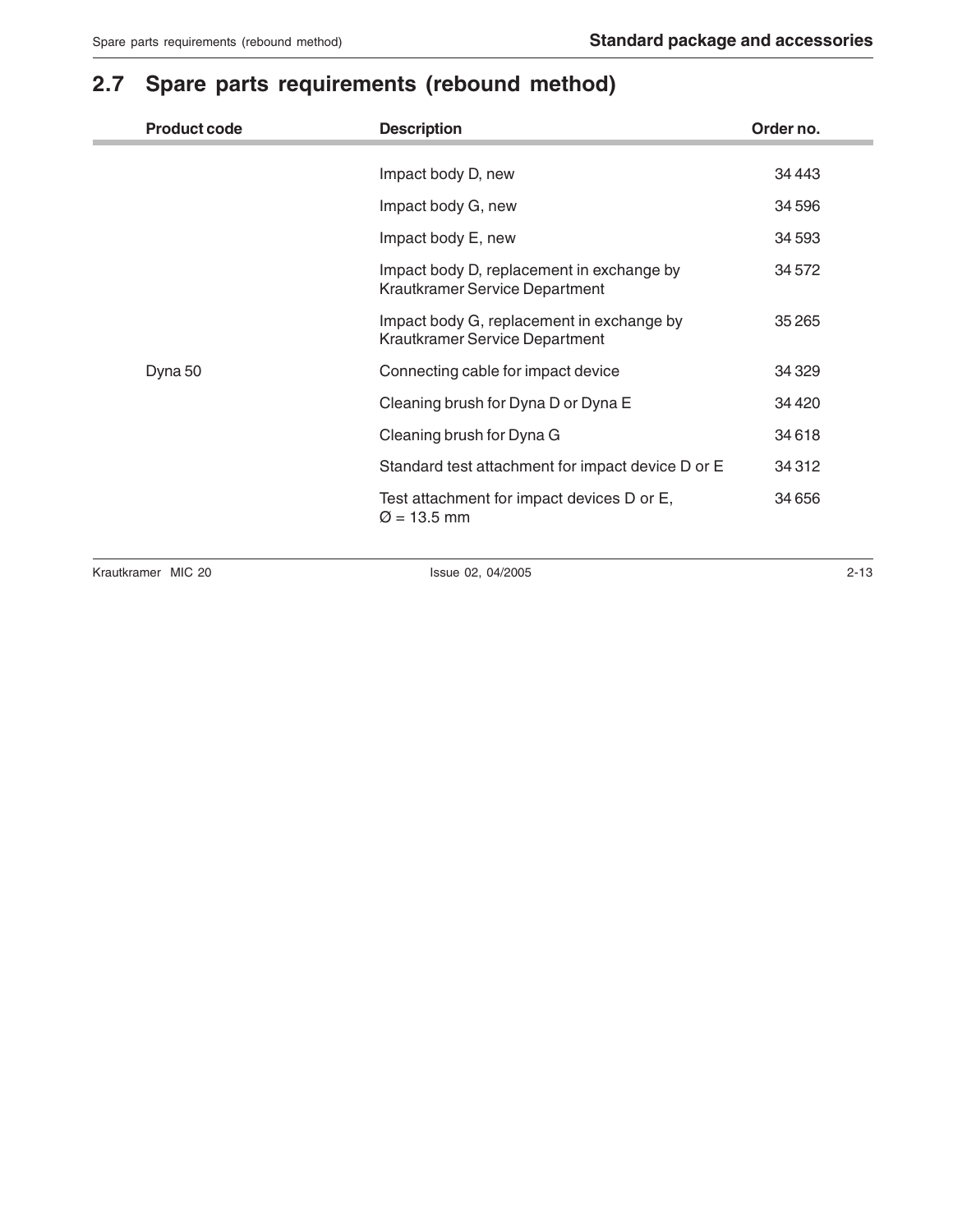| <b>Product code</b> | <b>Description</b>                                         | Order no. |
|---------------------|------------------------------------------------------------|-----------|
|                     | Standard test attachment for impact device G               | 34 5 69   |
|                     | Test attachment for impact device G,<br>$diameter = 50$ mm | 34 634    |
|                     | Replacement grinder for battery grinding set MIC 1060      | 18 1 15   |

2-14 **Issue 02, 04/2005** Issue 02, 04/2005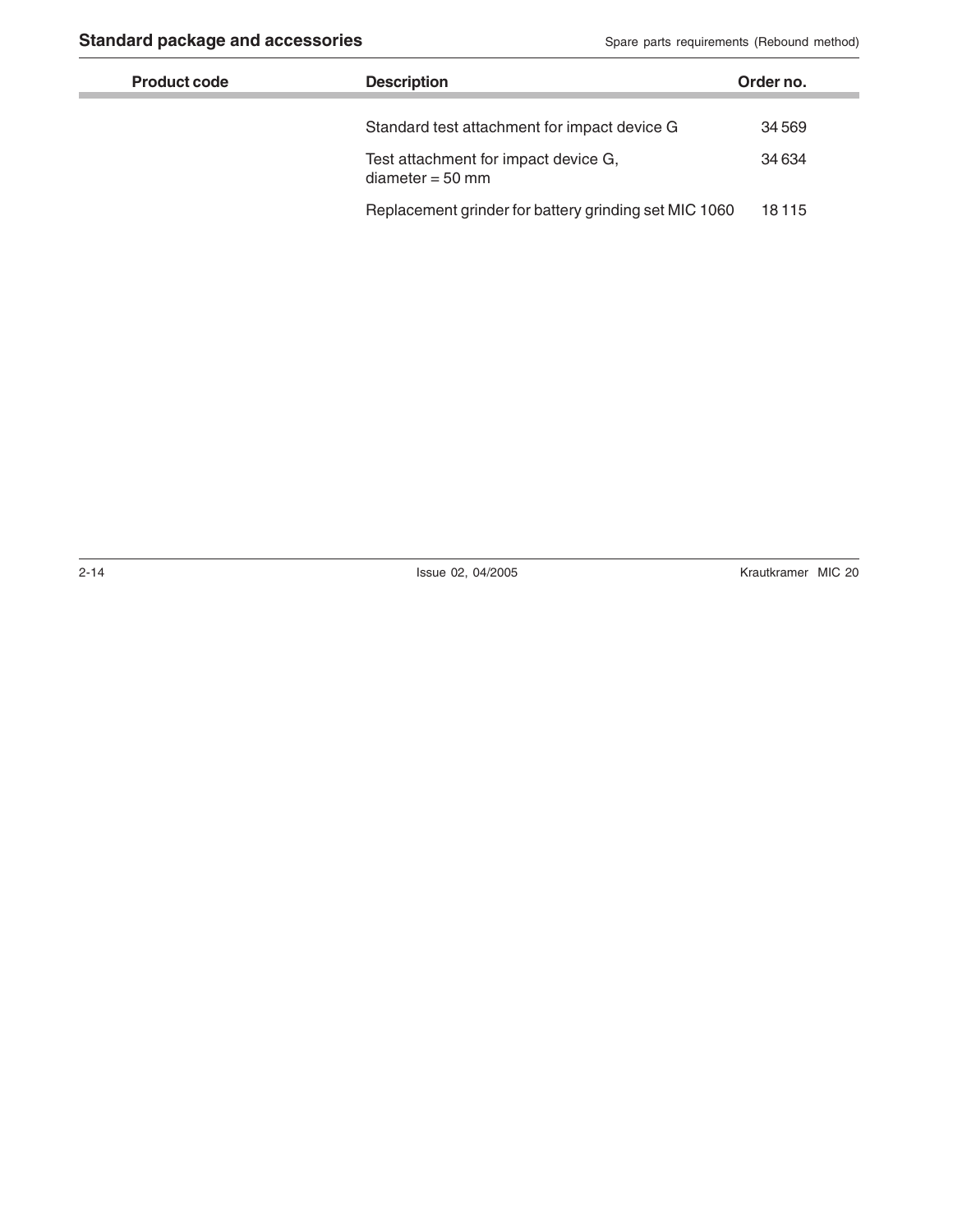## **Initial start-up 3**

Krautkramer MIC 20 **ISSUE 02, 04/2005** 3-1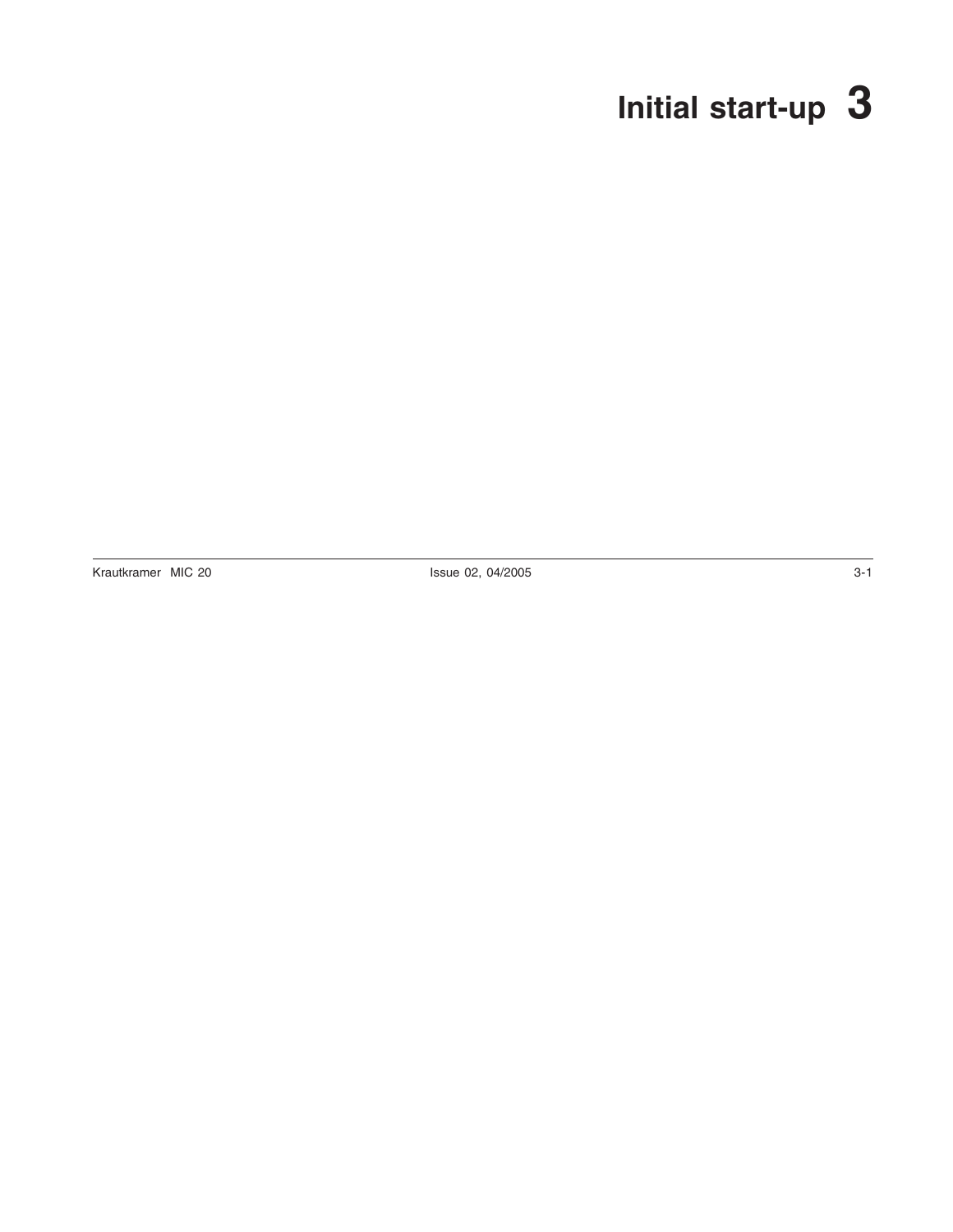## **3.1 Power supply**

You can operate the Krautkramer MIC 20 either with the battery pack MIC 20-BAT or with the power supply unit. The operation with the power supply unit is possible even if the battery pack MIC 20-BAT is in the instrument. The power supply to the battery compartment is then automatically interrupted.

#### **Operation using the power supply unit**

The Krautkramer MIC 20 is supplied either with a desktop power supply unit or with a plug-in power supply unit. The power supply unit is automatically set to any a.c. voltage between 100 and 240 V (nominal voltage).

#### **Operation using the desktop power supply unit**

The desktop power supply unit is provided with a cable equipped with a Euro plug connector and inlet connector for non-heating appliances.

Plug the cable's inlet connector for non-heating appliances in the socket for non-heating appliances of the power supply unit.

3-2 Issue 02, 04/2005 Krautkramer MIC 20

#### **Operation using the plug-in power supply unit**

The plug-in power supply unit is delivered with two different socket-outlet adapters – for Euro and U.S. standard. If the adapter plug on your power supply unit does not correspond to your socket-outlet standard, you can exchange it.

Just pull off the attached adapter, and replace it with the required one.

#### **K** Note:

You should exchange the socket-outlet adapter only once; the plug-in power supply unit is not meant for frequent exchanges.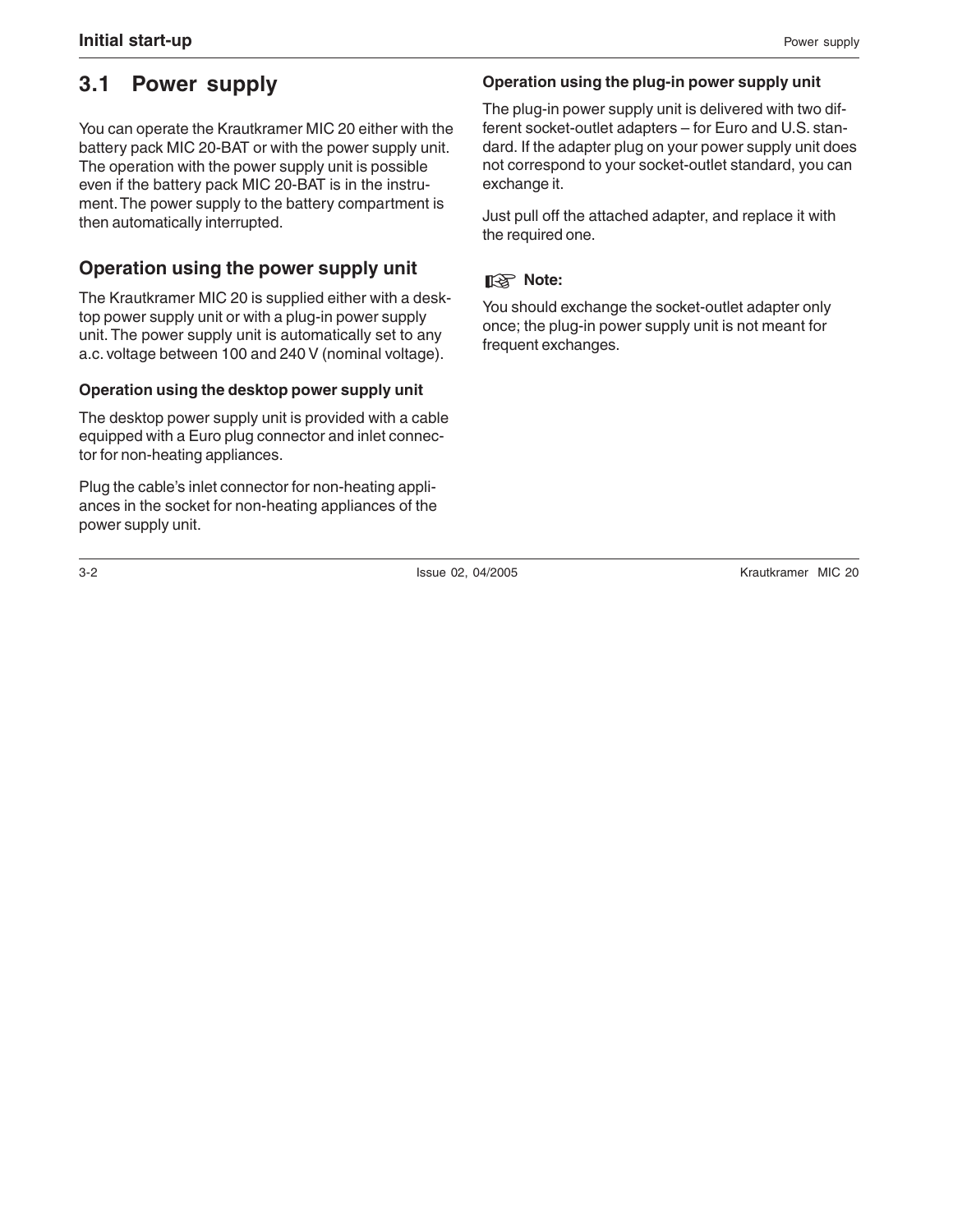#### **Connecting**

Use the corresponding power supply unit to connect the Krautkramer MIC 20 to a suitable mains socket-outlet. The socket-contact for the power supply unit cable is located at the back of the instrument.



#### **Operation using the battery pack MIC 20-BAT**

You can operate the Krautkramer MIC 20 with the NiMH battery pack MIC 20-BAT (ref. chapter 2).

Krautkramer MIC 20 **ISSUE 02, 04/2005** 3-3

The operation is likewise possible with 6 NiCd or NiMH single C-cells each, however, it is not recommended because of the clearly reduced operating time.

#### **Inserting batteries**

The battery compartment is located in the instrument bottom.

- Move the fastener towards the lid center in order to open the lid, and remove the lid.
- Insert the plug of the battery pack into the socketcontact in the battery compartment until it snaps into place. When inserting the battery pack, make sure that no squeezing or kinking of the cables is possible.
- If you use single cells, insert the individual cells into the battery compartment one by one. Follow the instructions regarding alignment and polarity in the battery compartment.
- Place the lid back on, move the fastener back and close the battery compartment so that the fastener locks home perceptibly.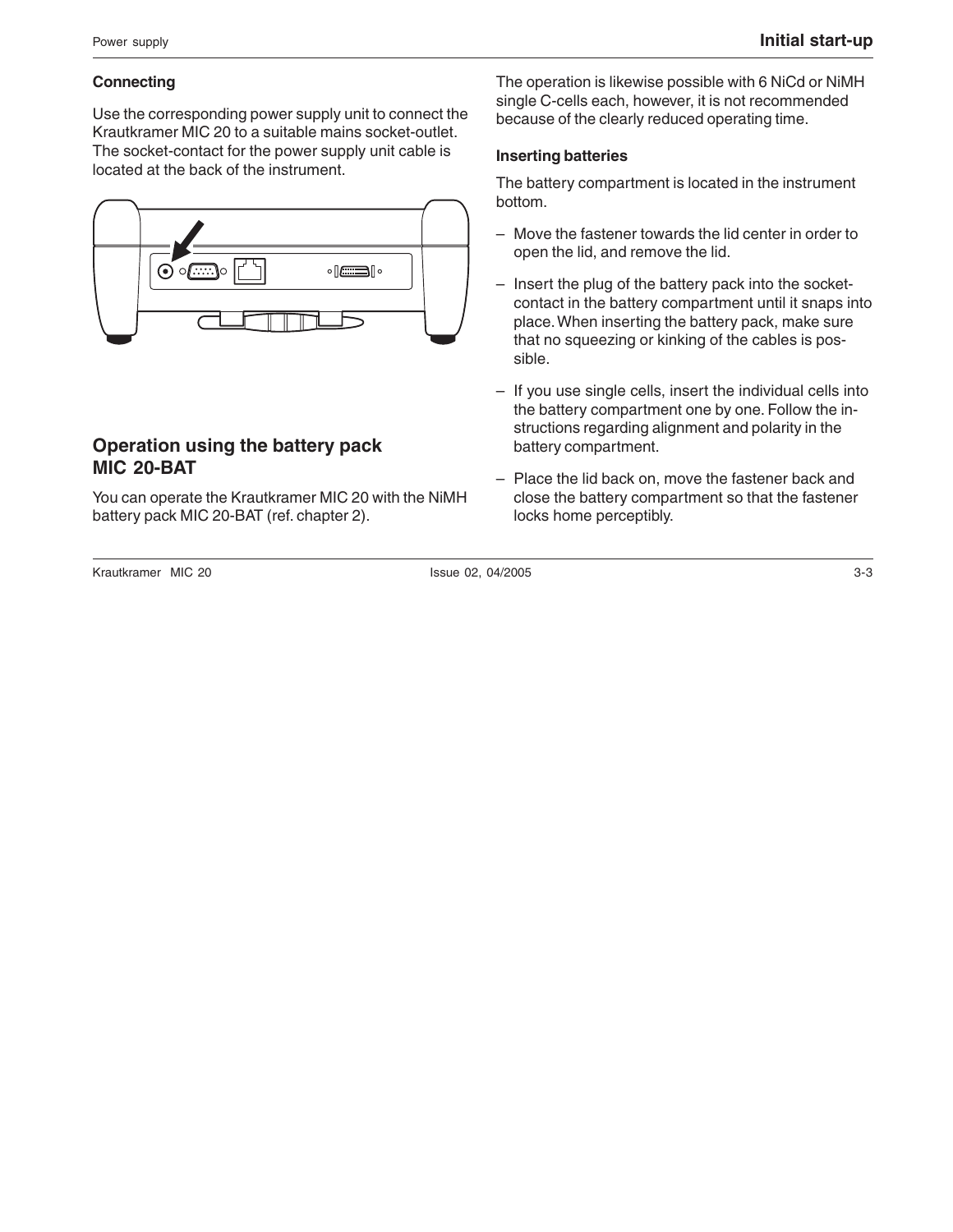#### **IRS** Notes:

Remove the batteries from the instrument if you're not going to use it for a longer period of time!

Used or defective batteries are special waste and have to be disposed of as provided by the law!

When using the battery pack MIC 20-BAT (unless NiMH or NiCd single cells are used), the current status of the battery is indicated on the display of the MIC 20 by an icon:

An alarm is output with low voltage. In such a case, exchange the batteries at once. The Krautkramer MIC 20 is automatically turned off if the voltage gets too low in order to ensure a reliable mode of functioning.

You will find more details on the care and charging of batteries in chapter 5.

## **3.2 Connecting a probe or an impact device**

You can connect probes for the quasi-static hardness testing according to the UCI method as well as impact devices for the dynamic hardness testing according to the rebound method to the MIC 20.

Probes and impact devices are connected to the MIC 20 via corresponding connecting cables. The connecting cables are equipped with a round plug for the connection to the probe or to the impact device, and with a square plug for the connection to the instrument.



#### **Kg Note:**

You should only change the probe or the impact device when the MIC 20 is switched off.

3-4 Issue 02, 04/2005 Krautkramer MIC 20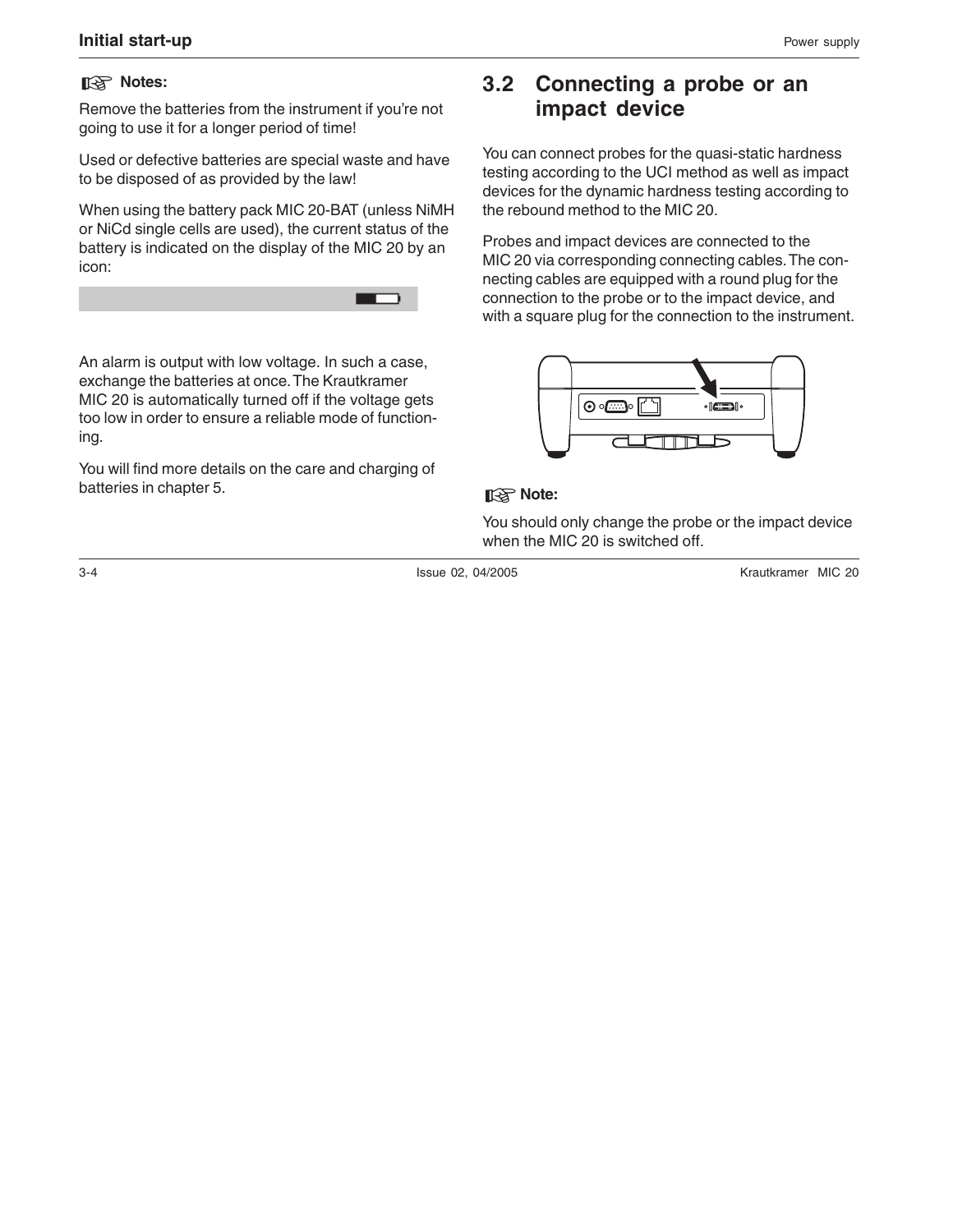#### **Connecting a UCI probe**

- Align the round plug of the cable correctly with the socket of the probe by means of the markings, and push it carefully into the socket until it locks into place.
- Plug the square plug of the connecting cable in the socket at the back of the instrument.
- Check that both plugs fit tightly.
- Attach the probe handle to the probe if necessary.
- Screw on the conical test attachment for short-time measurements using the UCI handheld probes MIC 201-A, MIC 205-A, or MIC 2010-A. Use the cylindrical test attachment for measurements with defined dwell times.
- Switch the MIC 20 on. An icon in the top left corner of the screen shows that a probe has been correctly connected:



Krautkramer MIC 20 **ISSUE 02, 04/2005** 3-5 **ISSUE 02, 04/2005** 3-5

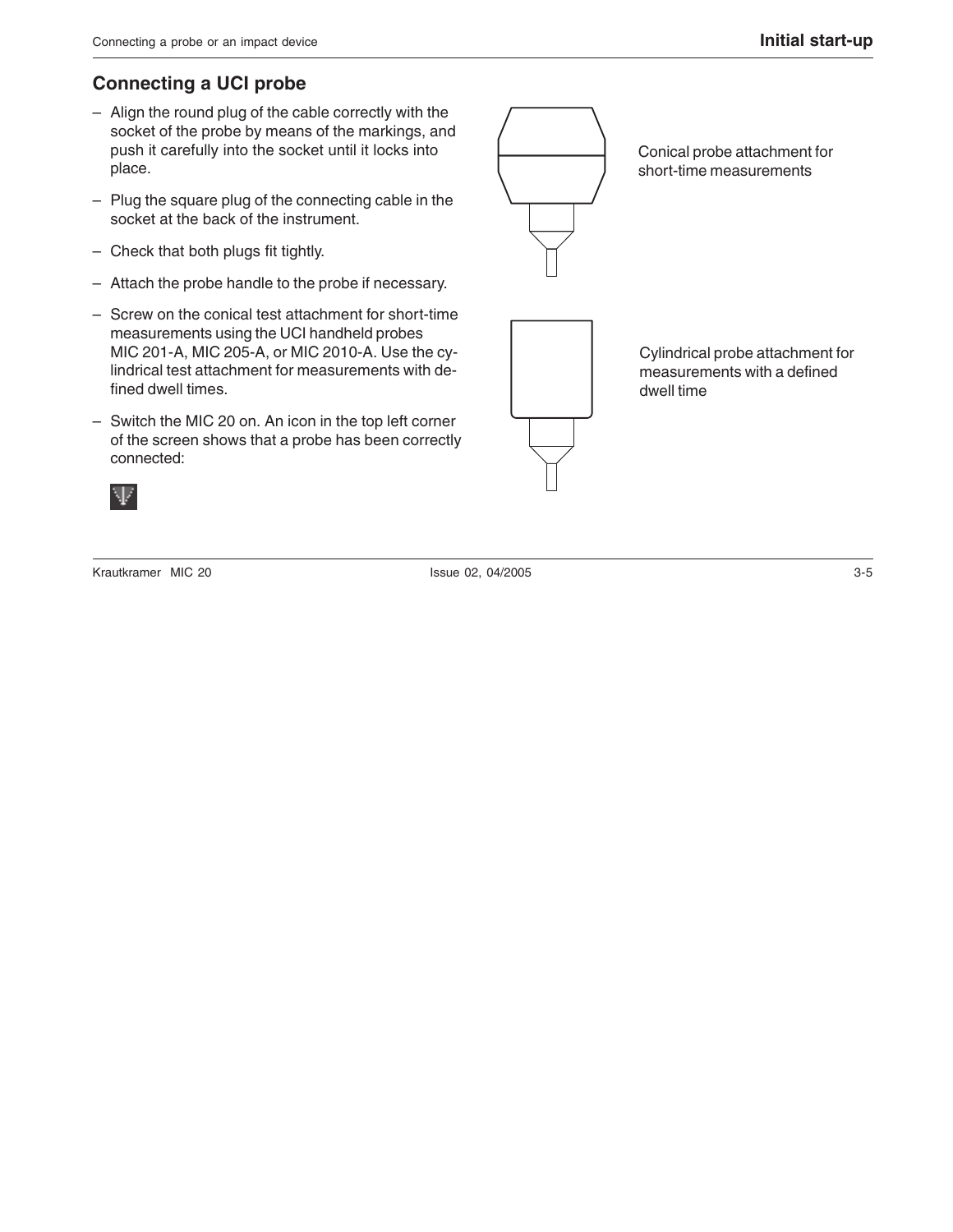#### **ISP** Note:

If you want to carry out measurements with defined dwell times, please use the support

**MIC 222-A** (support with precise probe guidance).

This will help you to avoid measuring inaccuracies to a large degree.

In addition, other accessories are available to make the measurements easier for you to carry out (ref. chapter 2).

#### **Connecting an impact device**

The following impact devices are available for use in combination with the MIC 20:

■ Dyna D

Standard impact device for all materials that can be tested

- Dyna G Impact device for solid test objects, e.g. castings or forgings
- Dyna E Impact device for the hardness range over 650 HV



#### A**Attention:**

The impact device Dyna G must only be used up to a hardness to be tested of max. 650 HB, otherwise the impact body may be destroyed.

#### **ISP** Note:

A larger test attachment (diameter 50 mm) is available for the impact device Dyna G for a more stable measurement on large, flat workpieces.

3-6 Issue 02, 04/2005 Krautkramer MIC 20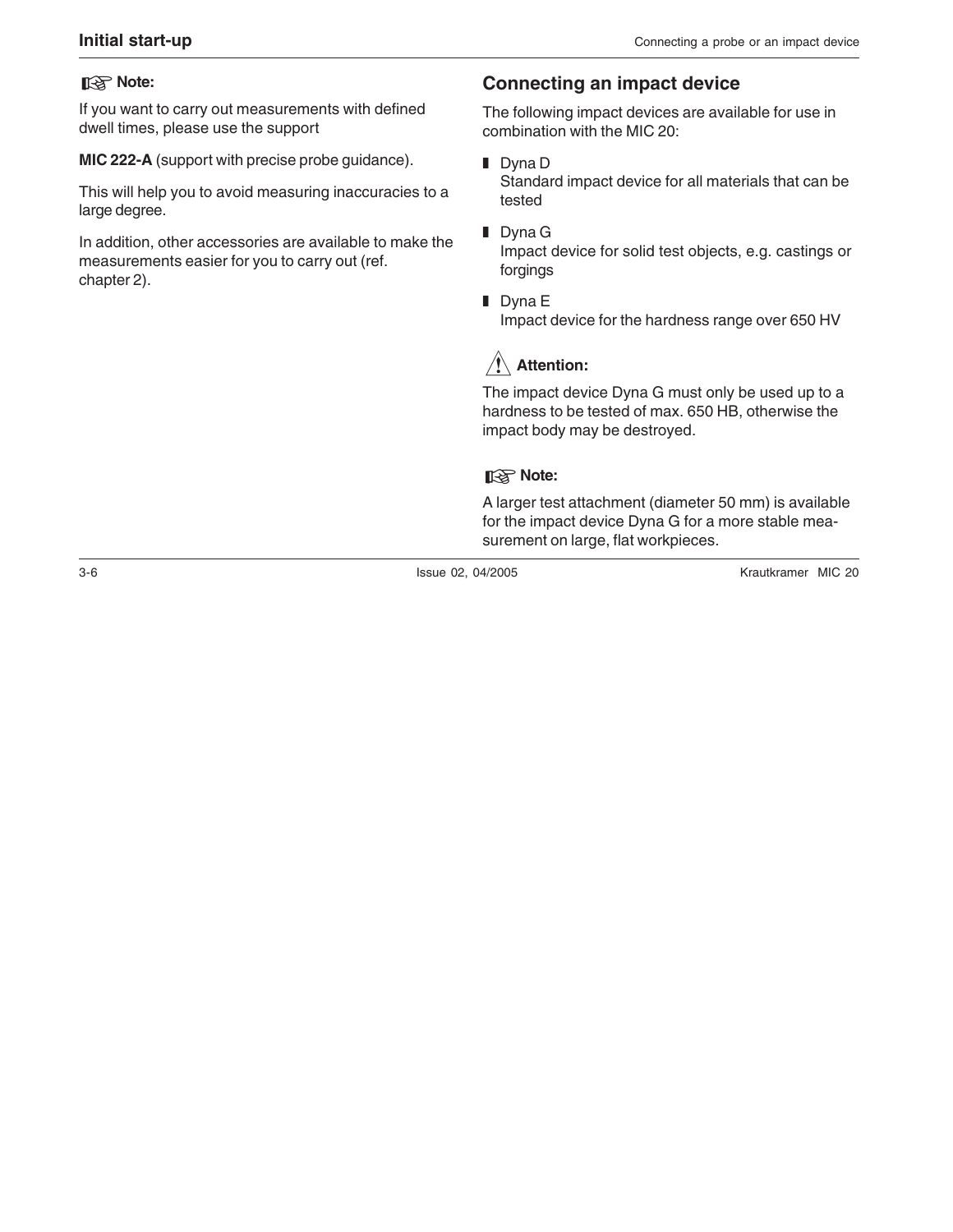For measurements on test objects having curved surfaces, you have special test attachments at your disposal in order to achieve a better positioning with the impact devices Dyna D and Dyna E (ref. chapter 2).

- Align the round plug of the cable correctly with the socket of the probe by means of the markings, and push it carefully into the socket until it locks into place.
- Plug the square plug of the connecting cable in the socket at the back of the instrument.
- Check that both plugs fit tightly.
- Screw on the suitable test attachment for measurements on curved surfaces if necessary.
- Switch the MIC 20 on. An icon in the top left corner of the screen shows that a probe has been correctly connected:



**Disconnecting the connecting cable**

The round plug is provided with a bayonet lock, the square plug has two locking clips.

- Carefully pull the outer ring of the round plug on the probe or on the impact device in order to release the lock, and pull off the plug.
- Press the two lateral clips of the square plug on the instrument in order to release the lock, and pull off the plug.

Krautkramer MIC 20 **ISSUE 02, 04/2005** 3-7 **ISSUE 02, 04/2005** 3-7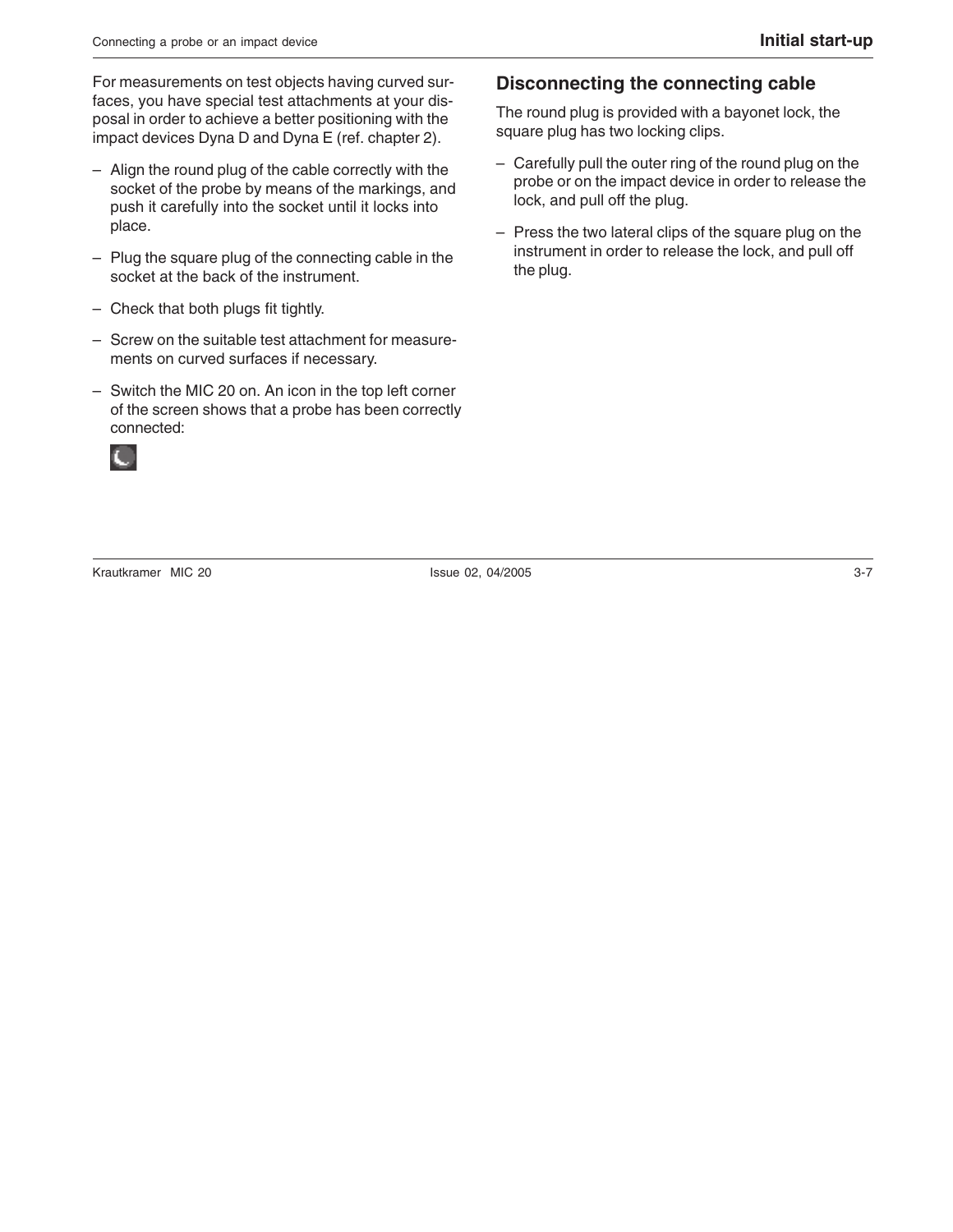#### **Exchanging the test attachment**

You can use special test attachments for testing on small parts and on uneven surfaces in order to achieve a better positioning of the probe or of the impact device.

- Slowly unscrew the currently used test attachment counter-clockwise by hand.
- Place the required test attachment on carefully. Make sure that the threads are not damaged by tilting.
- Carefully screw on the test attachment clockwise and by only using manual force all the way to the limit stop.

## **3.3 Turning on/off**

#### **Turning on**

– Briefly press the button  $\textcircled{S}$  to turn the instrument on.

The operating system will start, and some information, e.g. about the software, is briefly displayed on the screen. When the instrument is ready, you will see the graphic user interface.

### **Turning off**

– Briefly press the button  $\textcircled{S}$  to turn the instrument off.



You should always use the button  $\circledcirc$  in order to properly turn the instrument off. In the case of an interruption of the power supply (battery removal, unplugging of power plug), the instrument is not turned off properly, and data may be lost.

3-8 Issue 02, 04/2005 Krautkramer MIC 20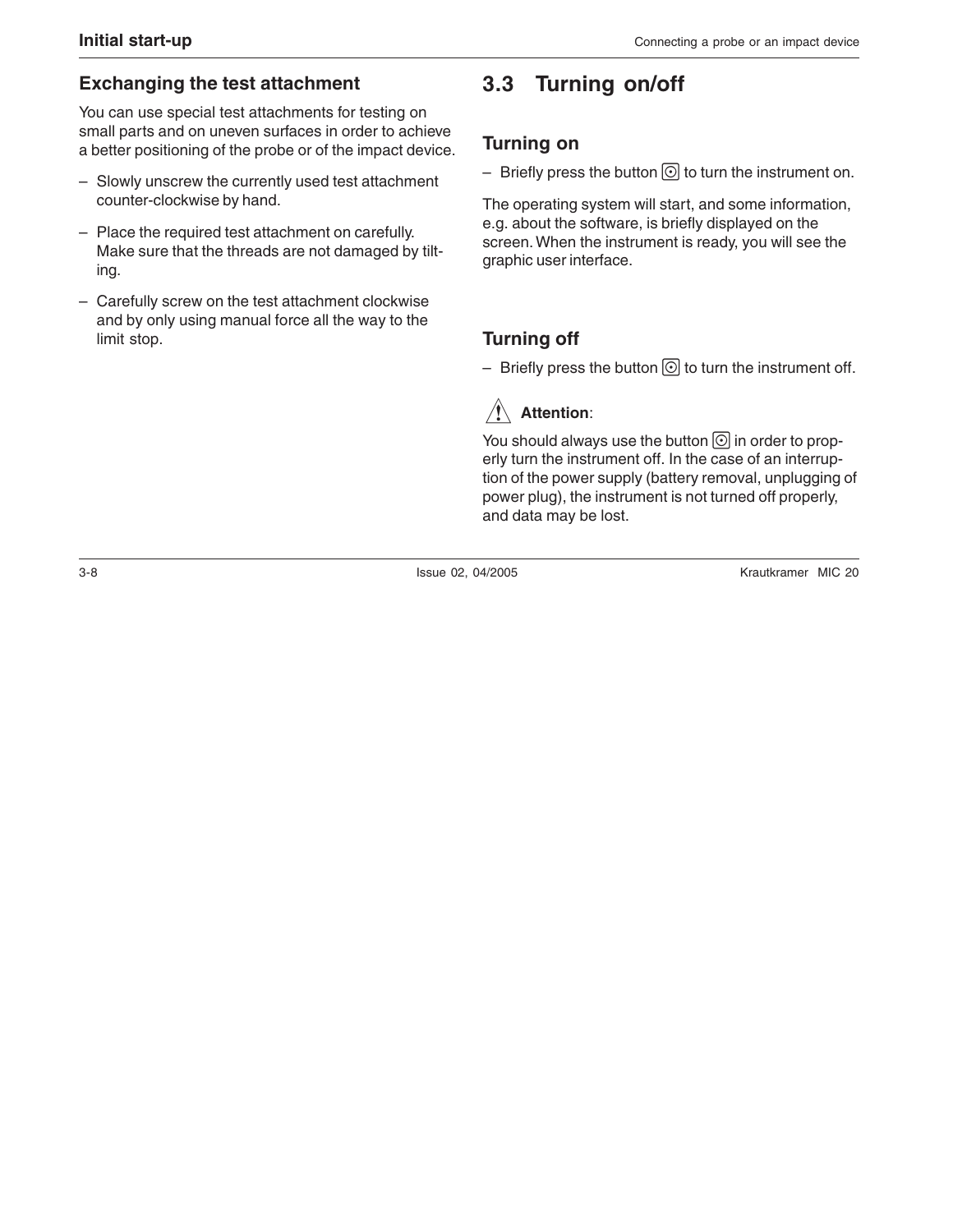#### **Emergency-stop**

If the instrument no longer shows any reaction, you can turn it off without saving the current data. Afterwards, you can turn it back on as usual.

– To turn off, keep the button  $\circledcirc$  pressed down until the screen is blanked, and the instrument is turned off.

#### **Cold start**

If the instrument no longer reacts and cannot be started properly, you can reset the settings with a cold start.

# $\sqrt{!}$  Attention:

In a cold start, the files LastMeasure.mes and last.set are deleted so that the last measurement series and the saved calibration data may be lost.

- To switch on the instrument, briefly press the button  $\circledcirc$ .
- As soon as the start screen (blue background) appears, press the button  $\bigoplus$ .

Krautkramer MIC 20 **ISSUE 02, 04/2005** 3-9 **ISSUE 02, 04/2005** 3-9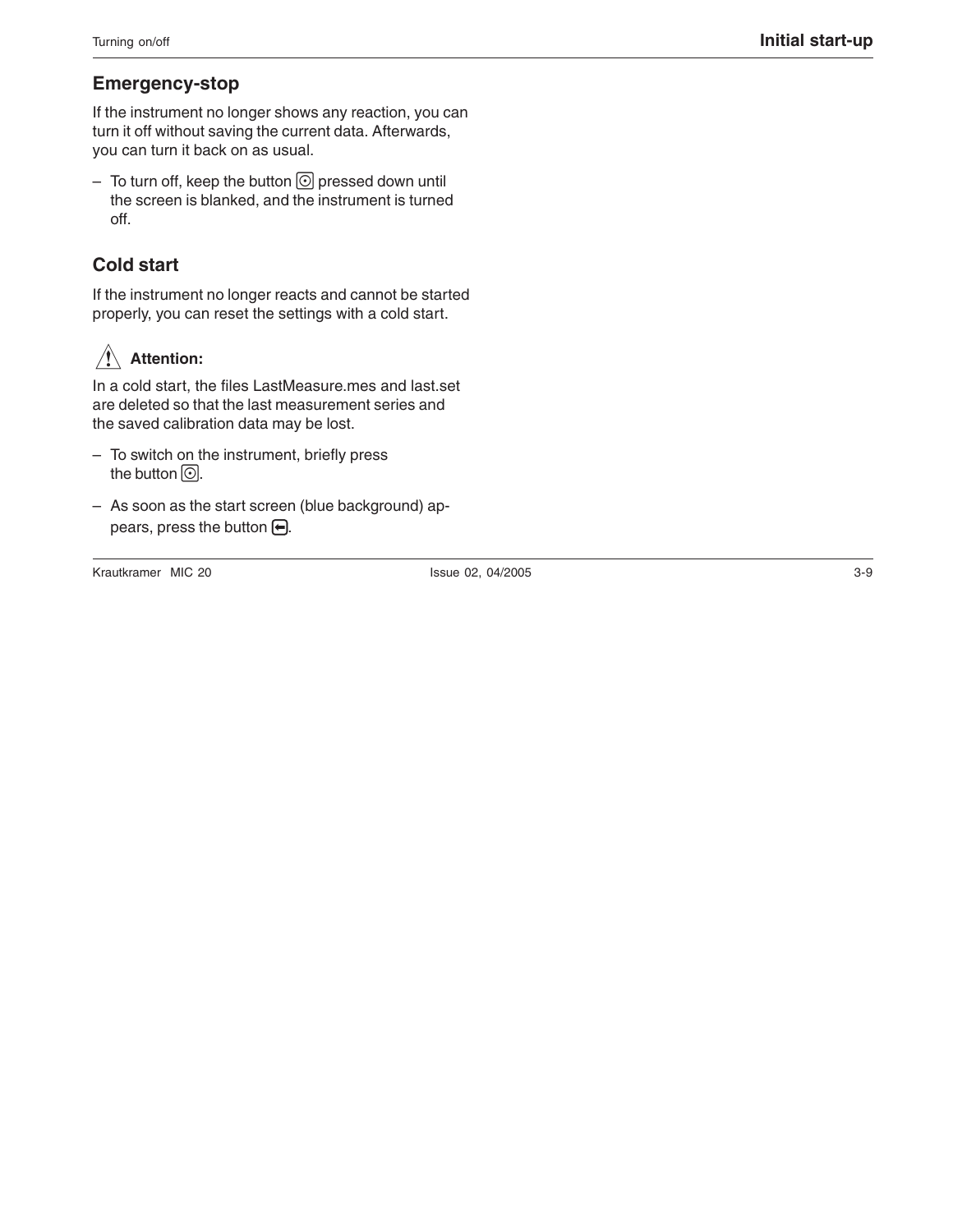3-10 **Issue 02, 04/2005** Issue 02, 04/2005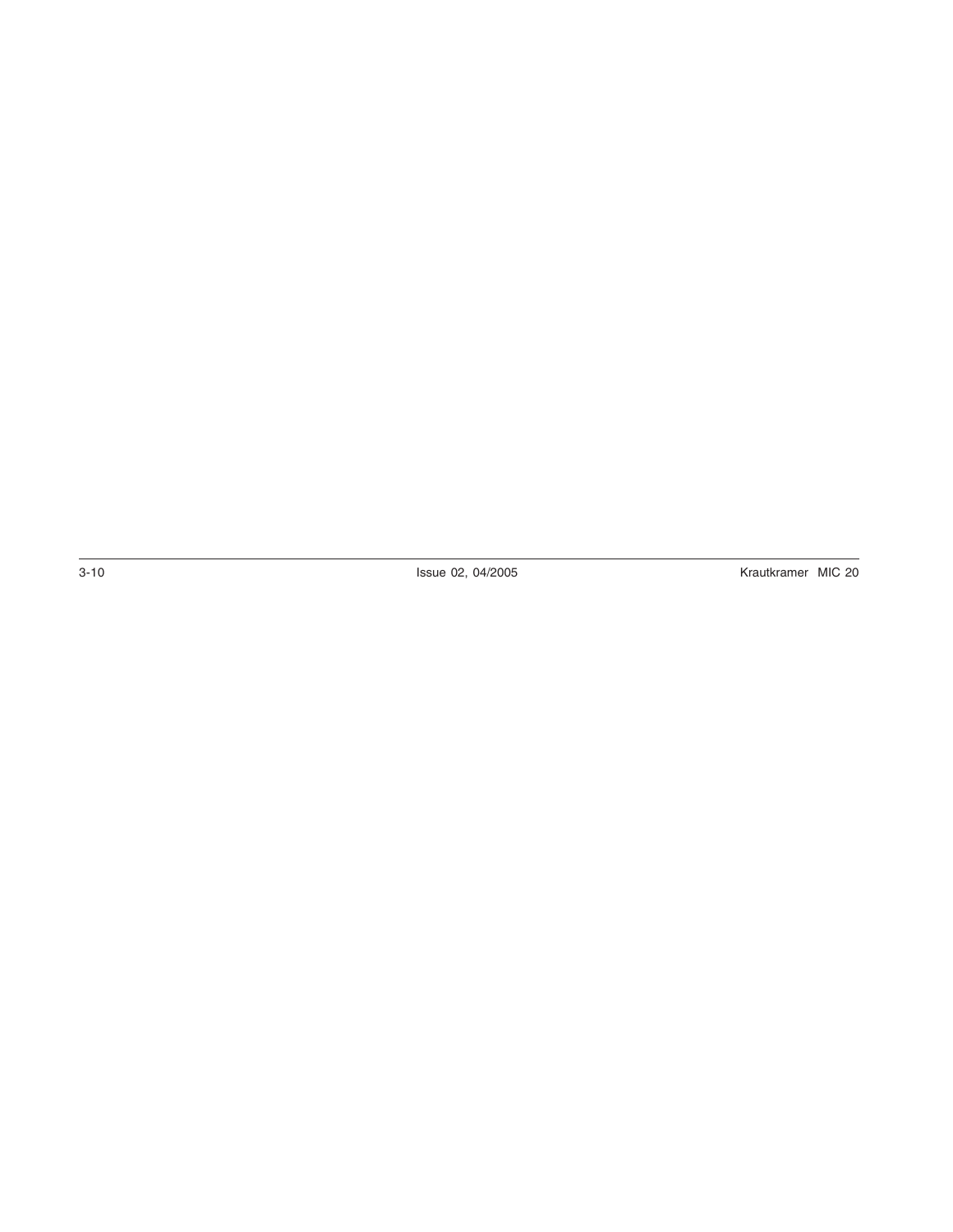# **Operation 4**

Krautkramer MIC 20 **ISSUE 02, 04/2005** 4-1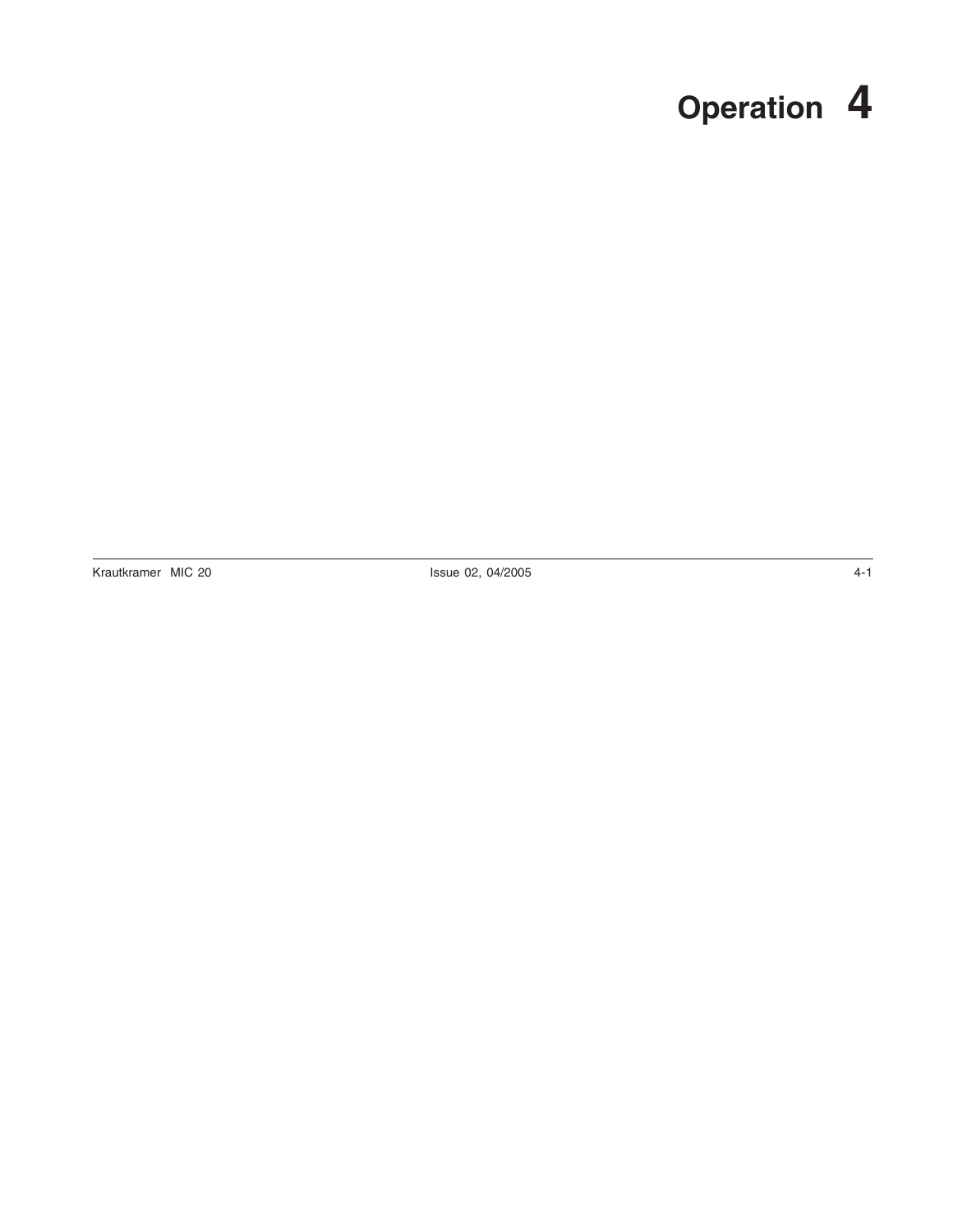# **4.1 Fundamental principles of operation**



4-2 **ISSUE 02, 04/2005** ISSUE 02, 04/2005 **Krautkramer MIC 20**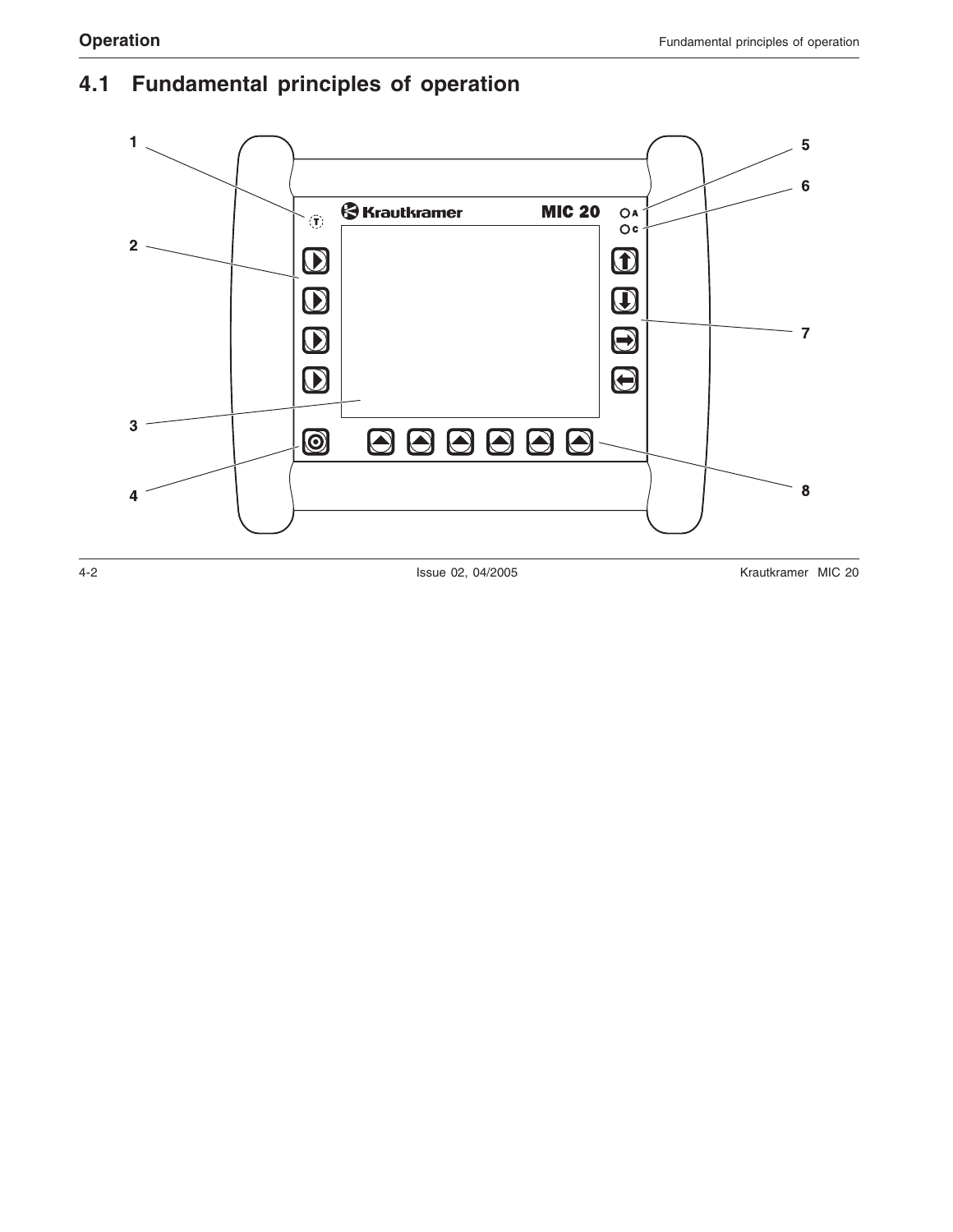#### **Operator's controls and displays**

- **1** Temperature sensor (no operating function)
- **2** Select keys to select the main menus
- **3** Touch-sensitive screen (touch screen), for direct operation of the graphic interface
- **4** Key to turn on and off
- **5** Red LED,

is lit in the case of alarms and if the preset threshold values for hardness measurements are exceeded

**6** Green LED,

is lit with an active charging process, flashes quickly with a finished charging process, flashes slowly if the battery voltage or the temperature are out of tolerances

- **7** Arrow keys for navigation in the menus, and for activation of functions
- **8** Select keys for submenus and functions

Krautkramer MIC 20 **ISSUE 02, 04/2005 ISSUE 02, 04/2005 ISSUE 02, 04/2005 ISSUE 02, 04/2005** 

them.

#### **Display screen**

The Krautkramer MIC 20 is equipped with a touch screen enabling a direct operation of the menus appearing on the screen.

The graphic user interface is adapted to the known Windows standards. The operation by means of a mouse (selecting and clicking) is in this case replaced with direct touch on the screen. A mouse pointer is therefore not necessary.

To select or to mark an element of the user interface, just touch the corresponding point of the screen briefly with your finger or with the pen provided for the instrument.

The pen is located in the holder at the instrument bottom.



#### edged objects (e.g. ball-point pen or screw driver). The touch-sensitive surface may be severely damaged by

Do not touch the touch screen with any hard or sharp-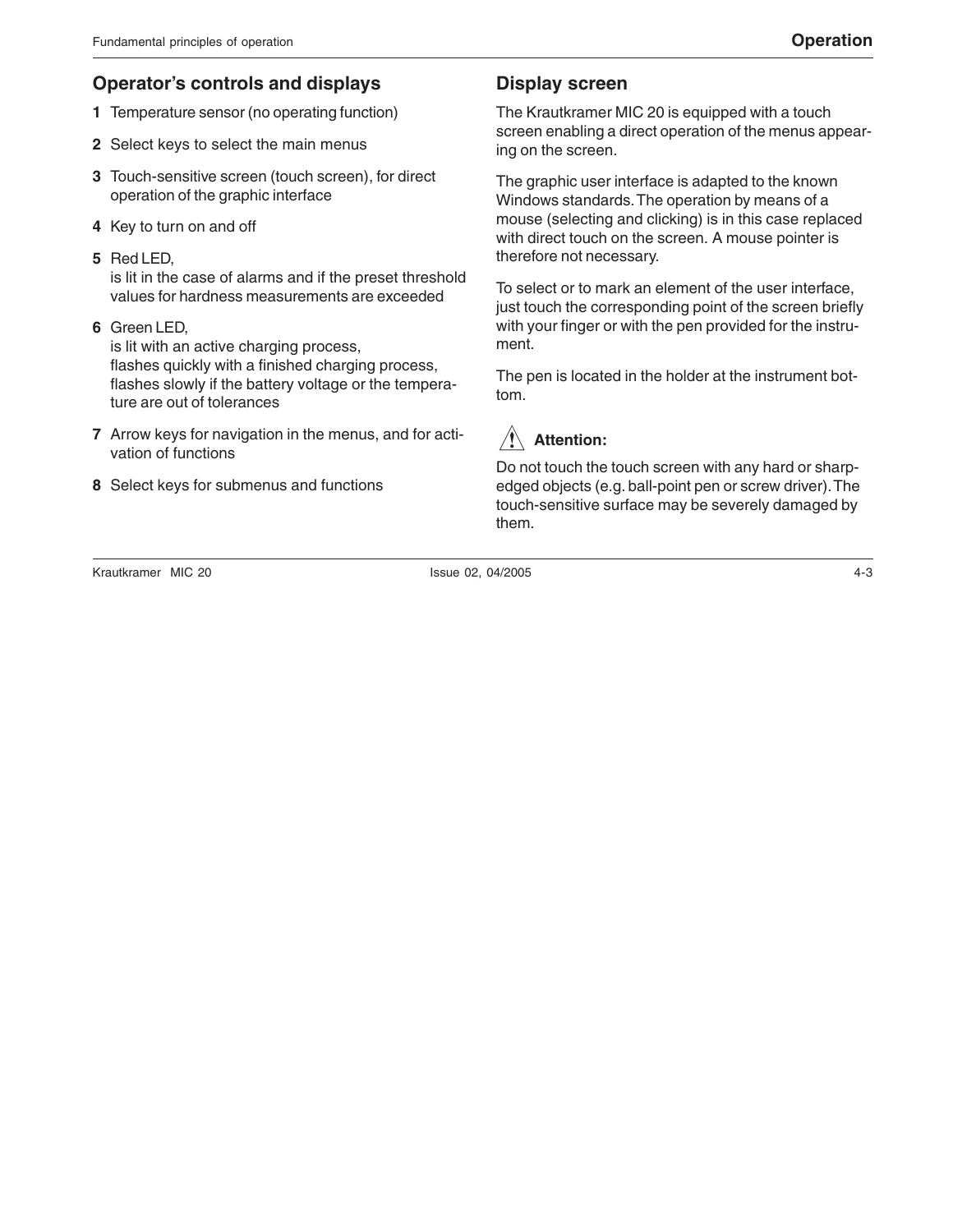Do not apply any high pressure to the screen, the touch screen needs only slight pressure to react.

#### **User interface**

The 3 main menus **Data**, **Config,** and **Measure** are displayed on the screen. The 3 main menus have different user interfaces.

The buttons as well as the option and other boxes shown on the user interface can be operated by directly touching the touch screen, or by pressing the corresponding key next to the screen.

#### H**Note:**

The contents of the menu differ in some details, depending on the fact whether a probe or an impact device is connected to the MIC 20.

| V<br>⊞<br>$\blacksquare$                                                                                                                                                                      | E<br>D.                                                                                                                                                                                                                     | E<br>D.                                                                                                                                                                                                           |
|-----------------------------------------------------------------------------------------------------------------------------------------------------------------------------------------------|-----------------------------------------------------------------------------------------------------------------------------------------------------------------------------------------------------------------------------|-------------------------------------------------------------------------------------------------------------------------------------------------------------------------------------------------------------------|
| 651<br>523HV<br>х<br>Measur<br>519HV<br>onfig<br>9/10<br>571<br>Probe<br>10 N<br>0s<br>Data<br>mymin symbolisticket k<br>5304<br>CAL<br>Off<br>21.10.2002<br>Date<br>09:46:57<br>Time<br>450- | $\mathbf{B}$ acklight (0-9)<br>Auto switch off (0-60)<br>Min<br><b>Beep</b><br>On<br>refig<br>Language<br><b>English</b><br>.lD ate<br>10/21/2002<br>ã<br><b>ITime</b><br>٠<br>09-41-41<br>Network Address<br>192.168.5.186 | Flashdisk\Mic<br>$\Box$<br>Measur<br>■ Data<br>F<br>白 Material-1<br><b>E</b> Test-a<br>Config<br>an Measurement Set 1. Mes<br>由 Material-2<br>F-Rebound<br>$\frac{a}{a}$<br>E- <b>I</b> UCI<br>an LastMeasure.mes |
| File<br>450<br>Cal<br><b>Statistics</b><br>Histogr.<br>Delete<br>Curve<br>New<br>Main menu <b>Measure</b>                                                                                     | Evaluation Instrument<br>Info<br>Select<br>Save<br>Load<br>Main menu Config                                                                                                                                                 | 17207 KB<br>\Flashdisk\Mic\Data\Material-1\Test-a<br>Close<br>NewDir<br>Save<br>Delete<br>Open<br>Main menu <b>Data</b>                                                                                           |

4-4 Issue 02, 04/2005 Krautkramer MIC 20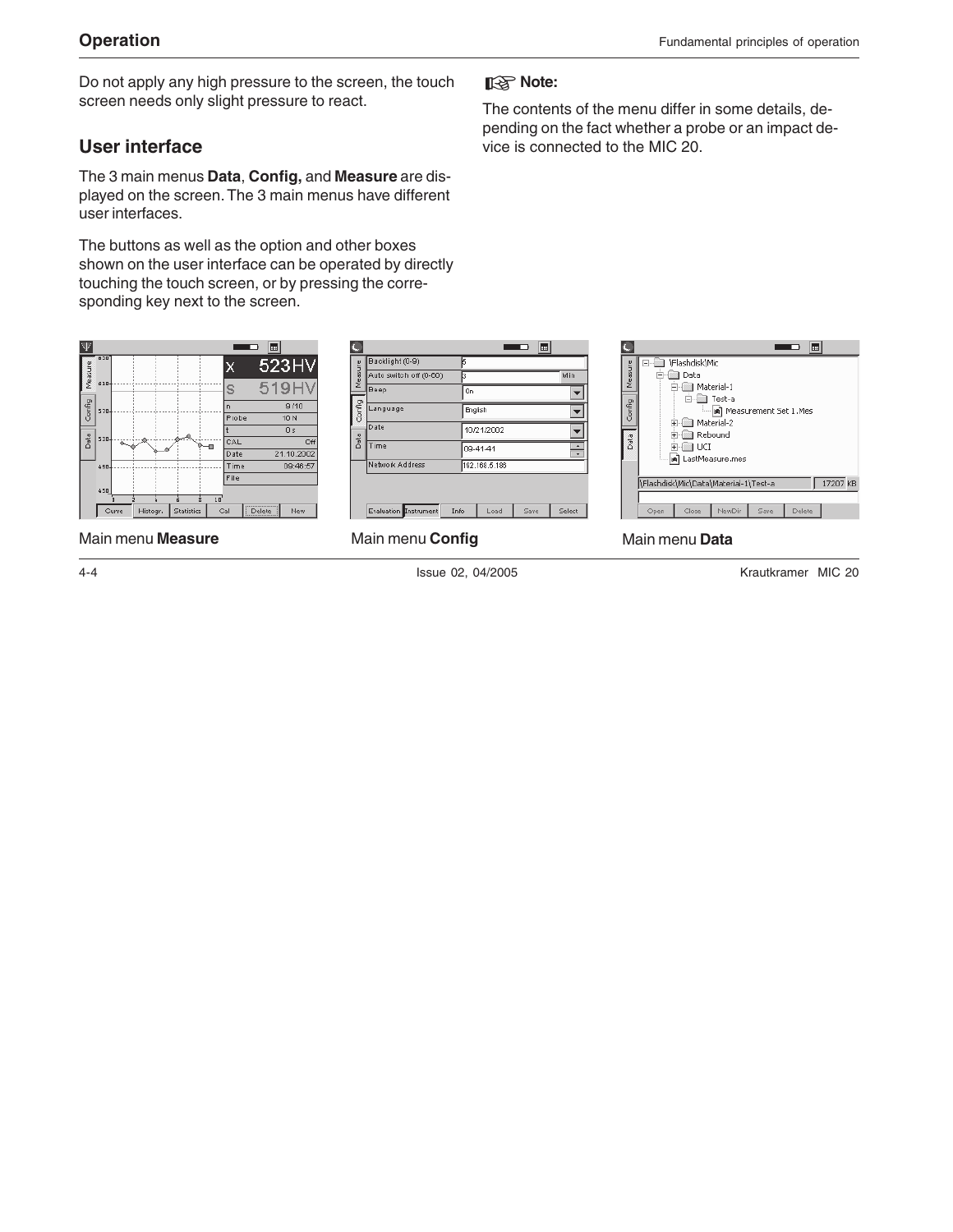#### **Virtual keyboard**

A virtual keyboard is available for text and value inputs and is automatically displayed if the corresponding input fields are activated.

The virtual keyboard can also be turned on and off by hand.

- Touch the button with the keyboard icon on it, next to the battery icon. The virtual keyboard is displayed.
- Touch the broad bar above the displayed keys, keep the pen pressed down, and move the keyboard with the pen pressed down.
- Touch the button with the keyboard icon on it once again. The virtual keyboard is turned off again.

| <b>Input Panel</b>                                      |  |   |  |  |  |  |  |  |  |  |  |
|---------------------------------------------------------|--|---|--|--|--|--|--|--|--|--|--|
| $\left[ \left[ \csc[1 2 3 4 5 6 7 8 9] \right] \right]$ |  |   |  |  |  |  |  |  |  |  |  |
| `a                                                      |  | е |  |  |  |  |  |  |  |  |  |
| <b>CAF</b>                                              |  |   |  |  |  |  |  |  |  |  |  |
|                                                         |  |   |  |  |  |  |  |  |  |  |  |
|                                                         |  |   |  |  |  |  |  |  |  |  |  |

Krautkramer MIC 20 **ISSUE 02, 04/2005** 1ssue 02, 04/2005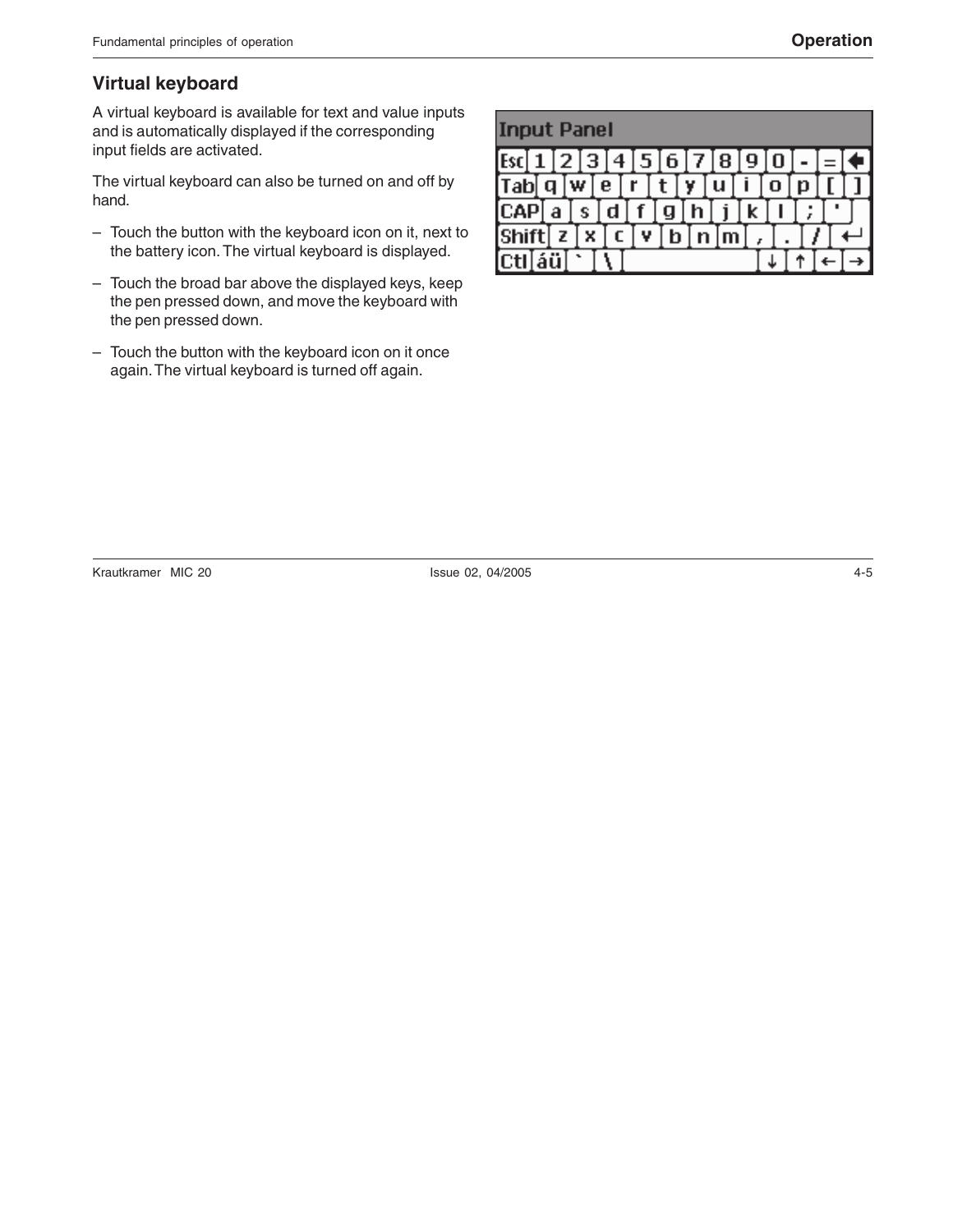#### **Operation using the keypad or touch screen**

You can use either the keys arranged around the screen to operate all menus and functions or, as an alternative, directly the touch screen.

At the beginning, use both alternatives in order to test the advantages of either one in practice.

In general, this manual only describes the direct operation by means of the touch screen. If the operation alternative using the keyboard presents a special advantage, it is additionally mentioned at that point.

The keys and menus or functions are arranged in such a way that a clear assignment can always be seen.

Consequently, you'll always have the following two alternatives:

– Touch the button of a function.

or

– Press the key next to (or below) the function.

4-6 Issue 02, 04/2005 Krautkramer MIC 20

#### **Installing the instrument**

The instrument has a prop-up lever stand at its bottom enabling you to install the instrument at varying angles.

You should always ensure that you have a good view of the screen in order to work as ergonomically as possible and to avoid overstraining yourself unnecessarily.

- Fold out the lever stand, and let it lock into the required position.
- Install the instrument in such a way that you have a good and non-dazzling view of it.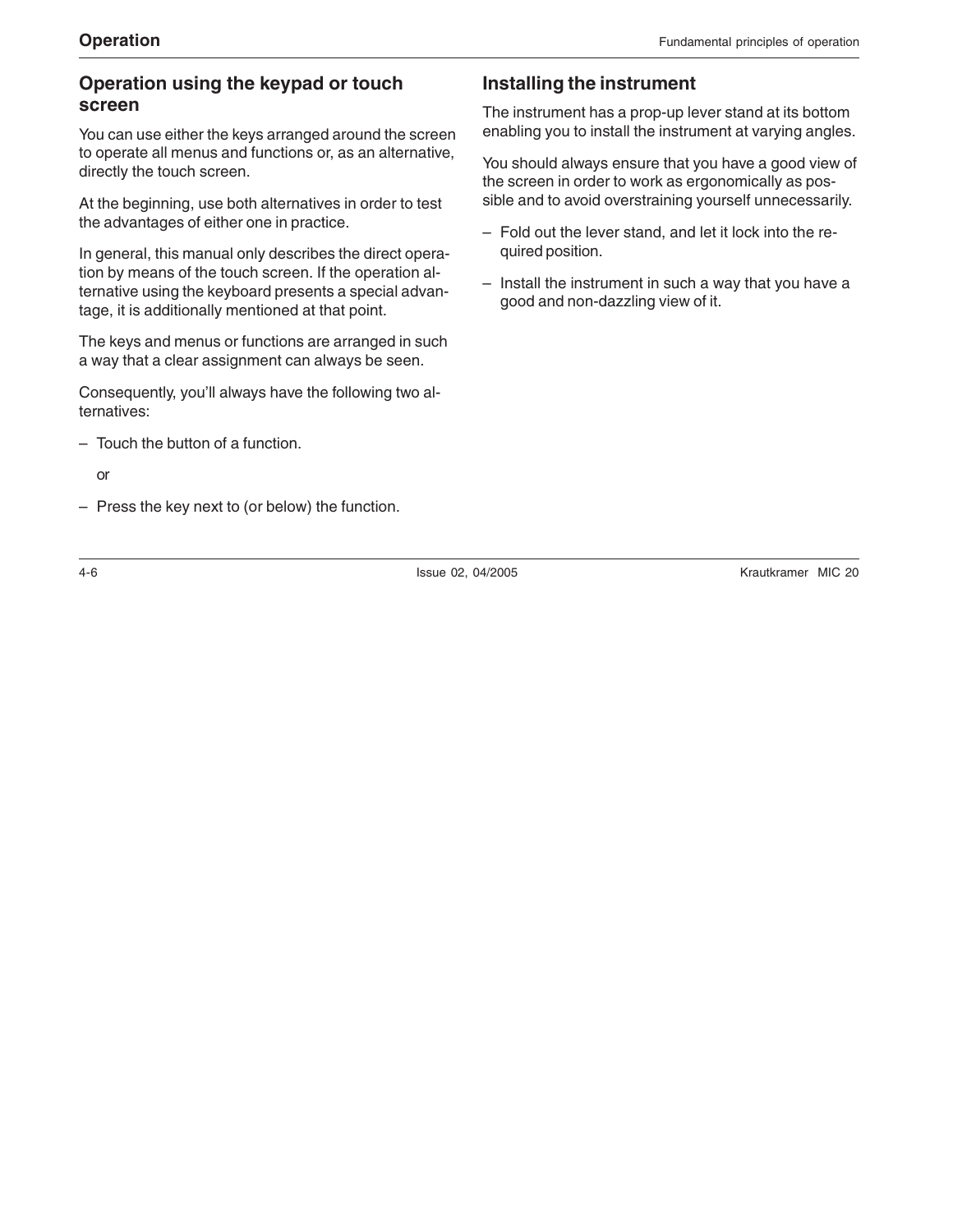# **4.2 Probe and impact device**

#### **Guiding the probe**

### $\sqrt{\mathbf{A}}$  Attention:

Make sure that the probe is connected before switching the MIC 20 on so that the instrument is automatically set to the UCI method.

Reliable measurement results can only be obtained if you know how to handle the probe correctly and safely.

Please always observe the following rules:

- Avoid any rough placing of the probe on the test surface in order not to damage the diamond.
- Do not move the probe under load on the test material.
- Pay attention to guiding the probe smoothly and steadily using your both hands.
- Do not carry out measurements twice at the same test position. The distance between the test positions should be at least 3 mm.

Krautkramer MIC 20 **ISSUE 02, 04/2005 CONVERTED 4-7 ISSUE 02, 04/2005 A-7** 

**K**<sub>S</sub> Note:

After placing the probe on the test surface, the measurement must be carried out within 3 seconds. Otherwise an error message will be given and you have to start the process again.

- Select the main menu **Measure**.
- If necessary, remove the rubber protection cap from the probe.
- Screw on the conical test attachment for short-time measurements.
- Hold the probe with your both hands in order to have the best possible control during guidance and during impressing in the material surface.
- Place the probe vertically on the surface to be tested. An icon at the top edge on the screen shows the contact of the probe with the test material:

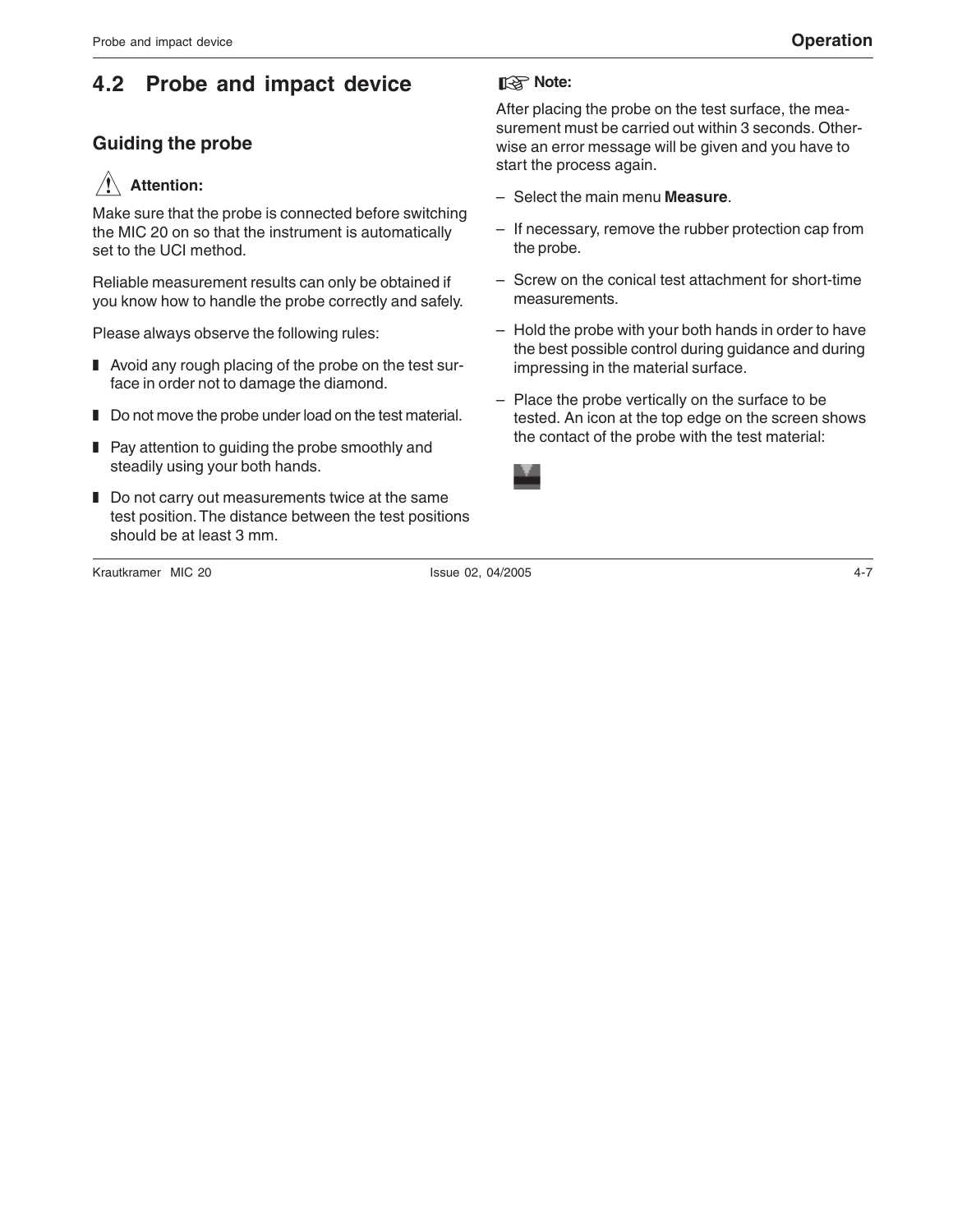**Operating the impact device**

matically set to the rebound method.

impact device may be destroyed.

should be at least 3 mm.

Make sure that the impact device is connected before switching the MIC 20 on so that the instrument is auto-

The impact device Dyna G must only be used up to a hardness to be tested of max. 650 HB, otherwise the

Reliable measurement results are only obtained if you know how to handle the impact device correctly and

■ Always use an impact device suitable for the application and equipped with the appropriate test attach-

■ Do not carry out measurements twice at the same test position. The distance between the test positions

You should always observe the following rules:

 $\sqrt{N}$  Attention:

safely.

ment.

- **Operation**
- Hold the probe with one hand tightly enough so that it doesn't tilt and press it evenly and steadily against the surface with the other hand.
- Increase the pressure steadily until the probe's specific load is attained and you hear an acoustic signal. The measured hardness value is displayed on the screen.
- Lift off the probe and place it again at another position in order to carry out other measurements.

#### **K** Note:

If you have pressed the probe down up to the limit stop without any measured value being determined (no acoustic signal), check the following possible causes:

- The load was applied too fast. Try again by increasing the pressure more slowly.
- The instrument has not been calibrated correctly beforehand.
- The hardness of the surface tested is beyond the probe's range of measurement.

4-8 Issue 02, 04/2005 Krautkramer MIC 20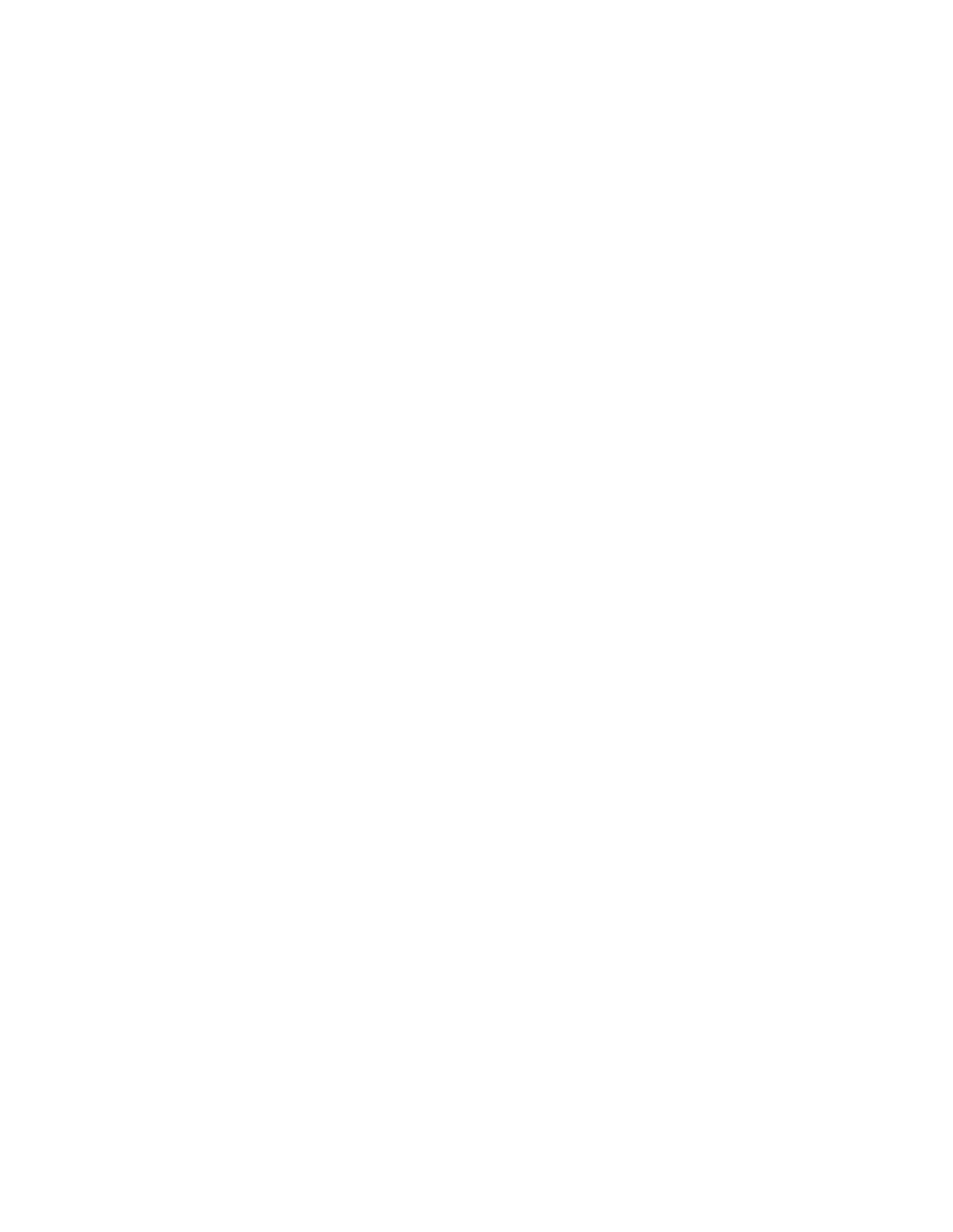9-4 **Issue 02, 04/2005** Issue 02, 04/2005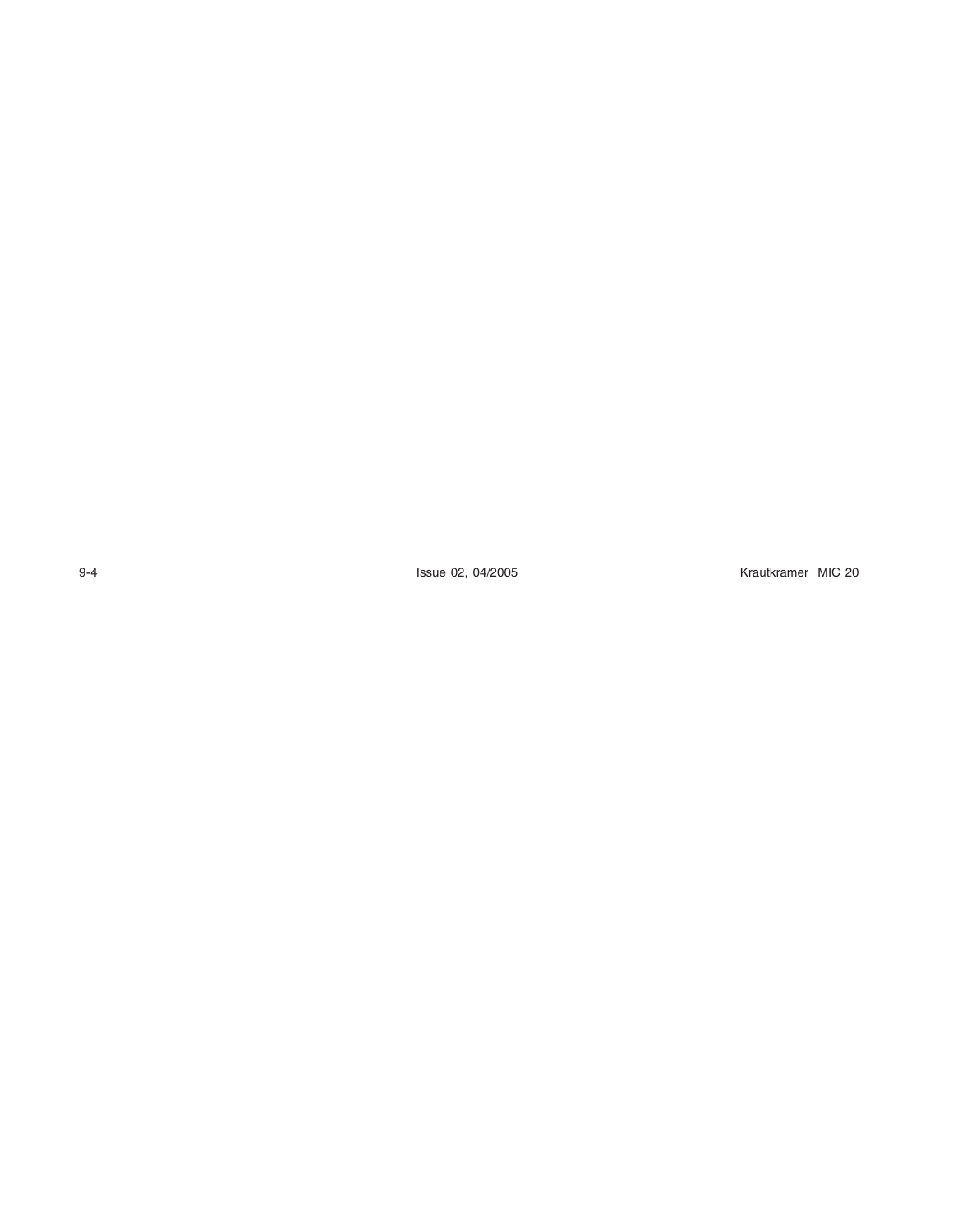# **Index 10**

Krautkramer MIC 20 **ISSUE 02, 04/2005** 10-1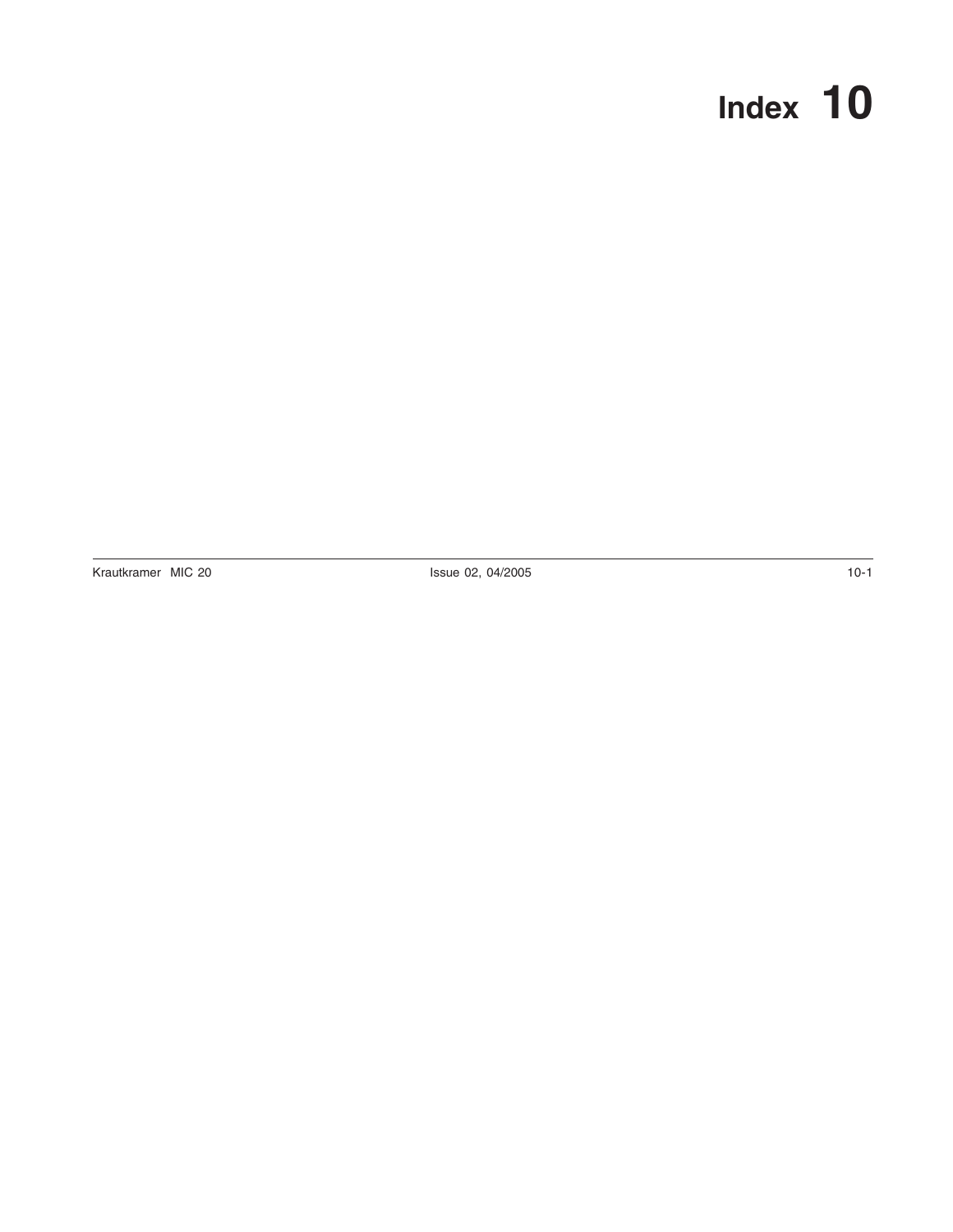#### **Index**

#### **A**

| Accessories 2-5, 2-7, 2-8, 2-11         |  |
|-----------------------------------------|--|
| Accessories, recommended 2-7, 2-8, 2-11 |  |
| Accessories, required  2-5              |  |
|                                         |  |
| Ambient conditions  8-3                 |  |
|                                         |  |

## **B**

| Batteries  1-2, 5-2 |  |  |  |  |  |  |  |  |  |  |
|---------------------|--|--|--|--|--|--|--|--|--|--|
|                     |  |  |  |  |  |  |  |  |  |  |

# **C**

| Calibrating the touch screen 4-44 |  |
|-----------------------------------|--|
|                                   |  |
|                                   |  |
| Charging the batteries  5-3       |  |
| Cleaning 5-4                      |  |

| Cleaning, impact device $\dots\dots\dots\dots$ 5-4 |  |
|----------------------------------------------------|--|
| Cleaning, probe  5-4                               |  |
|                                                    |  |
| Configuration  4-41                                |  |
| Conversion 1-9, 4-14, 4-31, 7-8, 8-4               |  |
|                                                    |  |
| Curved surfaces 7-3, 7-6                           |  |

## **D**

| Declaration of Conformity 9-2 |  |
|-------------------------------|--|
| Deleting files 4-22           |  |
| Diagonal lengths 7-3          |  |
|                               |  |
| Disconnecting  3-7            |  |
|                               |  |
| Dwell time 4-33, 4-34         |  |
|                               |  |

10-2 **ISSUE 02, 04/2005** ISSUE 02, 04/2005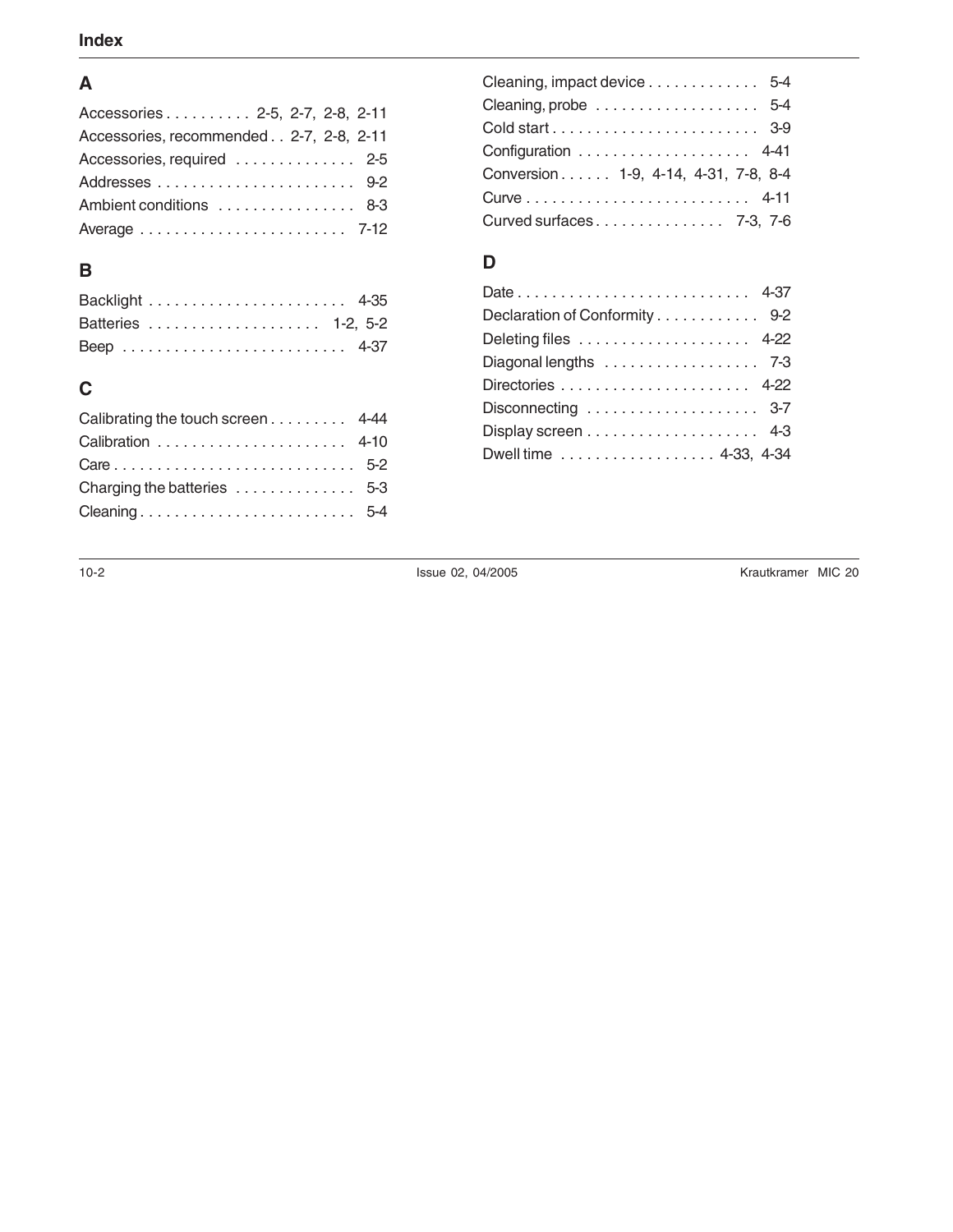## **E**

| EC Declaration of Conformity 9-2   |  |
|------------------------------------|--|
| Emergency-stop 3-9                 |  |
| Error messages 4-45                |  |
|                                    |  |
| Ethernet interface 6-3             |  |
|                                    |  |
| Evaluation parameters 4-30         |  |
| Exchanging the test attachment 3-8 |  |
|                                    |  |

# **G**

|--|--|--|--|--|--|--|--|--|--|--|--|--|--|--|--|--|--|--|--|--|--|--|

# **H**

| Hardness reference block  2-3 |  |
|-------------------------------|--|
| Hardness scale  1-9, 4-31     |  |
| Hardness testing  1-5         |  |
|                               |  |

## **I**

| Icon battery status 3-4       |  |
|-------------------------------|--|
|                               |  |
|                               |  |
| Indentation depths 7-3        |  |
| Info 4-40                     |  |
| Inserting batteries  3-3      |  |
| Instrument configuration 4-30 |  |
|                               |  |
|                               |  |

# **K**

```
Keyboard . . . . . . . . . . . . . . . . . . . . . . . . 4-5
```
## **L**

Krautkramer MIC 20 **ISSUE 02, 04/2005** 10-3 10-3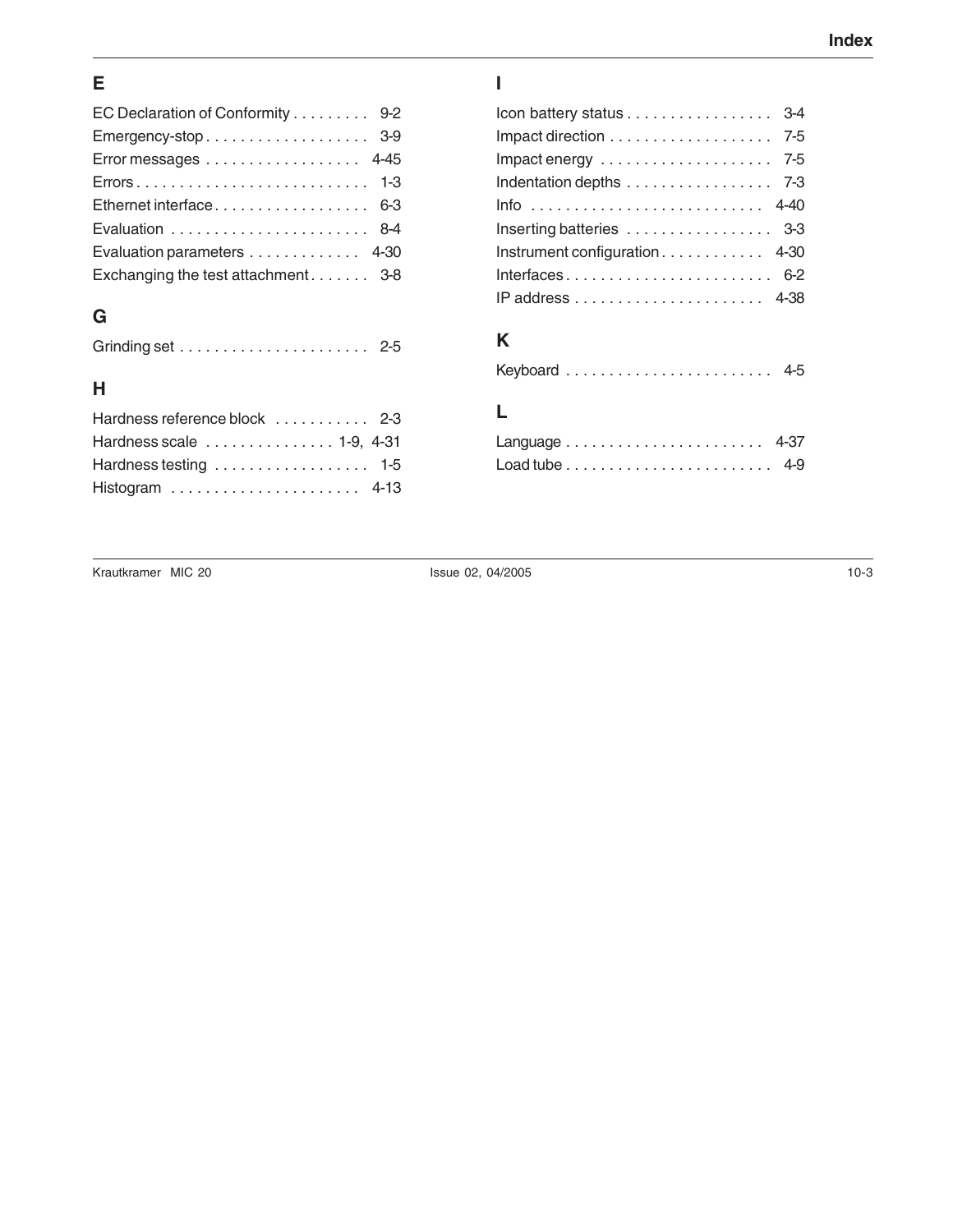#### **Index**

## **M**

| Maintenance  5-4              |  |
|-------------------------------|--|
| Manual 1-3                    |  |
|                               |  |
| Material group 4-33           |  |
| Material groups 4-17          |  |
|                               |  |
| Measurement series 4-10, 4-15 |  |
| Minimum wall thicknesses 7-6  |  |

#### **N**

| Number of Measurements |  | 4-32 |
|------------------------|--|------|
|------------------------|--|------|

## **O**

| Opening configuration  4-41     |  |
|---------------------------------|--|
|                                 |  |
|                                 |  |
| Operation with battery pack 3-3 |  |
| Operator's controls 4-3         |  |
| Order numbers 2-3, 2-4          |  |
|                                 |  |

10-4 **ISSUE 02, 04/2005** ISSUE 02, 04/2005

#### **P**

| Power supply 1-2, 3-2, 8-3 |  |  |  |  |  |  |
|----------------------------|--|--|--|--|--|--|
| Printing  4-25, 6-4        |  |  |  |  |  |  |
| Process capability 7-13    |  |  |  |  |  |  |

# **R**

# **S**

| Safety information 1-2              |
|-------------------------------------|
| Saving 4-21, 4-22, 4-23, 4-24, 4-25 |
| Saving, automatically 4-34          |
| Saving the configuration 4-41       |
| Saving the test data 4-21           |
|                                     |
|                                     |
| Service  9-2                        |
| Spare parts requirements 2-12, 2-13 |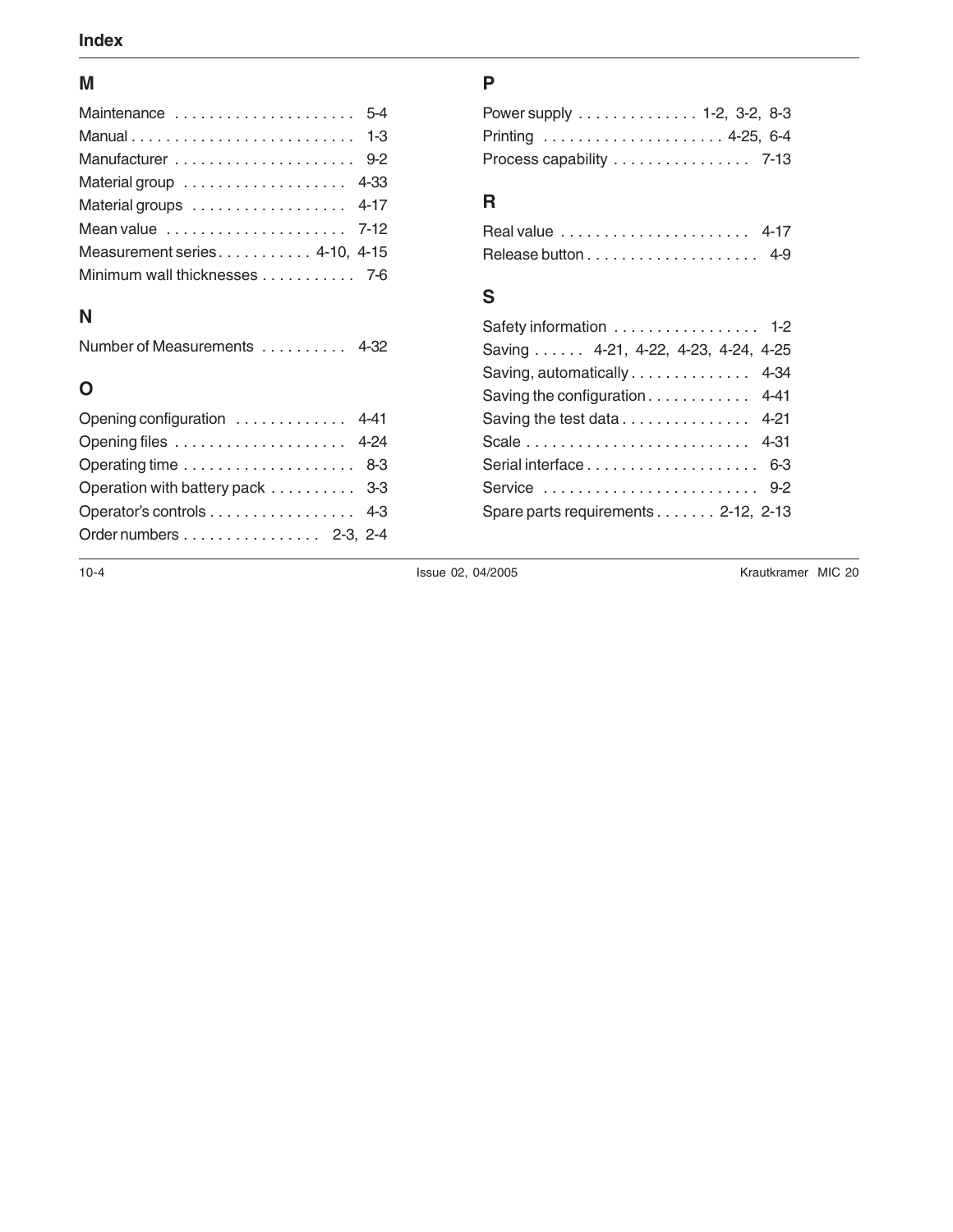| Specifications  8-2       |
|---------------------------|
| Standard package  2-3     |
| Statistics  4-13, 7-12    |
| Surface quality 7-3, 7-6  |
| Symbols in the manual 1-4 |
| System information  4-39  |
| System settings 4-35      |

# **T**

| Test load 4-12, 4-39                                                 |
|----------------------------------------------------------------------|
| Test material $\ldots \ldots \ldots \ldots \ldots \ldots \ldots$ 1-7 |
| Test object thickness 7-3                                            |
| Test position 1-7, 4-7, 4-8                                          |
| Test reports 4-25, 4-26, 4-27, 4-28, 4-29                            |
|                                                                      |
| Test series $\ldots \ldots \ldots \ldots \ldots \ldots$ 4-10         |
|                                                                      |
|                                                                      |
| Training  1-5                                                        |
|                                                                      |

| Transfer parameters 6-4                                           |  |
|-------------------------------------------------------------------|--|
| Transferring results $\ldots \ldots \ldots \ldots$ 6-5            |  |
|                                                                   |  |
| Turning on $\ldots \ldots \ldots \ldots \ldots \ldots \ldots$ 3-8 |  |

# **U**

User interface . . . . . . . . . . . . . . . . . . . . 4-4

#### **V**

| Vickers indentation  7-2 |  |  |  |  |  |  |  |  |
|--------------------------|--|--|--|--|--|--|--|--|
| Virtual keyboard 4-5     |  |  |  |  |  |  |  |  |

#### **W**

Weight . . . . . . . . . . . . . . . . . . . . . . 7-3, 7-6

Krautkramer MIC 20 **ISSUE 02, 04/2005** 10-5 10-5